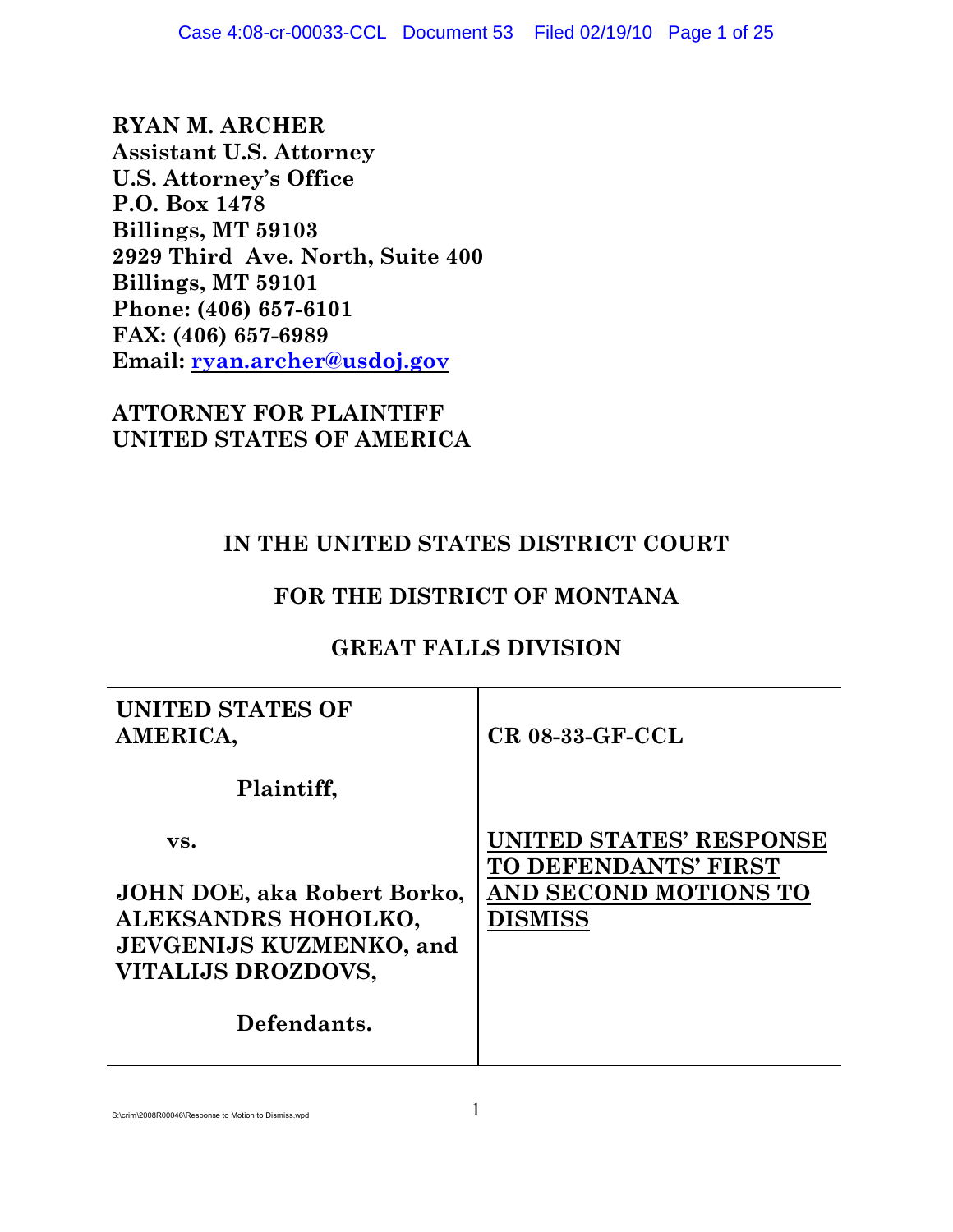The United States, by and through its counsel, Ryan M. Archer, Assistant United States Attorney, hereby files this response to JEVGENIJS KUZMENKO's ("Kuzmenko") first and second motions to dismiss. This response addresses the arguments raised by Kuzmenko, but applies to all the defendants collectively since they joined the motions to dismiss.

As detailed below, the defendants lack standing to challenge dual criminality and other procedural requirements of the extradition treaty between the United States and the Netherlands. In any case, the Dutch fully complied with dual criminality requirements. Defendants also cannot claim that detention in the Netherlands violated due process because that constitutional provision does not apply to foreign governments applying their own laws. Finally, defendants claim there is not probable cause supporting the charges in the Indictment, but since the Indictment is valid on its face, the defendants cannot challenge the grand jury's determination.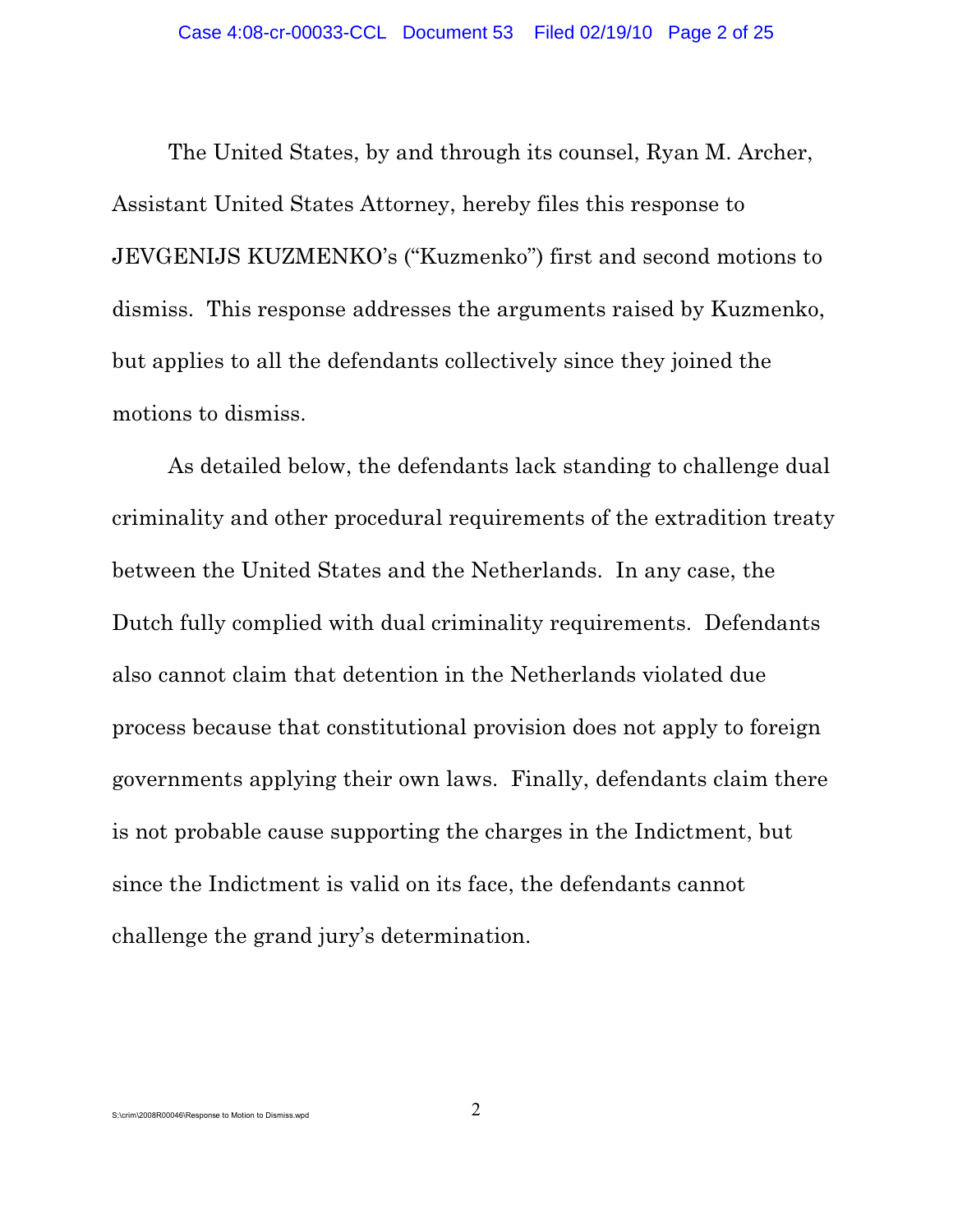## **Background**

## **A. The Offense**

Between December 20, 2007, and January 11, 2008, John Doe, aka Robert Borko, engaged in a series of unauthorized intrusions into the D.A. Davidson ("Davidson") computer system and stole account information of 220,000 client files. Borko demanded \$80,000 in exchange for disclosing security vulnerabilities to Davidson and destroying any confidential information stolen from the computer system.

Davidson contacted law enforcement and notified the United States Secret Service of the breach. The Secret Service worked with Davidson to "negotiate" with Borko and determine his identity and location. From February 8, 2008, to February 18, 2008, the Secret Service corresponded with Borko to set up delivery of the demanded money to the Netherlands through Western Union transfers. Borko specifically identified Hoholko and Kuzmenko as individuals who would pick up these money transfers.

In subsequent correspondence Borko designated Kuzmenko as the individual who would pick up a Western Union transfer in the

S:\crim\2008R00046\Response to Motion to Dismiss.wpd  $3$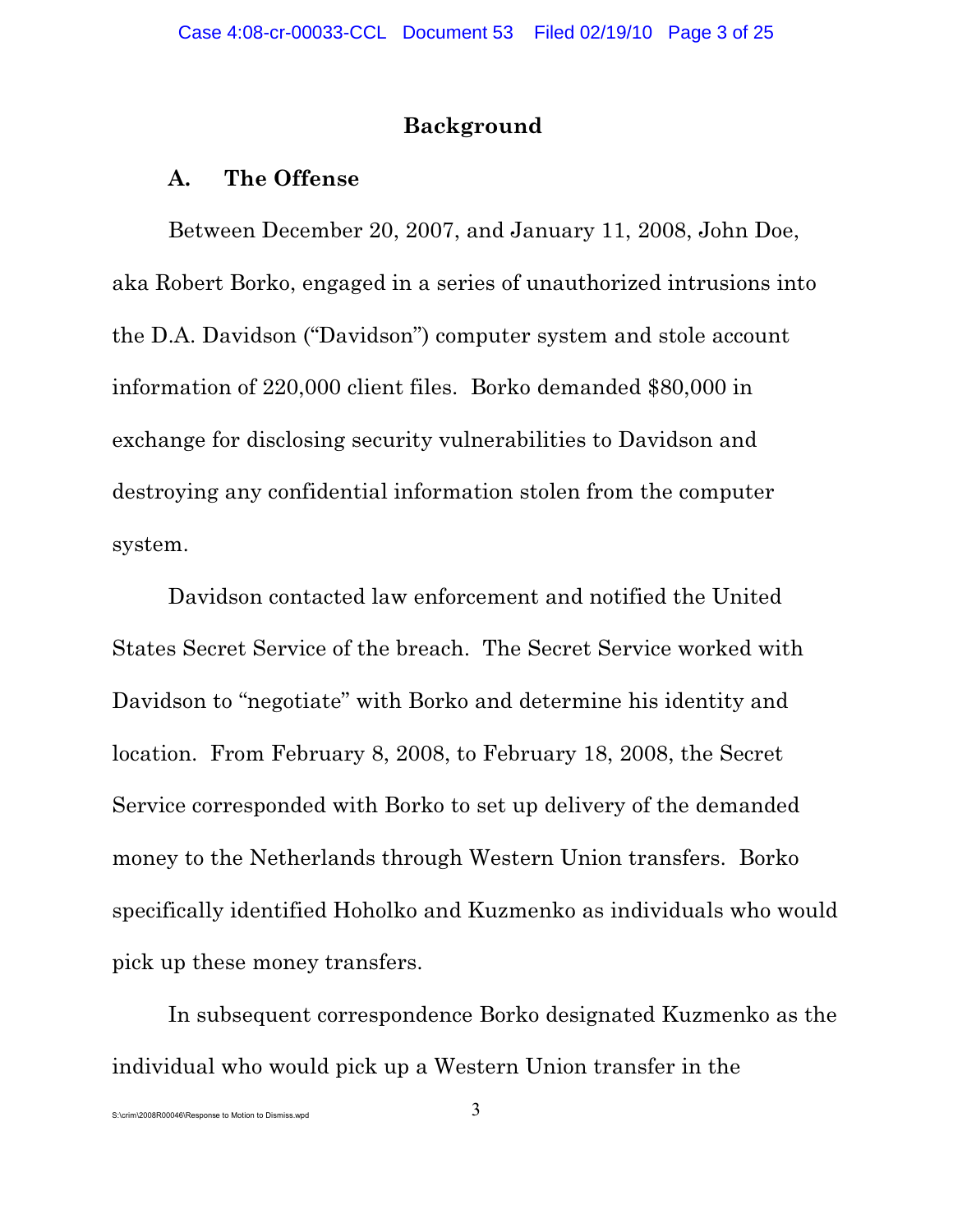Netherlands on February 14, 2008. See Def.'s Exhibit 1 at 2-3.<sup>1</sup> Secret Service agents wired the money to the Netherland's in Kuzmenko's name, but placed a "suspend/hold" order on the transfer so the money would not actually be disbursed. Although someone with knowledge of the wire transfer sent to Kuzmenko inquired about the availability of the money on February 14, 2008, it was never picked up. *Id*. at 18-19.

The next day, a second wire of \$1,500 was sent to the Netherlands and picked up by Hoholko who provided Western Union with his Latvian passport for identification. On February 18, 2008, Hoholko attempted to pick up another transfer in Einhoven, Netherlands. Agents of the Netherlands High Tech Crime Unit saw Hoholko attempting to pick up the money and arrested him. They also arrested Drozdovs, who drove Hoholko to pick up the transfer. A gun and money transfer receipts were found in the car, and Kuzmenko was arrested in the apartment where Drozdovs and Hoholko were staying. Drozdovs' cellular telephone was seized and contained a text message referring to

 $^1$  Defendant's Exhibit 1 is the United States' request for extradition and is filed under seal at clerk's docket 32, Kuzmenko's Memorandum in Support of Motion to Vacate Trial Schedule.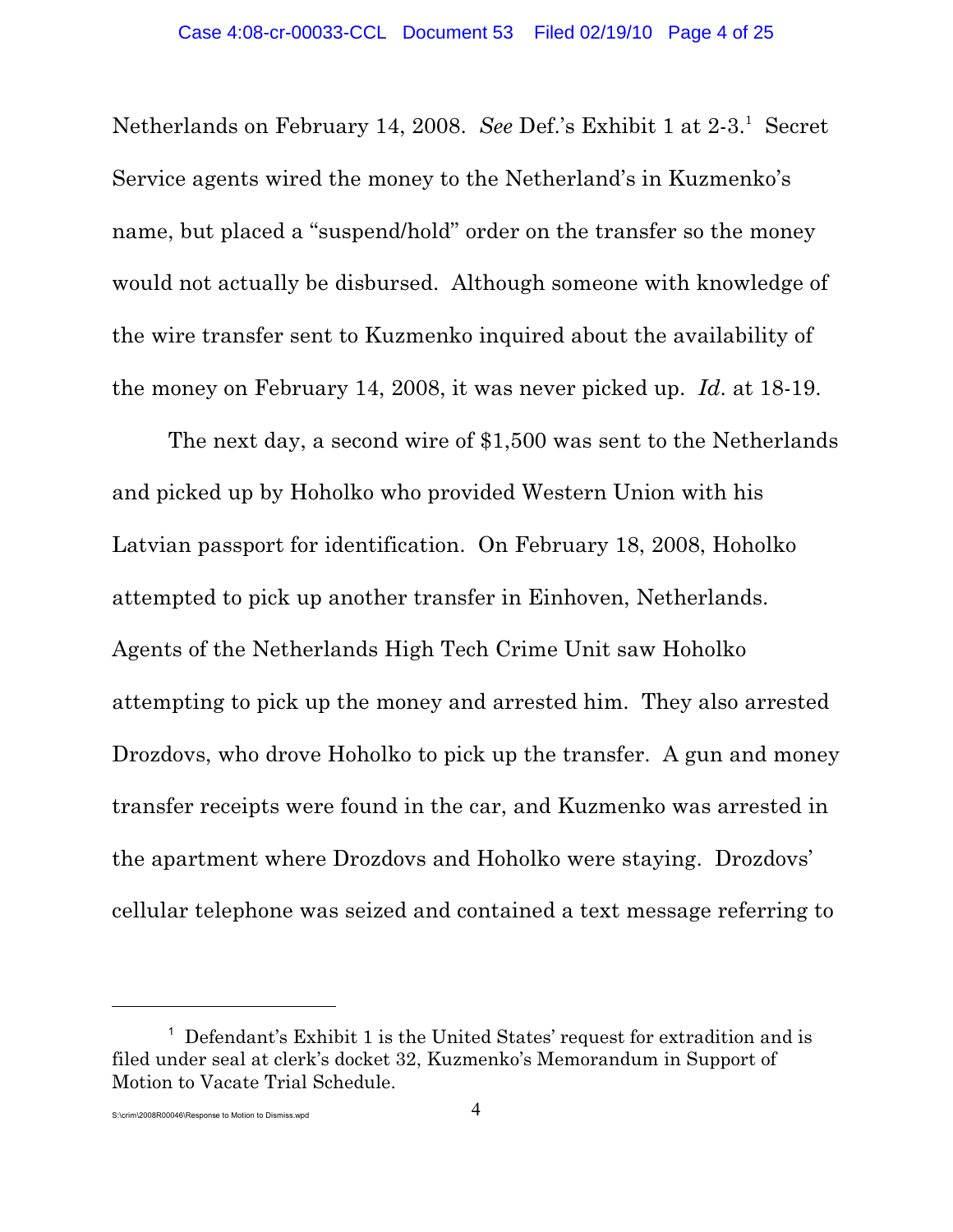one of the transfers from Davidson to the Netherlands. *Id*. at 3. Each of the defendants made a statement in interviews with Dutch police.

### **B. The Extradition Proceedings**

All three defendants were arrested on Dutch charges on February 18, 2008. The next day, Judge Strong signed a complaint and arrest warrant for the defendants, and the United States requested a provisional arrest warrant under Article II of the extradition treaty between the United States and the Netherlands. Gov. Exhibit 1. The Dutch received the request on February 20, 2008, dismissed local charges and held the defendants in custody pending extradition proceedings. All three defendants are citizens of Latvia.

A Montana grand jury Indicted the defendants a month later in a five count Indictment in this case. In Counts I, II and V, the Indictment charged the three Latvians with conspiracy, aiding and abetting extortion, and receiving money obtained by extortion. An arrest warrant for defendants was issued on March 20, 2008, specifying the three charged offenses. *See* Def.'s Exhibit 1 at bates # 361. Shortly after the Indictment was filed, the United States submitted an extradition request to the Netherlands which included the Indictment,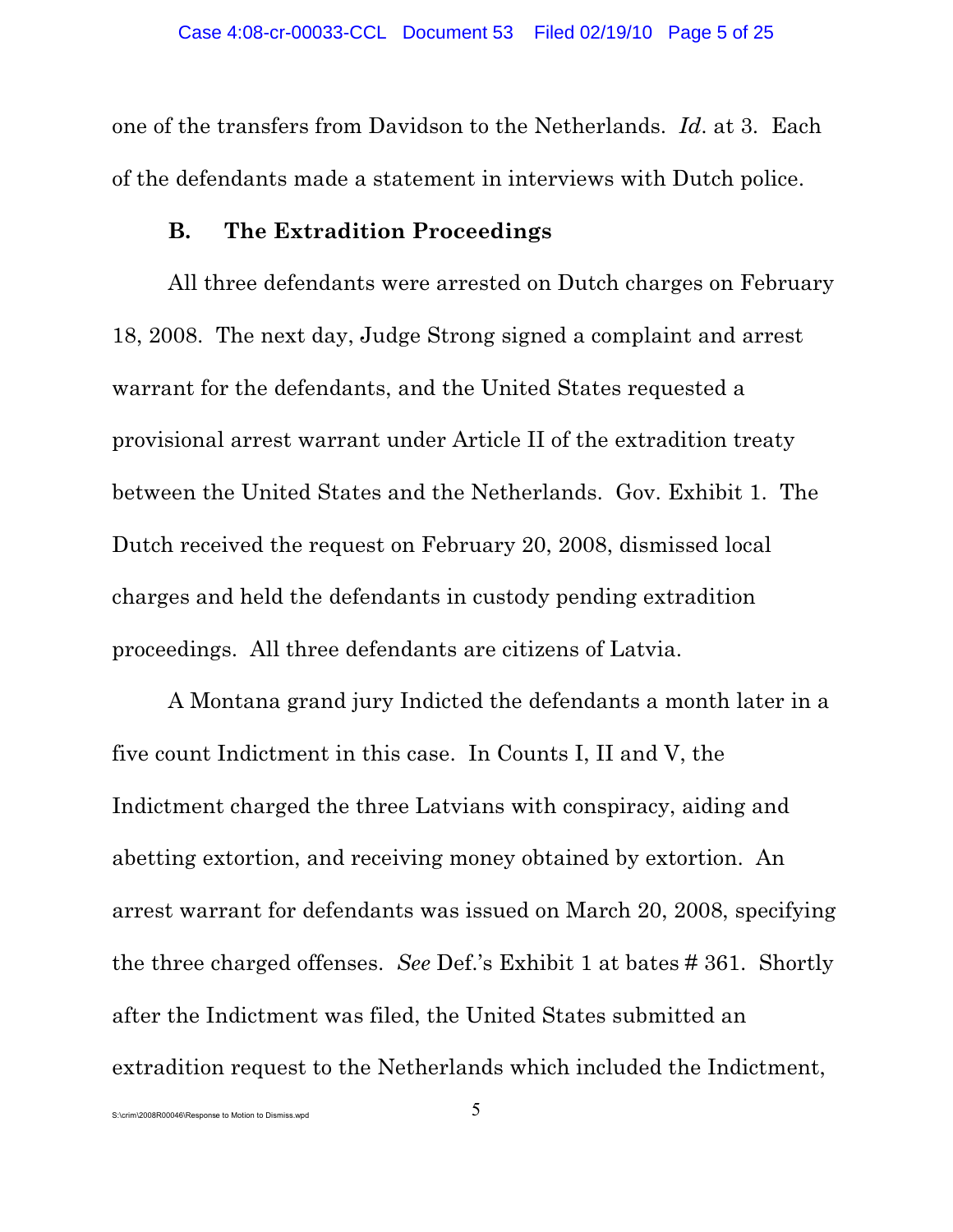arrest warrant, affidavits of AUSA Michael Lahr and Special Agent Brian O'Neil, and the statutory language of the charged offenses. Def.'s Exhibit 1.

The defendants challenged their extradition at various levels in the Dutch legal system. The Dutch Minister of Justice authorized final extradition in an order dated April 14, 2009. As is clear from the decision, a Dutch court authorized extradition on the Indictment on August 11, 2008. Kuzmenko appealed to the Supreme Court which authorized extradition on March 3, 2009. *See* Gov. Exhibit 2 and Exhibit 3 at 2 (§ 3.1 and 3.3).<sup>2</sup> Even after this final decision, Kuzmenko's counsel "announced that interlocutory proceedings will be started," which further delayed the extradition. Gov. Exhibit 2 at 1.<sup>3</sup>

Section 4 of the Minister of Justice's final decision addresses some

 $\frac{1}{2}$  Government's Exhibit 2 comprises two diplomatic letters from the Netherlands granting extradition of Kuzmenko et al., along with the final decision in Dutch. Exhibit 3 is a rough, uncertified translation of the Dutch extradition decision. The government apologizes for the absence of a certified translation, but the undersigned contacted Kuzmenko's counsel on December 18, 2009, and January 28, 2010, to offer assistance in obtaining whatever Dutch documents were required. No response was provided to the inquiries and it was not until the current motions were filed that the government became aware that Kuzmenko was claiming that he had insufficient documentary evidence regarding the extradition decisions. A certified translation would require time in excess of the motions response deadline.

<sup>&</sup>lt;sup>3</sup> The extradition decision references only Kuzmenko, but identical decisions exist for Drozdovs and Hoholko.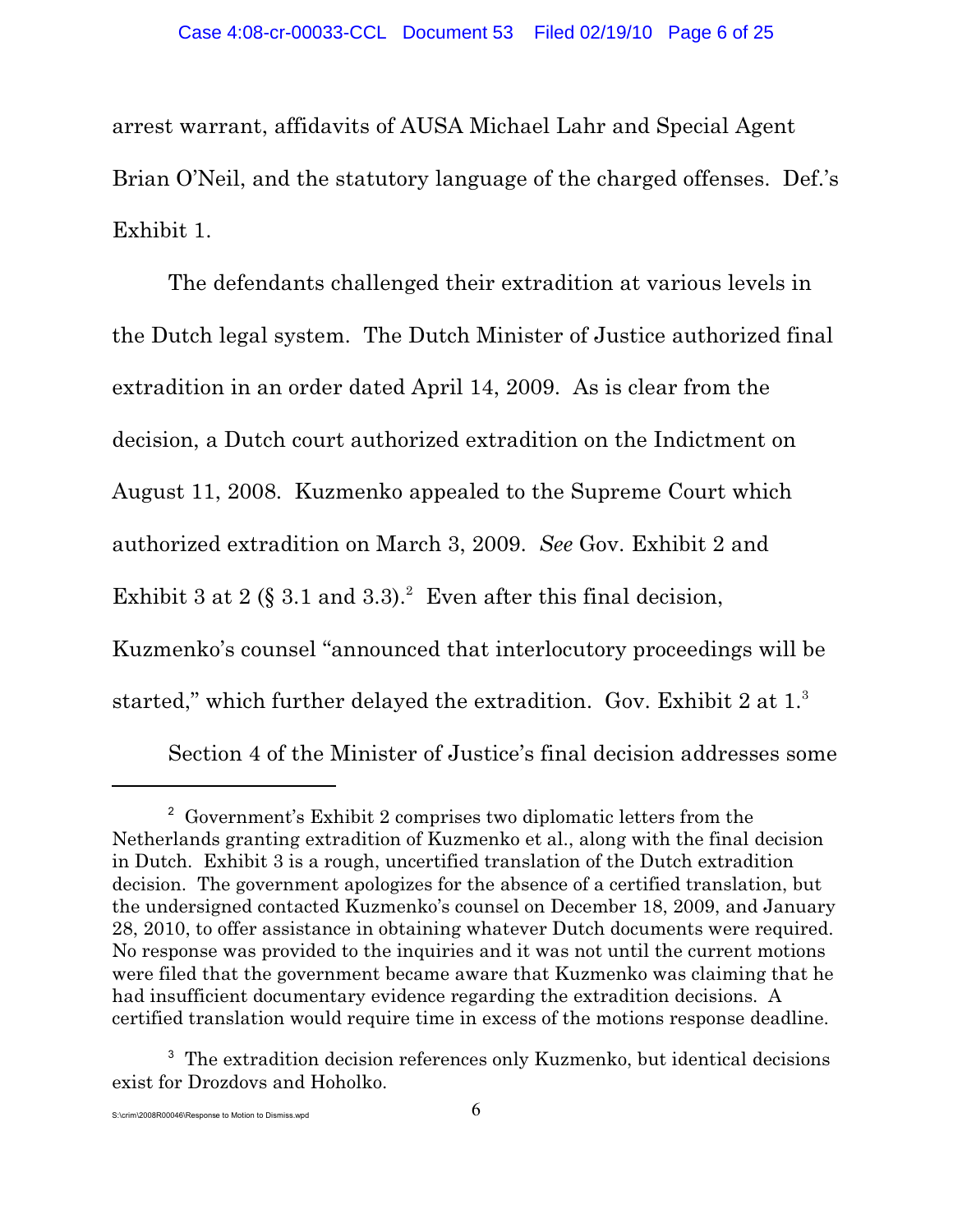of Kuzmenko's challenges to the extradition. In section 4.1, Kuzmenko challenged extradition under Article 9, paragraph 3(b) of the Treaty. Gov. Exhibit 3 at 2. That paragraph states that an extradition request must provide evidence, "according to the law of the Requested State, [that] would justify that person's arrest and committal for trial if the offense had been committed there." Gov. Exhibit 5 at 7. The extradition decision explains that the Dutch court in Rotterdam ruled that the documents met the requirements of this section. Gov. Exhibit 3 at 2. In the end, the Minister of Justice authorized extradition for prosecution on the offenses listed in the March 20, 2008, arrest warrant "insofar as those facts relate to the period of March 8, 2002, [ ] and in mid 2006." Gov. Exhibit 3 at 4.

Significantly, the acts in this case that are charged in the Indictment occurred in 2007 and 2008. The Department of Justice did not possess the Dutch decision until it became an issue in these motions. Upon discovering this error, the Dutch Ministry of Justice was contacted and issued a letter explaining that the dates of March 8, 2002, until mid 2006 was "mistakenly part of the decision." Gov. Exhibit 4. The Ministry of Justice clarified that "The extradition is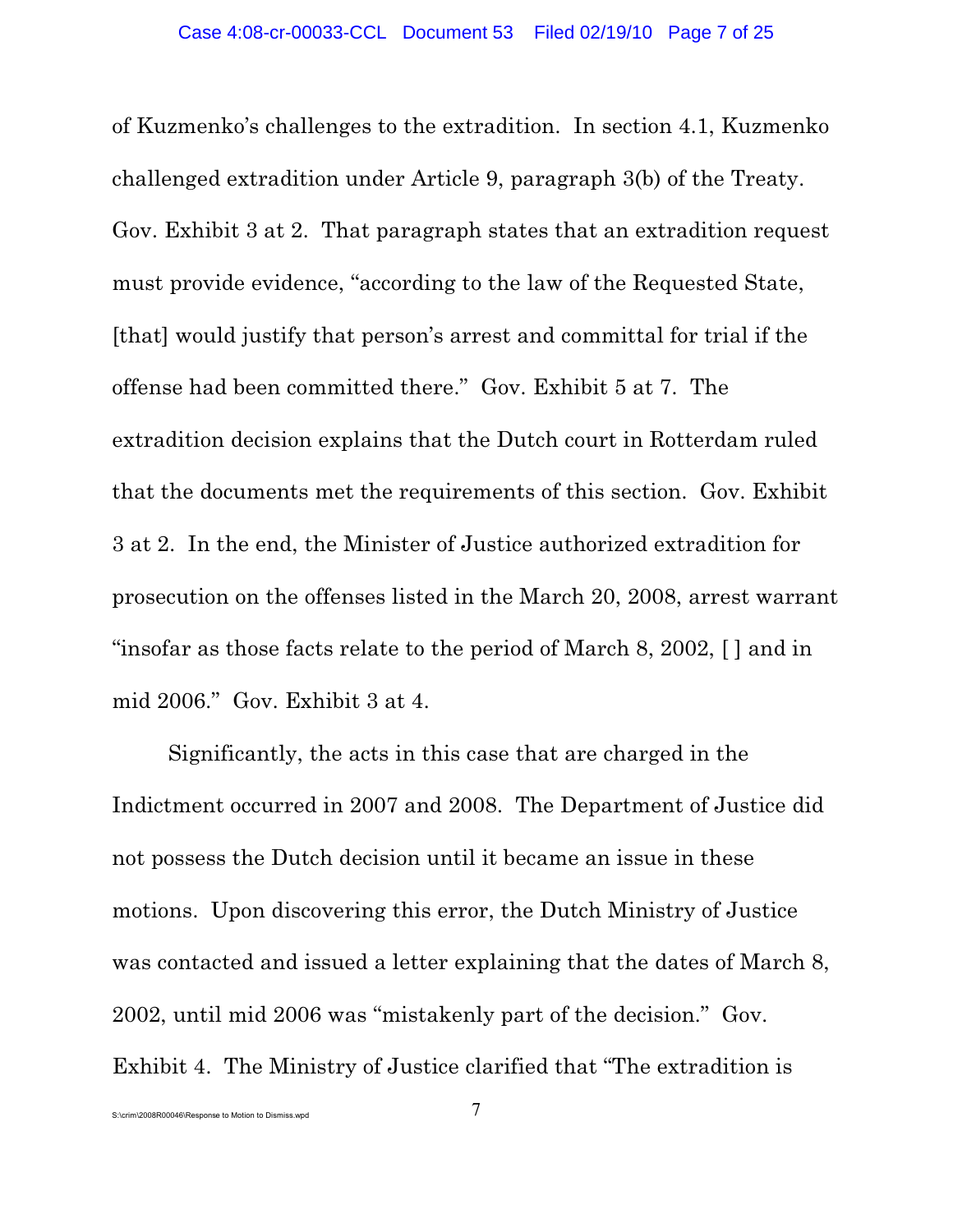allowed – also by the Court en Supreme Court – for all the counts in the indictment." *Id*.

## **Argument**

# **I. Defendants have no standing to assert noncompliance with extradition treaty requirements that could have been asserted by the Netherlands**.

Kuzmenko argues that since the government chose to invoke the extradition treaty between the United States and the Netherlands "Plaintiff must follow the terms of the Treaty . . . and prove that it has done so." Def.'s Br. at 12. He claims that this Court should dismiss the case for lack of personal jurisdiction since the government has not proved a finding of "dual criminality," and failed to list the extraterritorial nature of the charged offenses as required by the treaty. Def.'s Br. at 7-12.

Defendants' arguments fail to accord with basic precepts of personal jurisdiction and international law. The purpose of an extradition treaty is to bind "two countries to surrender fugitives to one another under certain circumstances." *United States v. Najohn*, 785 F.2d 1420, 1422 (9th Cir. 1986). The treaty "does not purport to limit the discretion of the two sovereigns to surrender fugitives for reasons of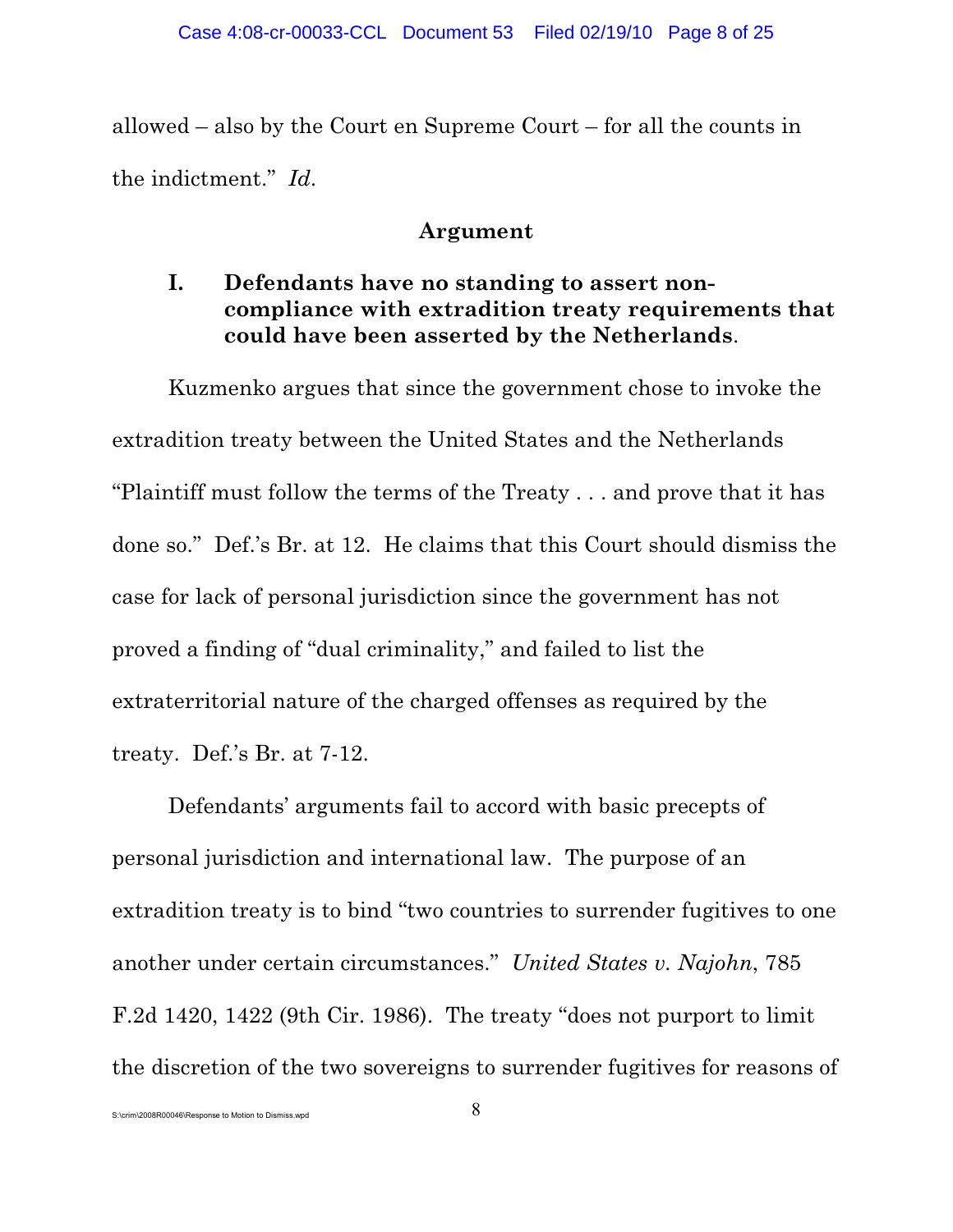comity, prudence, or even as a whim. Nor does it purport to describe the procedural requirements for extradition incumbent on the rendering country." *Id*.

It is also well established that "[p]ersonal presence of a defendant before a district court gives that court jurisdiction over him regardless of how his presence was secured." *United States v. Zammiello*, 432 F.2d 72, 72 (9th Cir. 1970). This principle is embodied in international law through the "Ker-Frisbie" doctrine which "establishes that the means by which a defendant is brought within [the court's] jurisdiction does not affect a state's power to bring him to trial." *United States v. Valot*, 625 F.2d 308, 309 (9th Cir. 1980) (citing *Frisbie v. Collins*, 342 U.S. 519 (1952) and *Ker v. Illinois*, 119 U.S. 436 (1886)).

In contradiction to these principles, Kuzmenko cites *United States v. Rauscher*, 119 U.S. 407 (1886) (decided on the same day as *Ker*) for the proposition that "A defendant may not be prosecuted in the United States in violation of the terms of an extradition treaty." Def.'s Br. at 11. But *Rauscher* has not been read so broadly by the Ninth Circuit.

Instead, in the Ninth Circuit an individual has no standing to assert the rights and provisions of an extradition treaty that could have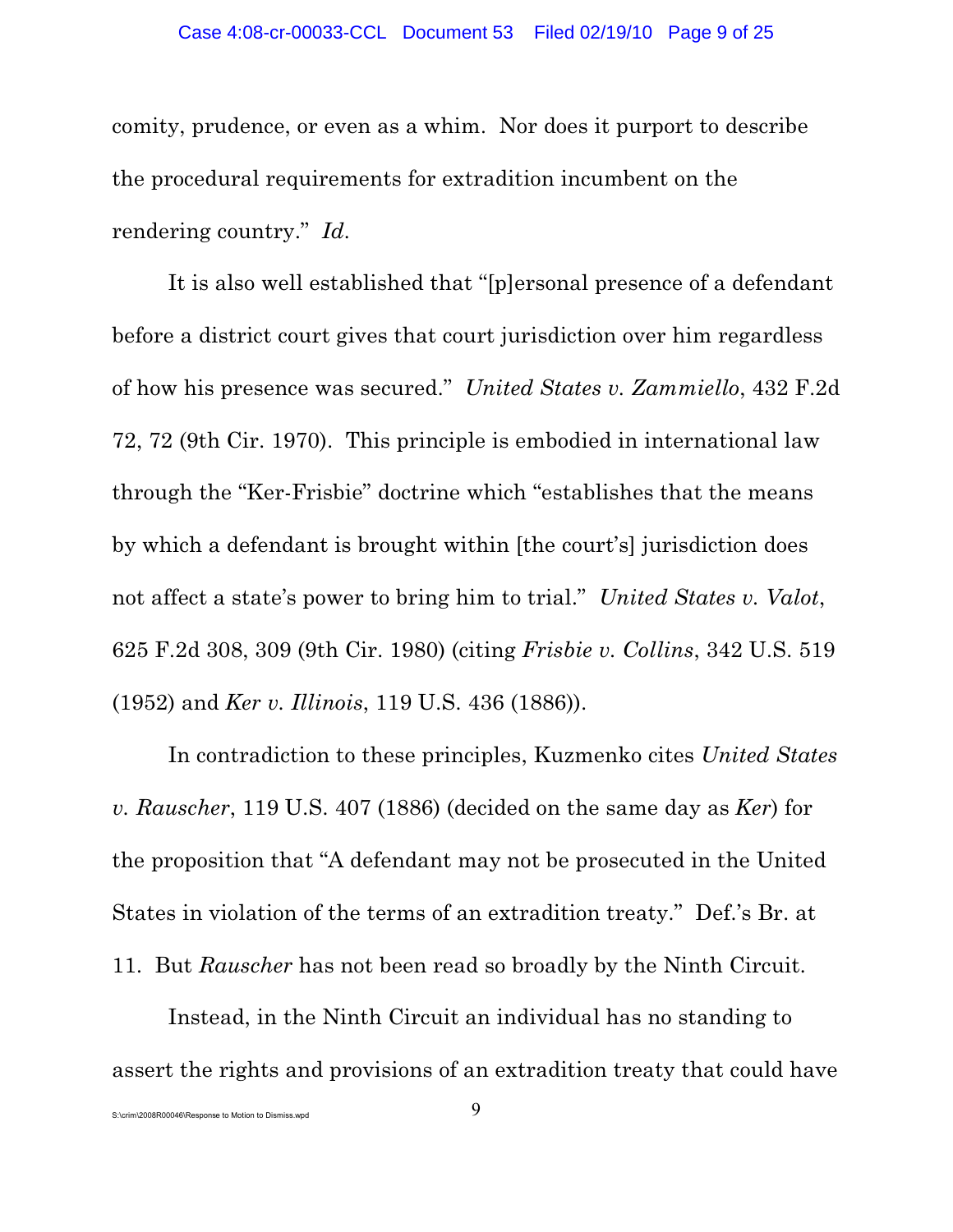been asserted by the extraditing country. In *United States v.*

*Antonakeas*, the defendant objected to the district court's jurisdiction because the in the process of his extradition from Germany a deadline listed in the treaty was violated. 255 F.3d 714, 718 & n.3 (9th Cir. 2001). The Court discussed *Rauscher*, explaining that it "recognized the right of a person extradited to enforce what has become known as a 'specialty' provision in a treaty – a requirement that the receiving country may proceed against the person extradited only for offenses that are enumerated in the treaty and upon which extradition actually rested." *Id*. at 719. But *Antonakeas* distinguished *Rauscher* and concluded that "unlike the substantive right of specialty, procedural violations do not give rise to individually enforceable rights." *Id*. at 720.

The Court reasoned that a defendant could raise a specialty treaty violation because the extraditing country would have no recourse to raise a claim that United States courts were prosecuting a defendant for offenses not listed in the extradition. But foreign authorities could have refused extradition on other alleged violations of the treaty, such as a blown deadline or other procedural violations. The Court

S:\crim\2008R00046\Response to Motion to Dismiss.wpd  $10$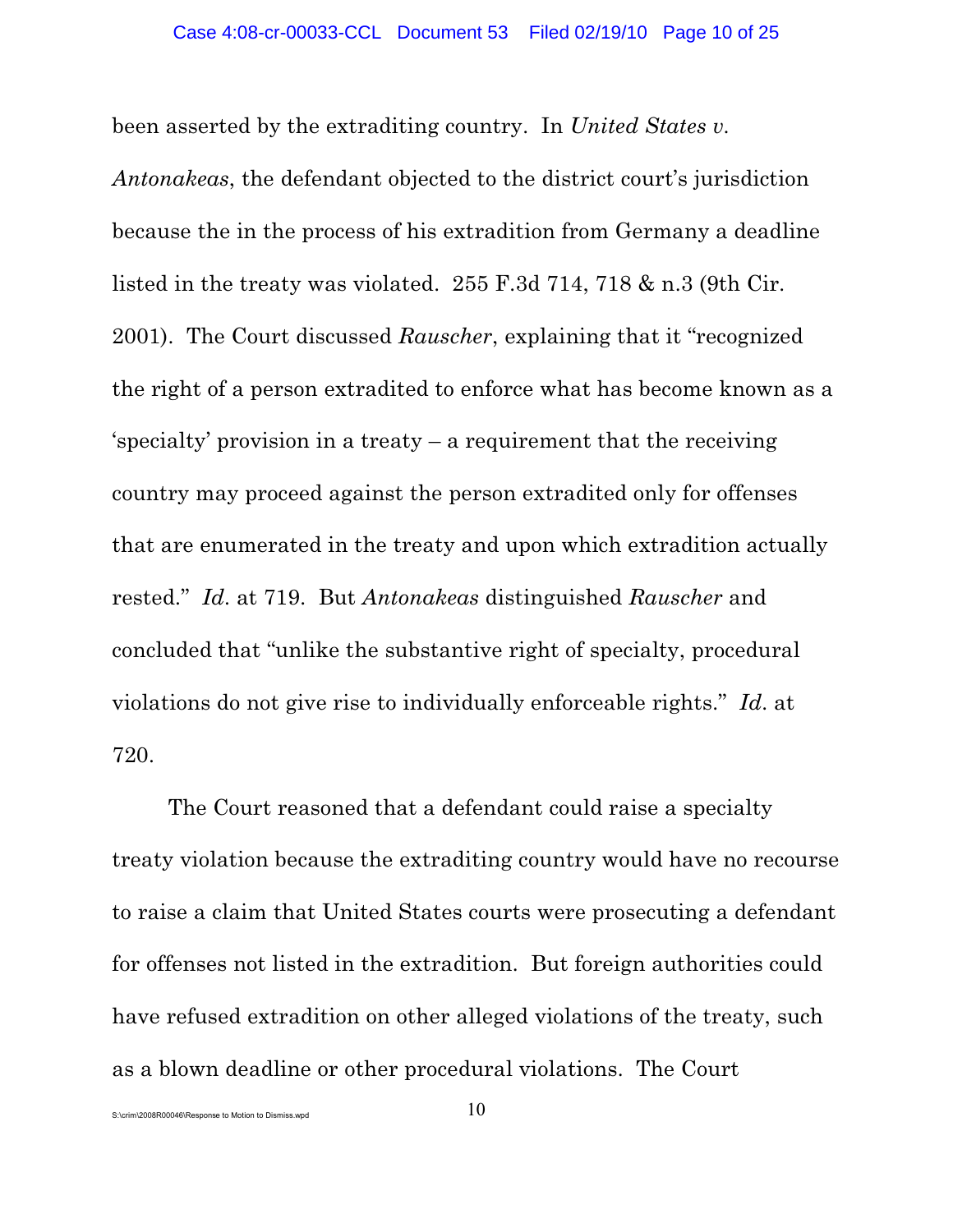concluded that once Germany determined that the treaty provisions were fulfilled and extradition was proper, "there is no policy reason to accord . . . standing to raise" a missed extradition deadline. *Id*.

Additional Ninth Circuit cases have acknowledged that extradition treaties do not accord defendants individually enforceable rights outside of a "specialty" argument. In *United States v. Merit*, the Court explained that "[e]xtradition arrangements serve primarily to protect the interests of the requesting and asylum states, not the interests of the extraditee." 962 F.2d 917, 920 (9th Cir. 1992). The Court went on to quote a distinguished international law treatise, noting that "There is no case known to this writer anywhere in the world where a claim made in the requesting state by an extradited person after his return that such requirements have been violated in the requested state has resulted in a ruling in favor of the extraditee (and which would have resulted in the invalidation of the extradition and the release of the returned claimant)." *Id*. at 920 n.2 (quoting M. Cherif Bassiouni, *International Extradition: United States Law and Practice* 319-20 (2d ed. 1987)); *see also Valot*, 625 F.2d at 310 (explaining that "even where a treaty provides certain benefits for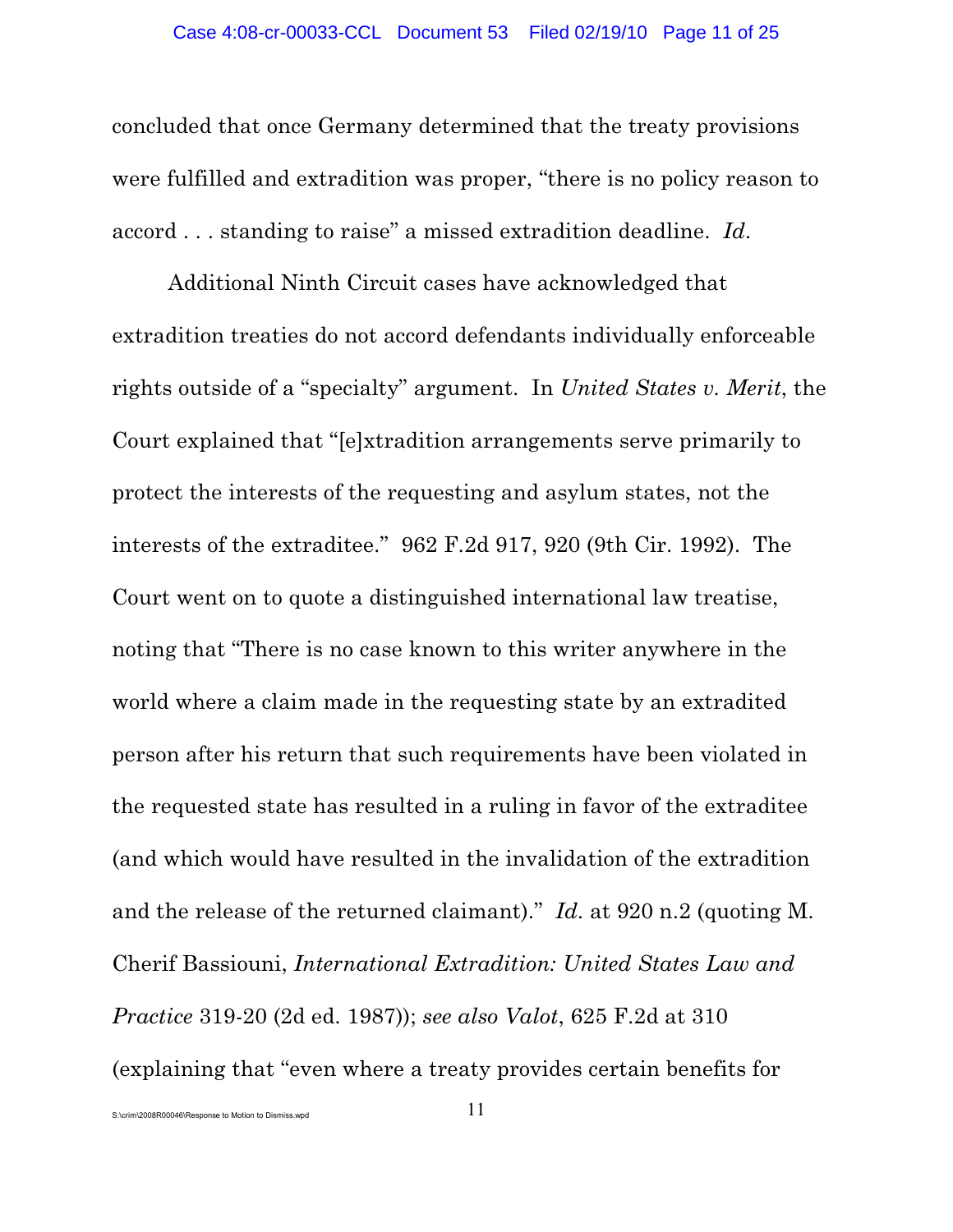nationals of a particular state . . . individual rights are only derivative through the states." (internal quotations and citations omitted)).

In this case defendants have no standing to assert their alleged treaty violations in this Court. First, Kuzmenko asserts there was no finding by a Dutch court concerning the dual criminality of offenses in this case. Def.'s Br. at 7. This is clearly an alleged procedural violation of the treaty because the Netherlands was obviously in a position to write as much or as little as it desired to satisfy itself of the dual criminality requirement. Because the Netherlands extradited defendants, even if they failed to make a specific finding of dual criminality, it would be a procedural issue that defendants lack standing to raise under *Antonakeas*.

Likewise, Kuzmenko's argument that the extradition request failed to list the "extraterritorial" applicability of the charged offenses is merely a procedural violation that the Dutch could have asserted if they did not assent to extradition on those grounds. Again, *Antonakeas* bars defendants' standing on this issue.

The only possible remaining "substantive" claim made by Kuzmenko regards dual criminality itself. Although unclear, it appears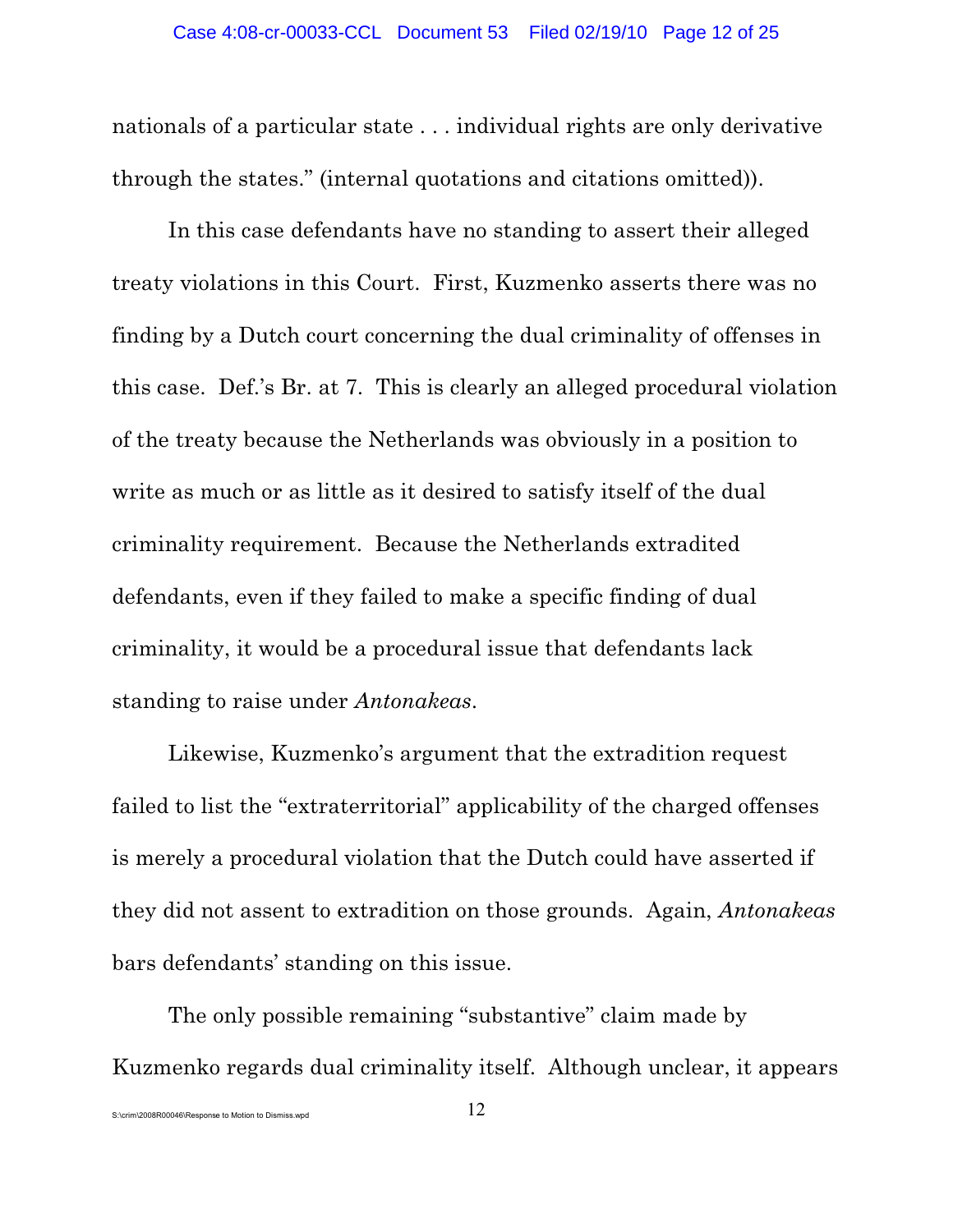that Kuzmenko may also be arguing that the United States has a duty to establish dual criminality in this Court by citing to a foreign statute punishable by a year or more imprisonment. Def.'s Br. at 8. But the United States has no such obligation since the Dutch already satisfied themselves that extradition was proper.

Once more, under *Antonakeas* the Dutch could have refused to extradite on grounds of dual criminality. Since they are not now objecting, and recently confirmed that defendants are extradited on the charges in the Indictment (Gov. Ex. 4), defendants should not have standing to challenge that decision in this Court. Moreover, in *United States v. Van Cauwenberghe*, the Ninth Circuit followed the Third Circuit in holding that *Johnson v. Browne*, 205 U.S. 309 (1907) "precludes any review" of a foreign "court's decision as to the extraditable nature of the offense. . . ." 827 F.2d 424, 429 (9th Cir. 1987). Under *Van Cauwenberghe*, this Court has no authority to review the Dutch decision that the charged offenses are extraditable.

In conclusion, this Court has personal jurisdiction over the defendants because they are now personally before the court. Defendants do not allege any violation of "specialty" under *Rauscher*,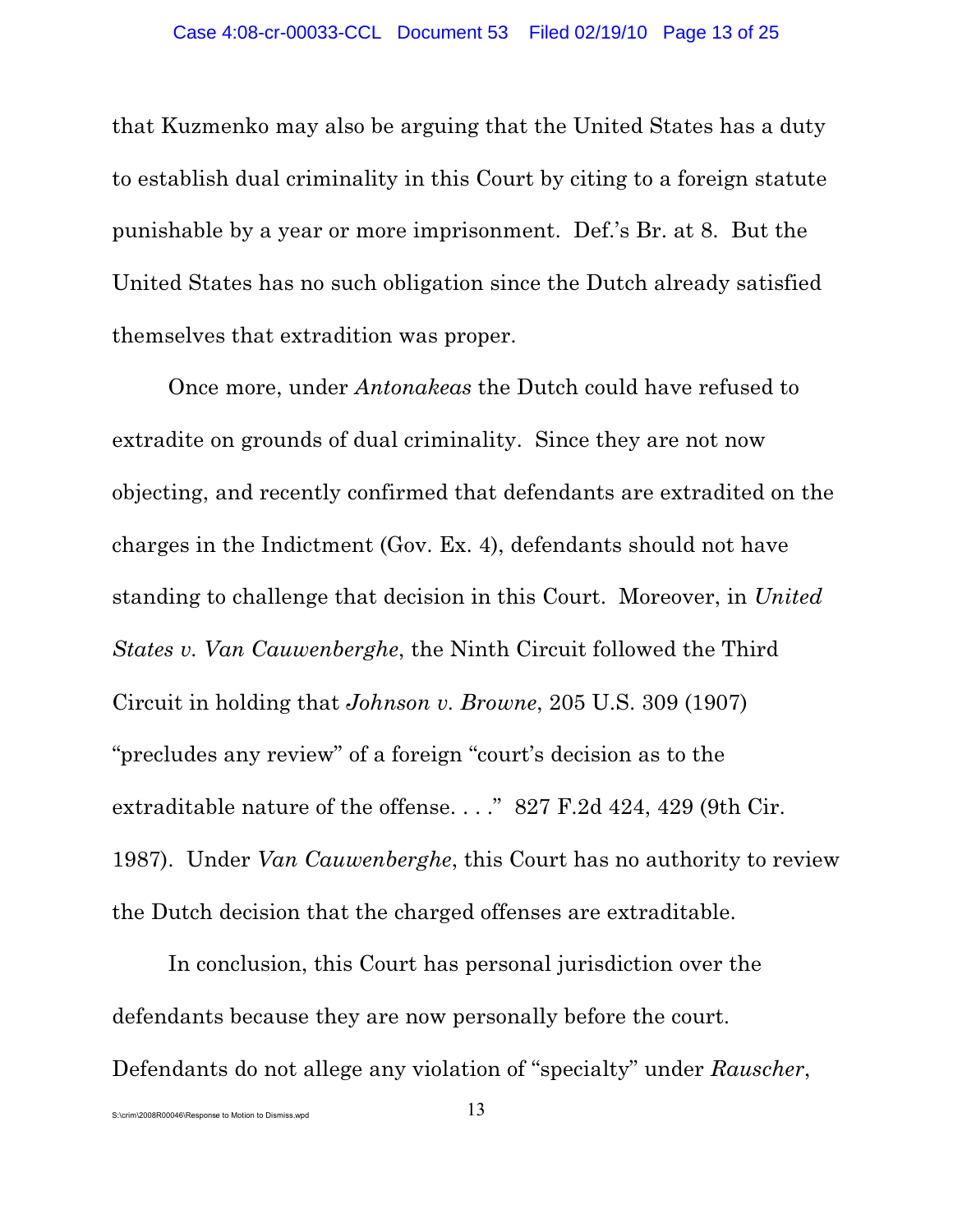and lack standing to challenge procedural violations of the treaty under *Antonakeas*. And finally, review of a foreign court's decision as to the extraditable nature of the offense, such as dual criminality, is precluded by *Van Cauwenberghe*.

# **II. Even if defendants had standing to assert individual rights under the extradition treaty, dual criminality is established in this case.**

"Under the principle of dual criminality, an extraditee is subject to extradition only for those offenses that are crimes in both the requesting and asylum countries." *Merit*, 962 F.2d at 921. As Kuzmenko notes, dual criminality is embodied in Article 2, sections 1 and 2, and Article 9 section 3(b), of the extradition treaty between the Netherlands and United States. *See* Gov. Exhibit 5 at 4, 7.

Dual criminality is established if the charged offenses are listed in the treaty's schedule of offenses. In *Oen Yin-Choy v. United States*, the petitioner claimed that the charged offenses failed to satisfy the dual criminality requirement. 858 F.2d 1400, 1404 (9th Cir. 1988). The Ninth Circuit held that the charged offenses "are listed in the schedule of offenses referred to in Article III of the Treaty. Thus, the Treaty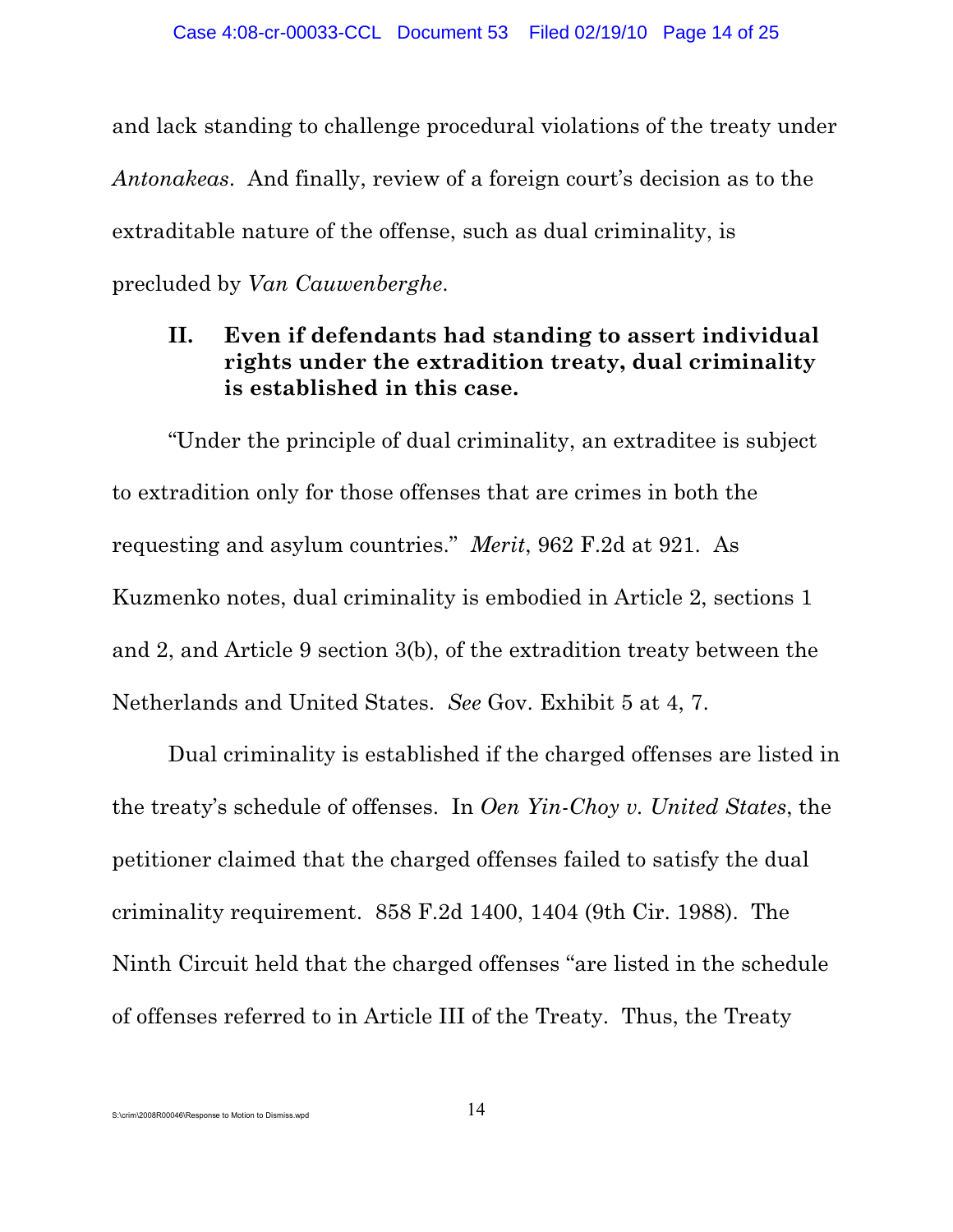specifically refers to the offenses with which Oen is charged, and the requirement of dual criminality is met." *Id*. at 1405.

Dual criminality is established if a foreign court concludes that there is sufficient evidence to put the defendant on trial had the offense been committed in that country. In *Merit*, the defendant claimed that South Africa failed to make a dual criminality determination. While South Africa never identified a specific comparable crime, it did conclude that a prima facie case had been made for two counts in the indictment and determined that "there was sufficient evidence to put Merit on trial had the offense been committed in the Republic." *Merit*, 962 F.2d at 922. The Ninth Circuit held that the South African court's analysis that the crime would be similarly charged in South African courts fully complied with dual criminality. Id.<sup>4</sup>

In this case, dual criminality is established because: (1) the extradition treaty specifically includes the charged offenses; and (2) the Dutch court concluded that a prima facie case had been established.

It should be noted that *Merit* was decided prior to *Antonakeas* which <sup>4</sup> clarified that defendants lack standing to raise procedural violations of a treaty. Thus, under current law as discussed above, there should be no standing to raise the argument that the extraditing country failed to make a proper dual criminality determination.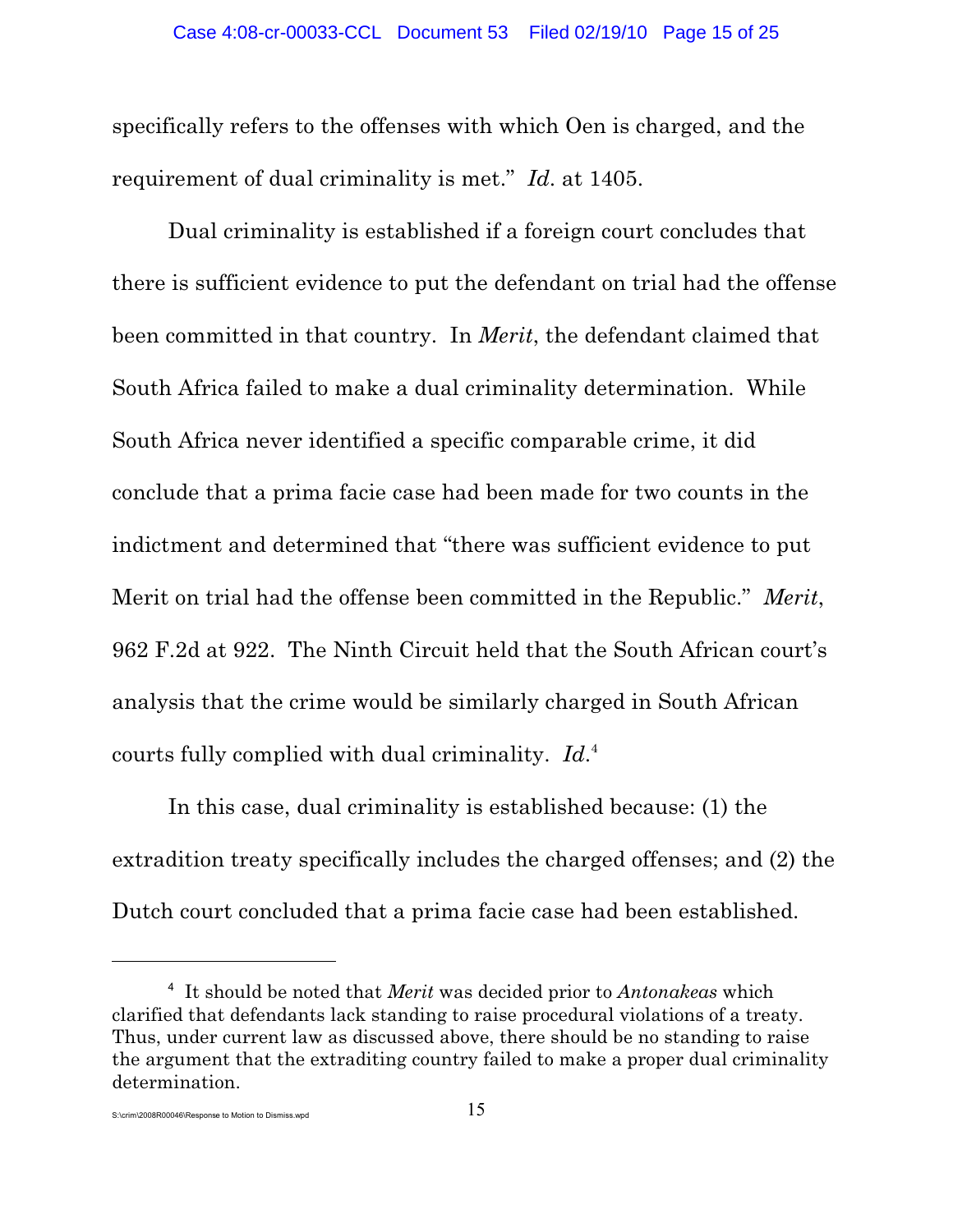Defendants are charged with conspiracy (Count I), extortion (Count II), and receiving money obtained from extortion (Count V). The schedule of offenses listed in the Dutch extradition treaty specifically include extortion and "receiving, possessing or transporting anything of value knowing it to have been unlawfully obtained." Gov. Exhibit at 12 (offense numbers 12 and 13). While conspiracy is not listed separately, the conspiracy charge here is derivative of the charges for extortion and receipt of extorted money. Under *Oen Yin-Choy*, this is sufficient to establish dual criminality.

The Dutch court also specifically concluded that the facts in the extradition request satisfied Article 9, paragraph 3(b) of the treaty. Gov. Exhibit 3 at 2 (section 4.1). That section of the treaty requires the Netherlands to "justify that person's arrest and committal for trial if the offenses had been committed there . . ." Gov. Exhibit 5 at 7. In finding that this section of the treaty had been satisfied, the Dutch concluded that there was sufficient evidence to try the defendants in the Netherlands, and under *Merit* this sufficiently satisfies the dual criminality requirement.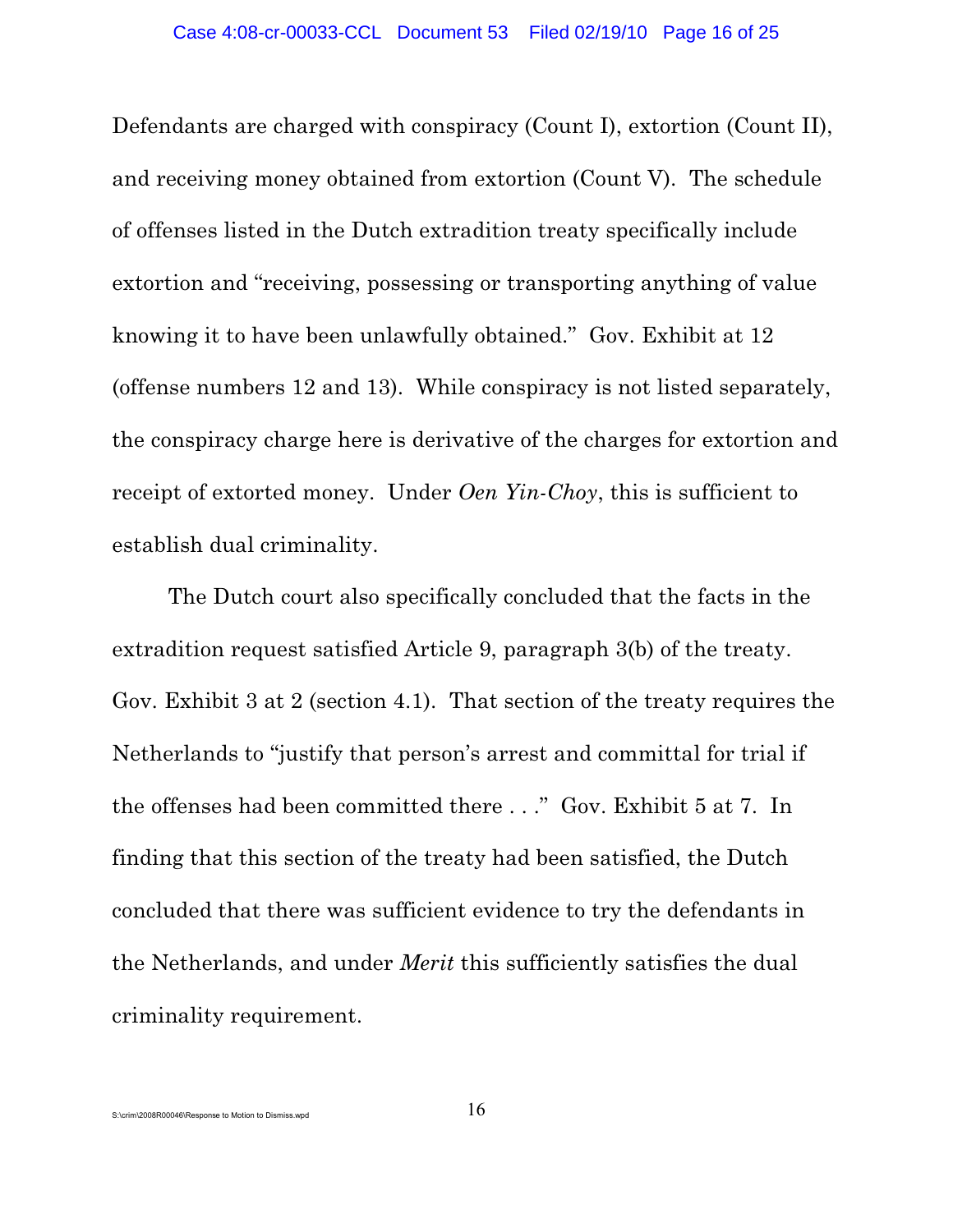In sum, even if defendants had standing to challenge dual criminality, it is clear that the Dutch courts made an adequate finding supported by the schedule of offenses in the treaty.

# **III. Kuzmenko's detention throughout extradition proceedings does not violate Due Process because that constitutional right does not apply to the acts of a foreign government.**

Kuzmenko makes several allegations concerning his prolonged pretrial detention. He claims that his 24 month pretrial detention violates constitutional due process rights, and cites several European opinions for the proposition that his detention was excessive under European legal principles. Def.'s Br. at 13-14. But if Kuzmenko felt that his detention in the Netherlands violated European legal principles, he should have raised those issues in Europe. Those principles have no bearing or precedential value on the present posture of this case.

The only issue before this Court regarding defendants' pretrial detention is whether it violated Due Process under the United States Constitution and/or the Bail Reform Act. In this regard, defendants first appeared in this Court on October 26, 2009. They have been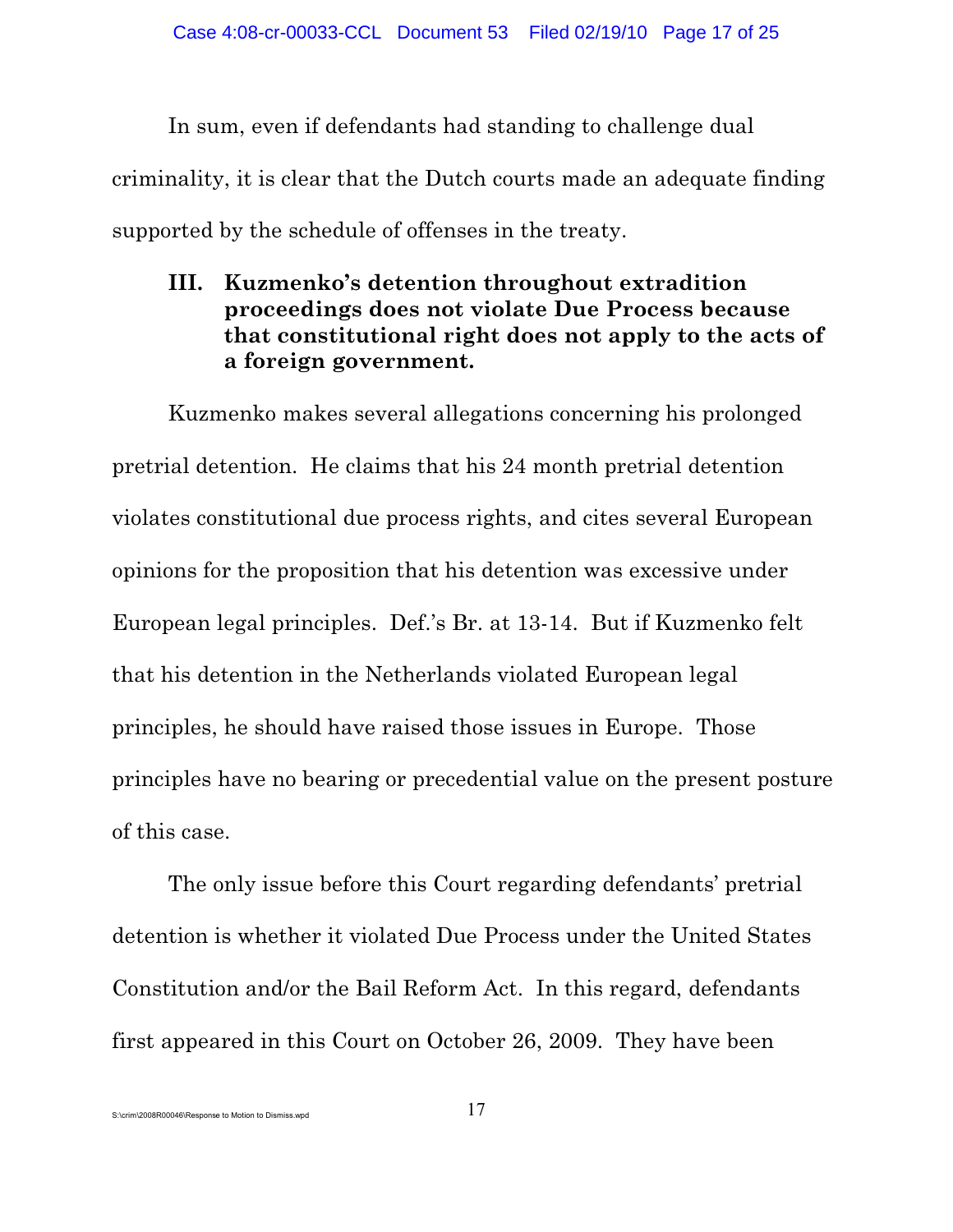detained here for about four months. During that time no defendant has requested a detention hearing. All defendants agreed to a continuance. It is disingenuous for defendants to now claim that their detention in the United States contributed to a violation of due process rights when they have not even requested the process that was due by way of a detention hearing. Moreover, defendants are only paroled into the United States for purposes of prosecution, and have no ties to the community or means of livelihood here. *See United States v. Townsend*, 897 F.2d 989, 996 (9th Cir. 1990) (explaining that the lack of defendants' ties to the United States supported detention).

So defendants' only real argument is that their 20 month detention pending extradition in the Netherlands violated due process in the United States. Unfortunately, constitutional due process does not apply to acts of foreign governments. In *Wentz v. United States*, the defendant argued that the court lacked jurisdiction because he was denied an attorney in Mexico and had no proceedings there before being turned over to the United States. 244 F.2d 172, 176 (9th Cir. 1957). The Ninth Circuit explained that since defendant did not allege any action by officers of the United States the argument would have to be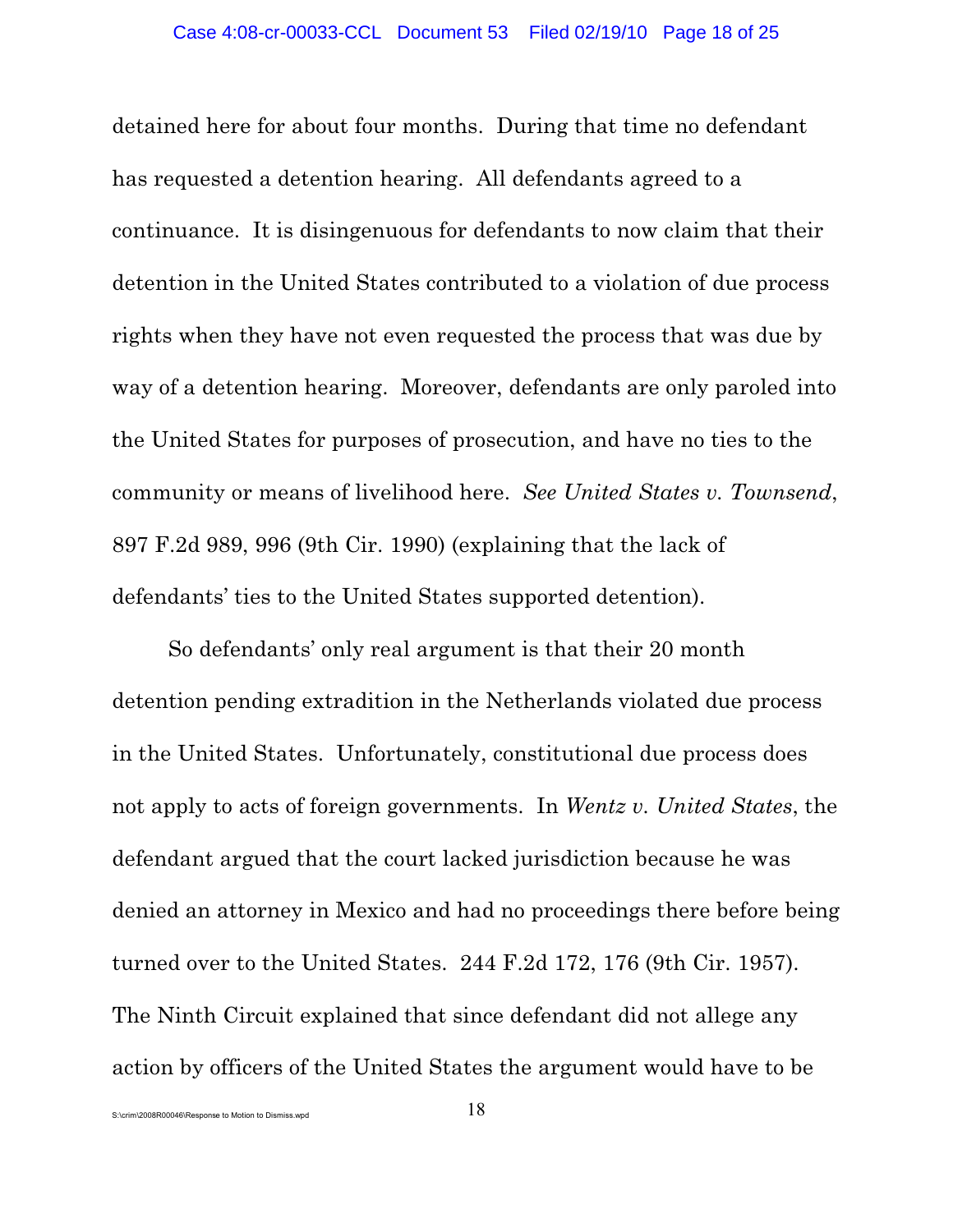that "the defendant was denied 'due process' in Mexico by Mexicans." Id. The Court held that such a claim "is no legal concern of an American court." *Id*.

This conclusion is based on the principles of comity underlying treaties with foreign nations. In *Sahagian v. United States*, an American citizen detained in Spain under an extradition treaty sued federal officials for violating his constitutional rights. 864 F.2d 509 (7th Cir. 1988). The Seventh Circuit explained that the United States does not have the right or "power to insist that the Spanish courts comply with the United States' laws concerning extradition proceedings or criminal procedure." *Id*. at 514. In other words:

it is not the business of our courts to assume the responsibility for supervising the integrity of the judicial system of another sovereign nation. Such an assumption would directly conflict with the principle of comity upon which extradition is based.

Id. The Court went on to explain that such comity applied to "cases" where a person claims to have been denied constitutional rights in a foreign extradition proceeding." The Court ultimately held that "merely detaining an individual pending his extradition to the United States" simply does not present a case where due process can be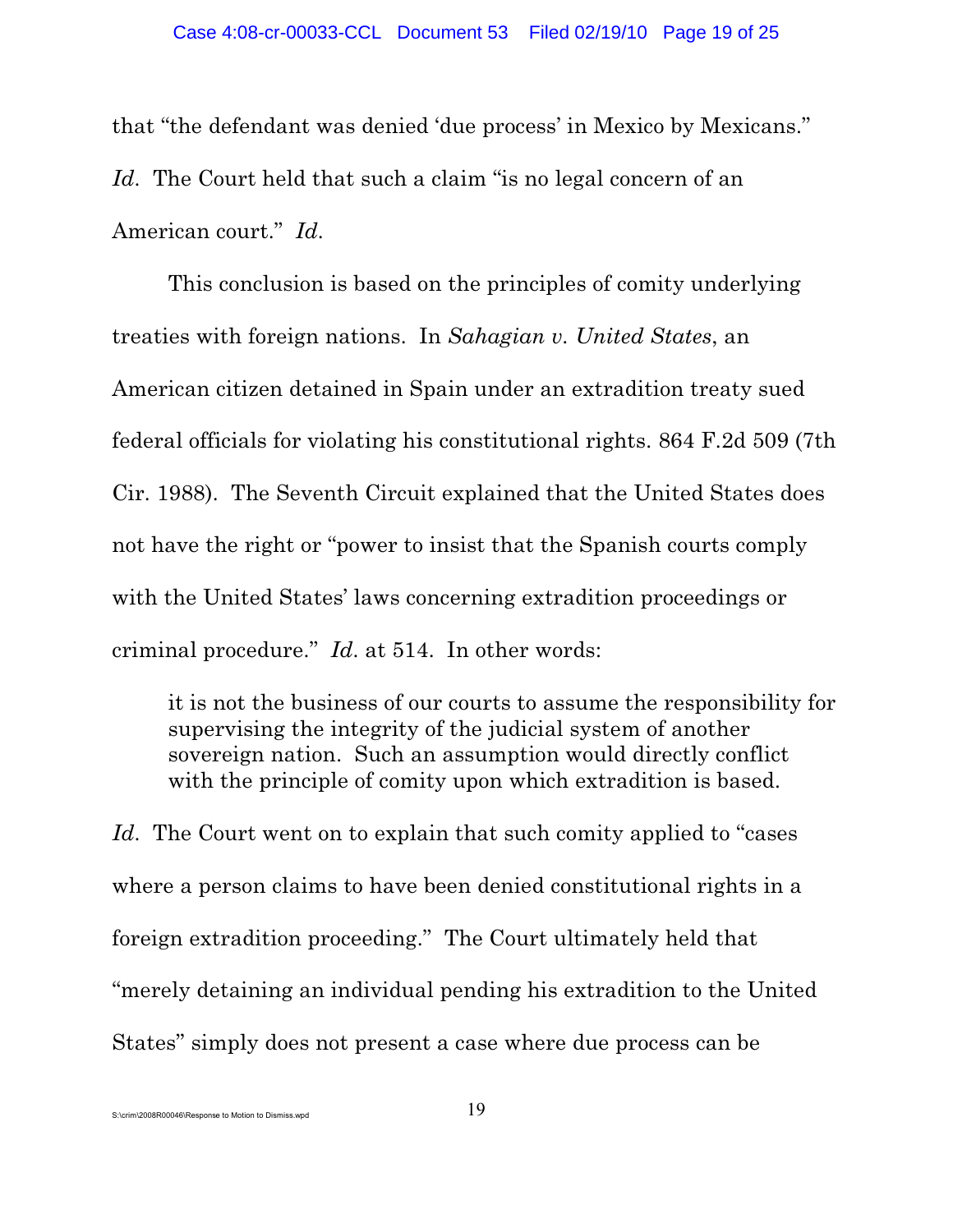applied to acts of a foreign government. *Id*.; *see also United States v. Lira*, 515 F.2d 68, 71 (2d Cir. 1975) (explaining that the "DEA can hardly be expected to monitor the conduct of representatives of each foreign government to assure that a request for extradition or expulsion is carried out in accordance with American constitutional standards.").

Here, the defendants were arrested on Dutch charges on February 18, 2008. Local charges were dropped and they were held pending extradition since February 20, 2008. The first Dutch ruling held them extraditable in August 2008. Defendants decided to appeal that ruling, and received a second ruling in March 2009. Gov. Exhibit 3 at 2. They then initiated "interlocutory proceedings" until ultimately extradited. Gov. Exhibit 2 at 1-2. Defendants make no claim that an officer of the United States caused their detention in the Netherlands at any time, or that the Dutch engaged in any action that "shocks the conscience." Indeed, much of their detention was self-wrought since they continued to appeal extradition decisions while remaining in custody. As in *Wentz* and *Sahagian*, the fact that the Dutch detained defendants pending extradition is no legal concern of American courts.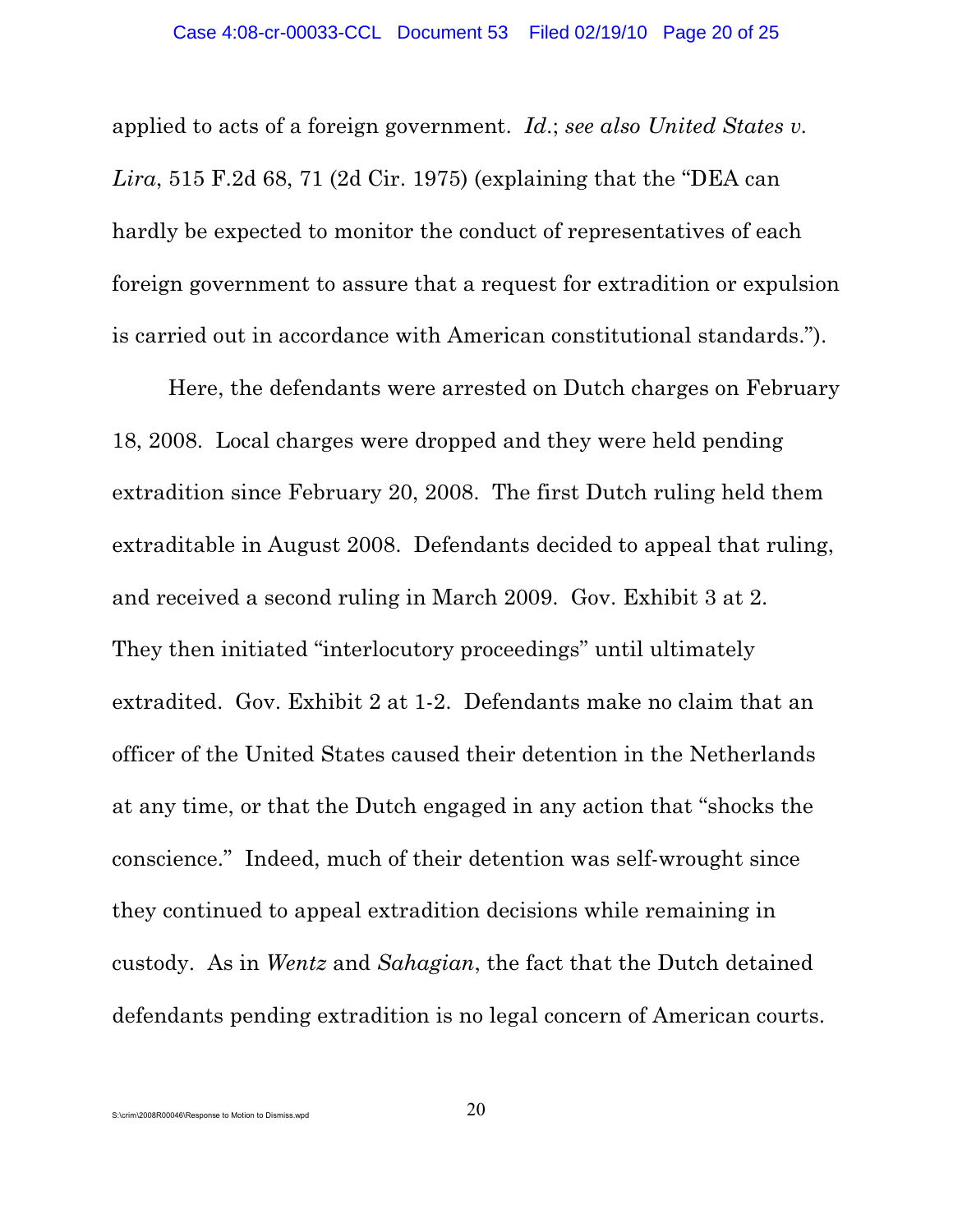# **IV. Defendants are barred from challenging the adequacy of the evidence supporting an indictment returned by a legally constituted grand jury.**

In Kuzmenko's second motion to dismiss, he claims that the charges in the Indictment against him should be dismissed because they are not supported by probable cause. Def.'s Memorandum in Support of Second Motion to Dismiss at 5-8. Kuzmenko's argument fails because it runs contrary to the entire history and purpose of our grand jury system.

"An indictment returned by a legally constituted and unbiased grand jury . . . if valid on its face, is enough to call for trial of the charge on the merits." *Costello v. United States*, 350 U.S. 359, 363 (1956). In holding that the Grand jury could rely on hearsay testimony, *Costello* held that if "indictments were to be held open to challenge on the ground that there was inadequate or incompetent evidence before the grand jury, the resulting delay would be great indeed." *Id*. The Court held that such a result would require a "kind of preliminary trial to determine the competency and adequacy of the evidence" which is not required by the Fifth Amendment. *Id*. *Costello* further held that allowing indictments to be challenged on the ground that they are not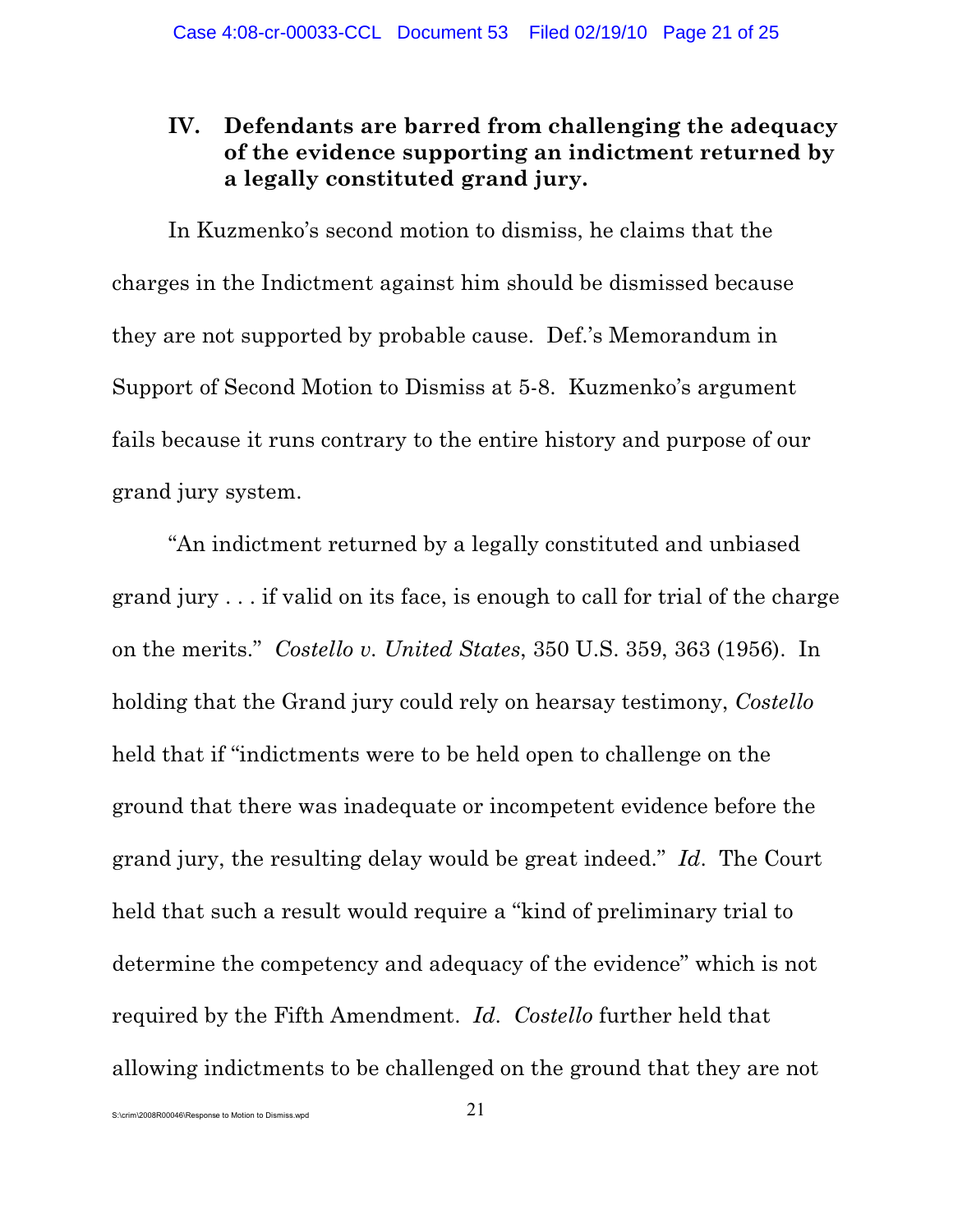supported by adequate or competent evidence "would run counter to the whole history of the grand jury institution, in which laymen conduct their inquiries . . . ." *Id*. at 364.

Following *Costello*, the Supreme Court more recently decided *United States v. Williams*, 504 U.S. 36 (1992). In *Williams* the Court explained that motions to "quash indictments based upon the sufficiency of the evidence relied upon by the grand jury were unheard of at common law in England." *Id*. at 53. And the American tradition is that there is no "authority for looking into and revising the judgment of the grand jury upon the evidence, for the purpose of determining whether or not the finding was founded upon sufficient proof...." *Id.* at 54; *see also Reyes v. United States*, 417 F.2d 916, 919 (9th Cir. 1969) (holding that it has been "repeatedly stated and well established that an indictment cannot be attacked on the ground that the evidence before the grand jury was incompetent or inadequate.").

Here, the Indictment against Kuzmenko and his co-defendants was returned on March 20, 2008, by a legally constituted and unbiased grand jury. Defendants have made no allegations of any impropriety in the grand jury proceedings, nor could they. Thus, the Indictment is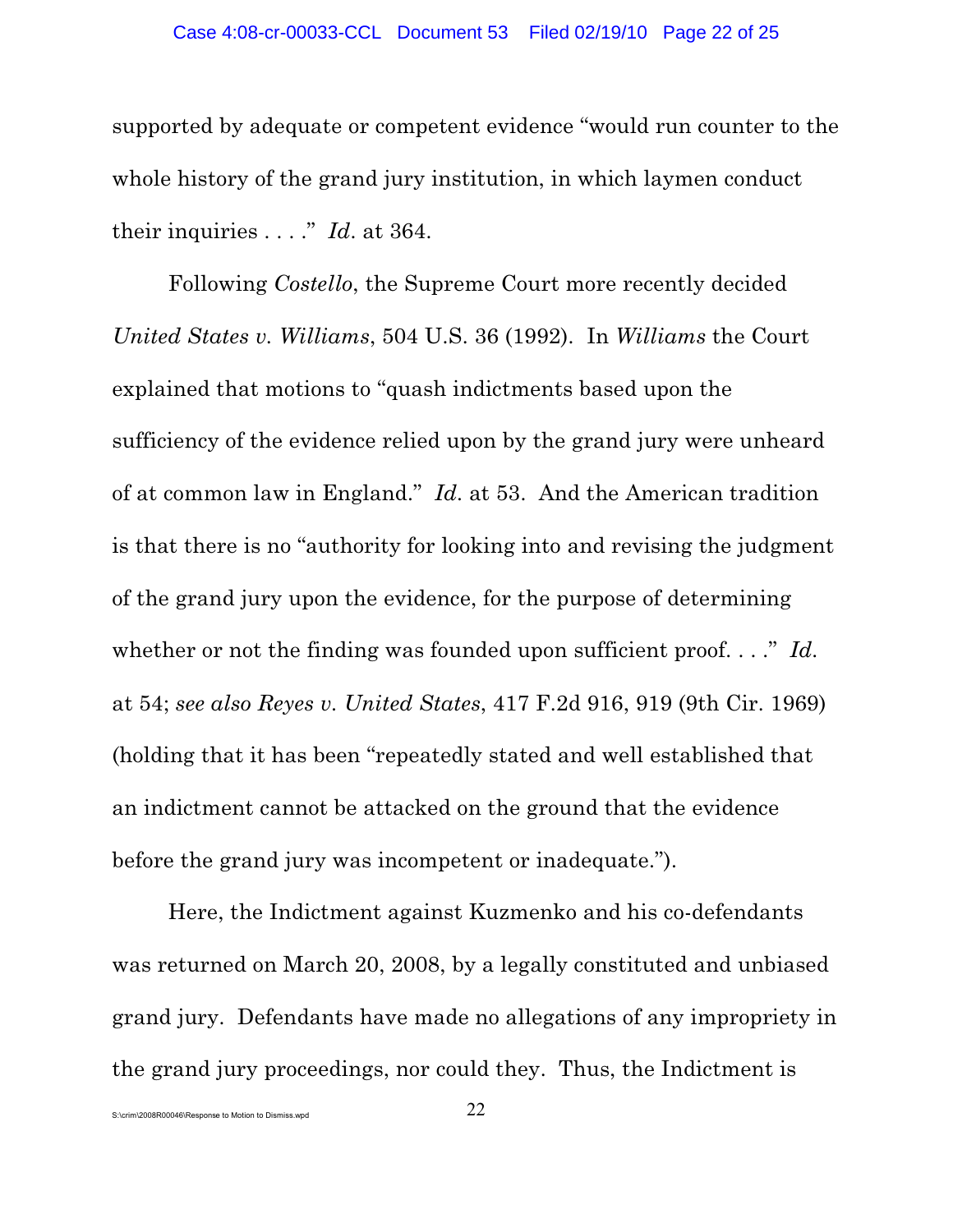valid on its face and the Supreme Court has refused to allow challenges to the adequacy and competency of the evidence at this stage in the proceedings.

The Supreme Court's concern that preliminary trials would ensue if such a challenge were allowed is confirmed by the facts of this case. The government has disclosed over 2500 pages of discovery, including technical reports and foreign documents. Multiple search warrants were issued, physical evidence was seized, foreign witnesses were developed and defendants' statements were recorded. To present a full probable cause hearing would be a trial unto itself. *Costello* and *Williams* clearly bar such challenges to a lawful Indictment returned by the grand jury, and Kuzmenko's motion to dismiss on these grounds should be denied.

# **Conclusion**

For the foregoing reasons, Kuzmenko's first and second motions to dismiss should be denied. To the extent Hoholko and Drozdovs joined these motions, they should be denied as well.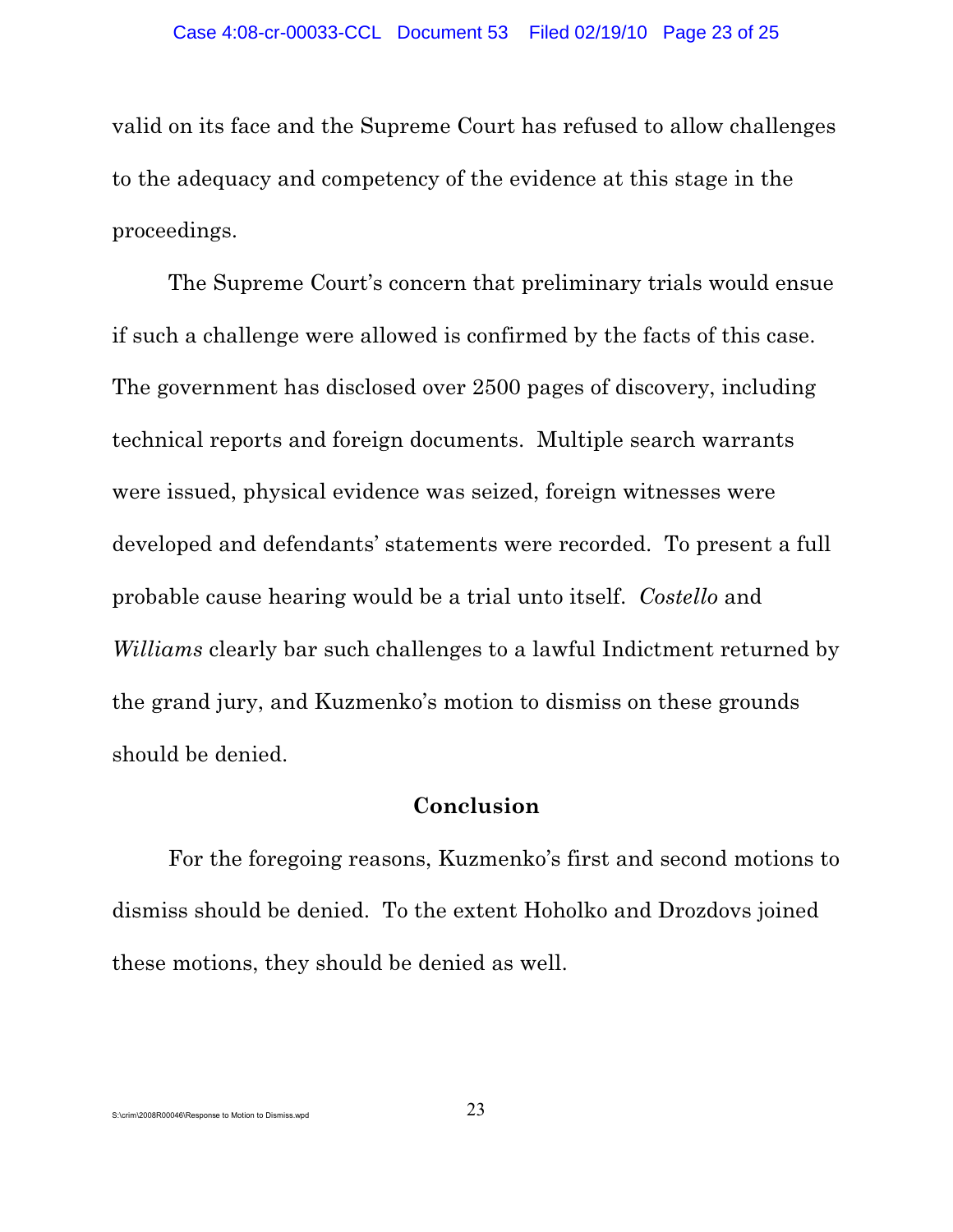DATED this 19th Day of February 2010,

MICHAEL W. COTTER United States Attorney,

*/s/ Ryan M. Archer*  Assistant U.S. Attorney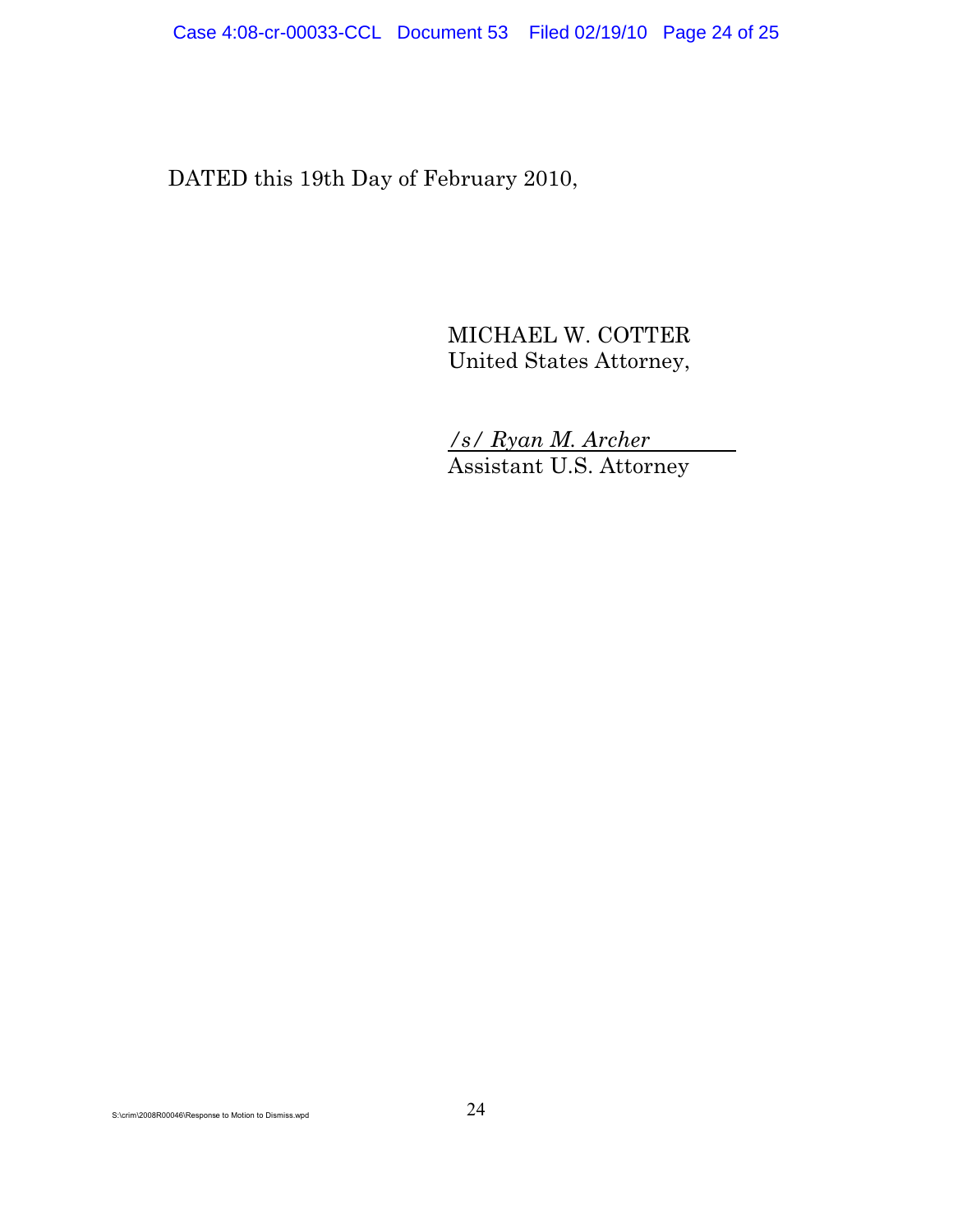# **CERTIFICATE OF COMPLIANCE**

I hereby certify that this Response Memorandum is in compliance with Local Rule 7.1(d)(2). This brief is double spaced with 14 point font and contains less than 6500 words.

DATED this 19th day of February 2010,

MICHAEL W. COTTER United States Attorney,

*/s/ Ryan M. Archer*  Assistant U.S. Attorney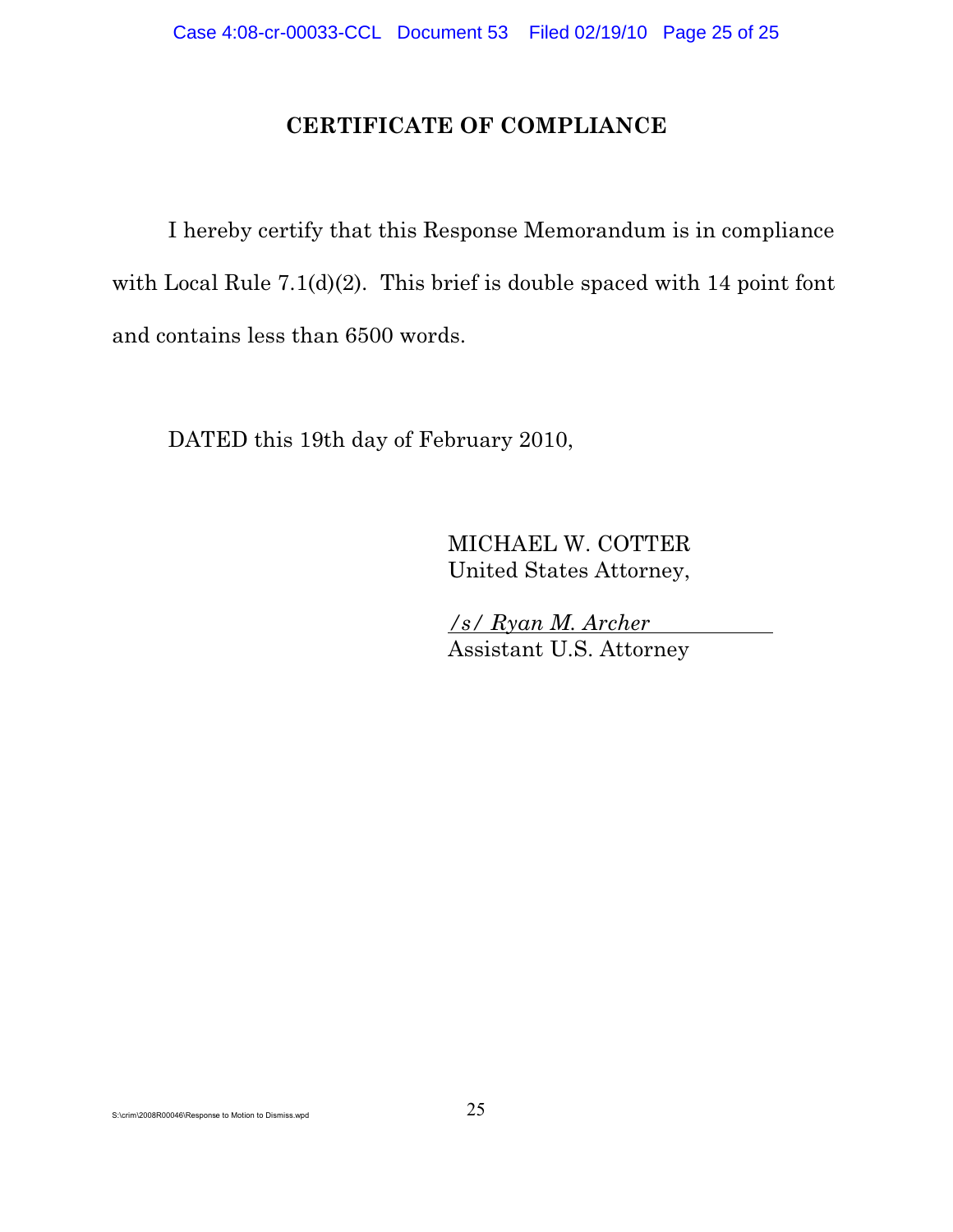U.S. Department of Justice

Criminal Division

MEW:SCR:KH:JHF:JMB:jmb 95-100

Washington, D.C. 20005

February 19, 2008

**URGENT** 

VIA E-MAIL

Mr. M.E. Coffeng Office of International Assistance in Criminal Matters Legal and Operational Affairs Department Ministerie van Justitie Schedeldoekshaven 100 2511 EX Den Haag The Netherlands

Dear Mr. Coffeng:

Re: Request to the Netherlands for the Provisional Arrest with a view toward Extradition of Jevgenijs KUZMENKO

Dear Mr. Coffeng:

Pursuant to Article 11 of the extradition treaty between the United States and the Netherlands, the United States requests the provisional arrest with a view toward extradition of Jevgenijs Kuzmenko in the Netherlands. We also request that, pursuant to Article 17 of the treaty, any items in the fugitive's possession at the time of his arrest which may serve as evidence of the offenses be seized and surrendered at the time of extradition. Pertinent descriptive information for Jevgenijs Kuzmenko is

as follows:

 $\mathsf{C}$ 

| Citizenship:<br>Date of Birth:<br>Place of Birth:<br>Race/Sex:<br>Height: | Latvian<br>November 5, 1983<br>Riga, Latvia<br>White/Male<br>190 centimeters<br>$\rightarrow$  |
|---------------------------------------------------------------------------|------------------------------------------------------------------------------------------------|
| Weight:<br>Hair Color:<br>Eye Color:<br>Passport:                         | z.<br>Latvia - number LZ2113135, issued<br>on August 15, 2005<br>In custody in the Netherlands |
| Location:                                                                 |                                                                                                |

| BUC-783-0266   | <b>GOVERNMENT</b><br><b>EXHIBIT</b> |
|----------------|-------------------------------------|
| <b>JARDELS</b> |                                     |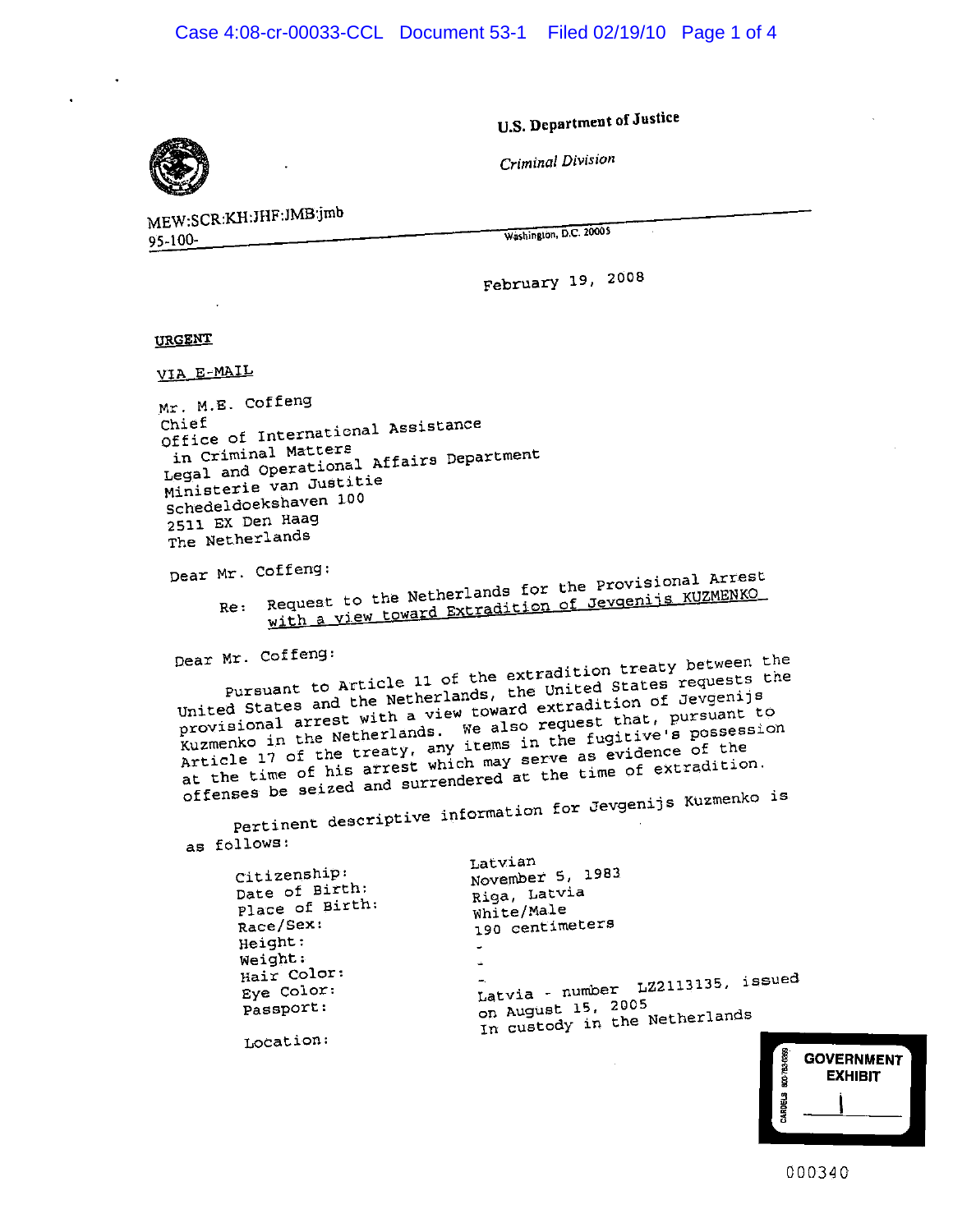Statement of the Facts:

Between December 20, 2007 and January 11, 2008, a person who later identified himself as "Robert," gained unauthorized access to the computer servers of a company in Montana (U.S.) and successfully copied and exfiltrated detailed personal and financial information on 360,000 clients and former clients of the victim company, a financial services company in Great Falls,<br>Montana (the "Victim"). (In subsequent e-mails, Robert admitted to these actions.) To support his claim of having committed this theft (using a SQL server injection attack) of the Victim's database, Robert provided the Victim with a file containing records on 20,000 of Victim's customers, including their personal and financial information. Subsequent forensic examination verified that 360,000 clients' personal information had, in fact, been stolen. The Victim thereafter contacted the U.S. Secret Service ("USSS") and the USSS, through the Victim, began corresponding with Robert via e-mail. Robert has demanded \$80,000 from the Victim in exchange for: 1) disclosing to the Victim the server vulnerabilities he exploited; and 2) allegedly deleting the stolen client information.

On February 8, 2008, Robert sent the Victim an e-mail in which he named two individuals to whom the extortionate funds were to be paid. Specifically, Robert demanded that the monies<br>be sent via Western Union ("WU") to "Evgenijs Kuzmenko" and "Aleksandrs Hoholko." Pursuant to these payment instructions, USSS Agents sent a WU transfer to Kuzmenko on February 13, 2008, through the Victim. The transfer was constructed in such a way that the money would not be disbursed. Kuzmenko made an attempt to pick up the money and failed. As a result, Robert contacted the Victim for an explanation. At that time, the Victim agreed to make further transfers, but to the other individual named in the instructions, i.e., Hoholko.

On February 15, 2008, USSS Agents sent a WU transfer to Hoholko, as directed by Robert. The transfer amount was \$1,500. According to Western Union's records, the money was picked up on February 16, 2008. Dutch law enforcement authorities, having been previously contacted by USSS, went to the Western Union location where the money was picked up and obtained a photo copy of the Latvian passport used by Hoholko when picking up the money.

On February 18, 2008, USSS Agents sent Hoholko a second WU transfer, as directed by Robert. This time, the transfer was again constructed in such a way that the money would not be disbursed. Upon Hoholko's attempt to obtain the funds, he was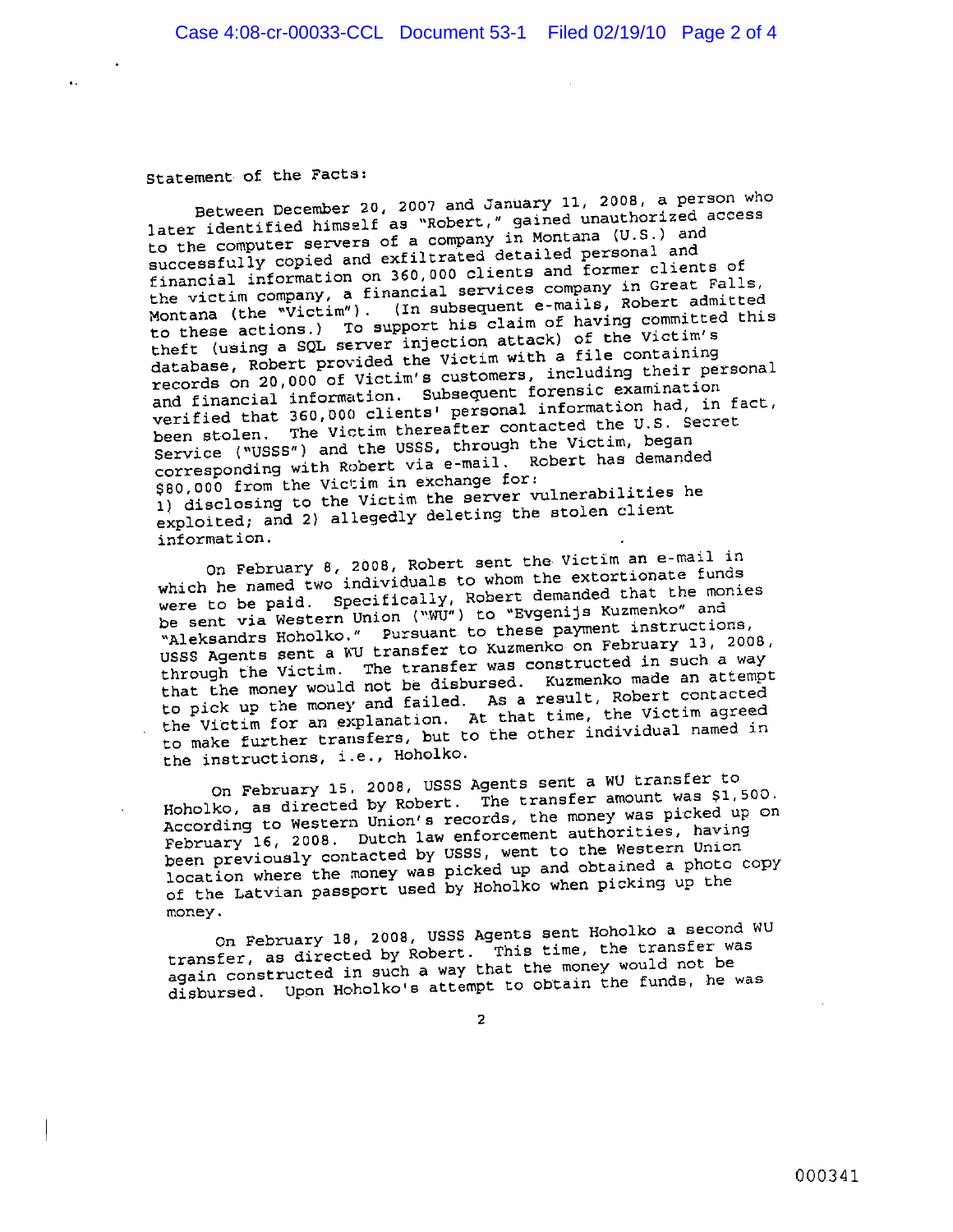arrested by Dutch police and they determined that Hoholko matched the photograph obtained by the Dutch police from the February 16 pick-up. The person who had driven Hoholko to the Western Union location, Vitalis Drozdovs, was also arrested. An address was obtained for the two individuals upon their arrest. When police went to that address, they found Kuzmenko and arrested him as  $well.$ 

Complaint and Warrant Information:

Jevgenijs Kuzmenko is the subject of a complaint, number MJ-08-15-GF-RKS, filed on February 19, 2008, in the United States District Court for the District of Montana, Great Falls Division. This complaint charges Jevgenijs Kuzmenko with the following offenses:

one (1) count of conspiracy to communicate extortionate  $1.$ threats, in violation of Title 18, Sections 371 and 875(d) of the United States Code; and

one (1) count of receiving the proceeds of extortion,  $2.$ in violation of Title 18, Sections 371 and 880 of the United States Code.

Based on this complaint, United States Magistrate Judge Keith Strong of the United States District Court for the District of Montana, issued a warrant, number MJ-08-15-GF-RKS, for the arrest of Jevgenijs Kuzmenko on February 19, 2008.

Treaty Citations:

Provisional arrest is covered by Article 11 of the extradition treaty between the Netherlands and the United States.

The offenses with which Jevgenijs Kuzmenko is charged are covered by Article 2(1) of the extradition treaty, and Items 12 and 13 of the Schedule of Offenses annexed to the treaty. All charges were brought within the time allowed by the applicable U.S. statute of limitations.

#### Assurances:

The United States will submit a formal request for the extradition of Jevgenijs Kuzmenko, supported by the documents required under the treaty, within the time specified by the treaty.

 $\overline{3}$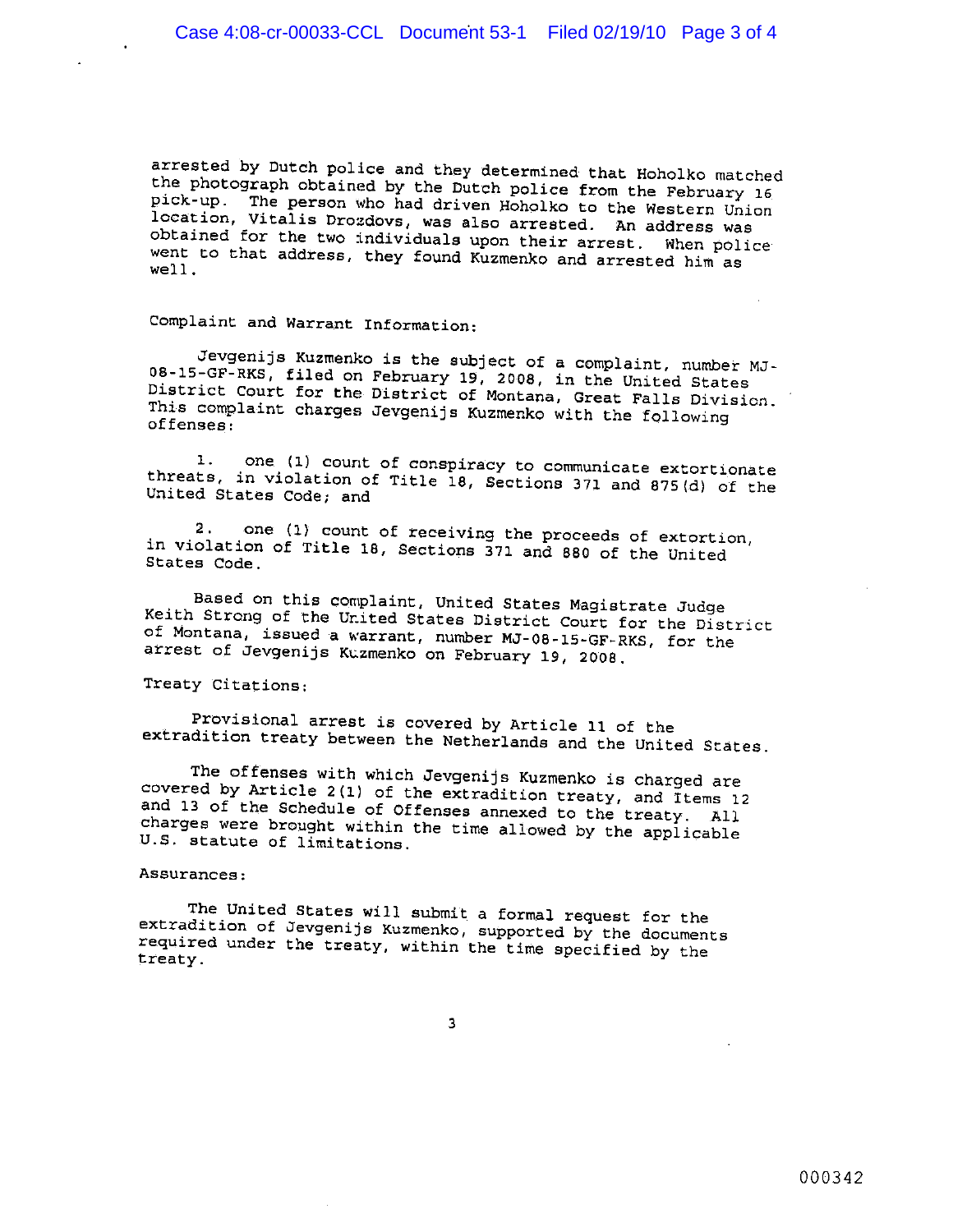$\mathbf{r}$ 

 $\ddot{\phantom{a}}$ 

Thank you for your assistance in this matter. If you have any questions, please do not hesitate to contact me at (202) 514-0951, or Jonathan Breyan, the paralegal assigned, at (202) 514-6188.

Sincerely,

Mary Ellen Warlow Director Office of International Affairs Criminal Division

quality of nedman  $By:$  $\bigvee$ 

Judith H. Friedman Senior Trial Attorney

cc: Michel Guilani, L/LEI, DOS Ruud Hooijkaas /Susan Garro, U.S. Embassy, The Hague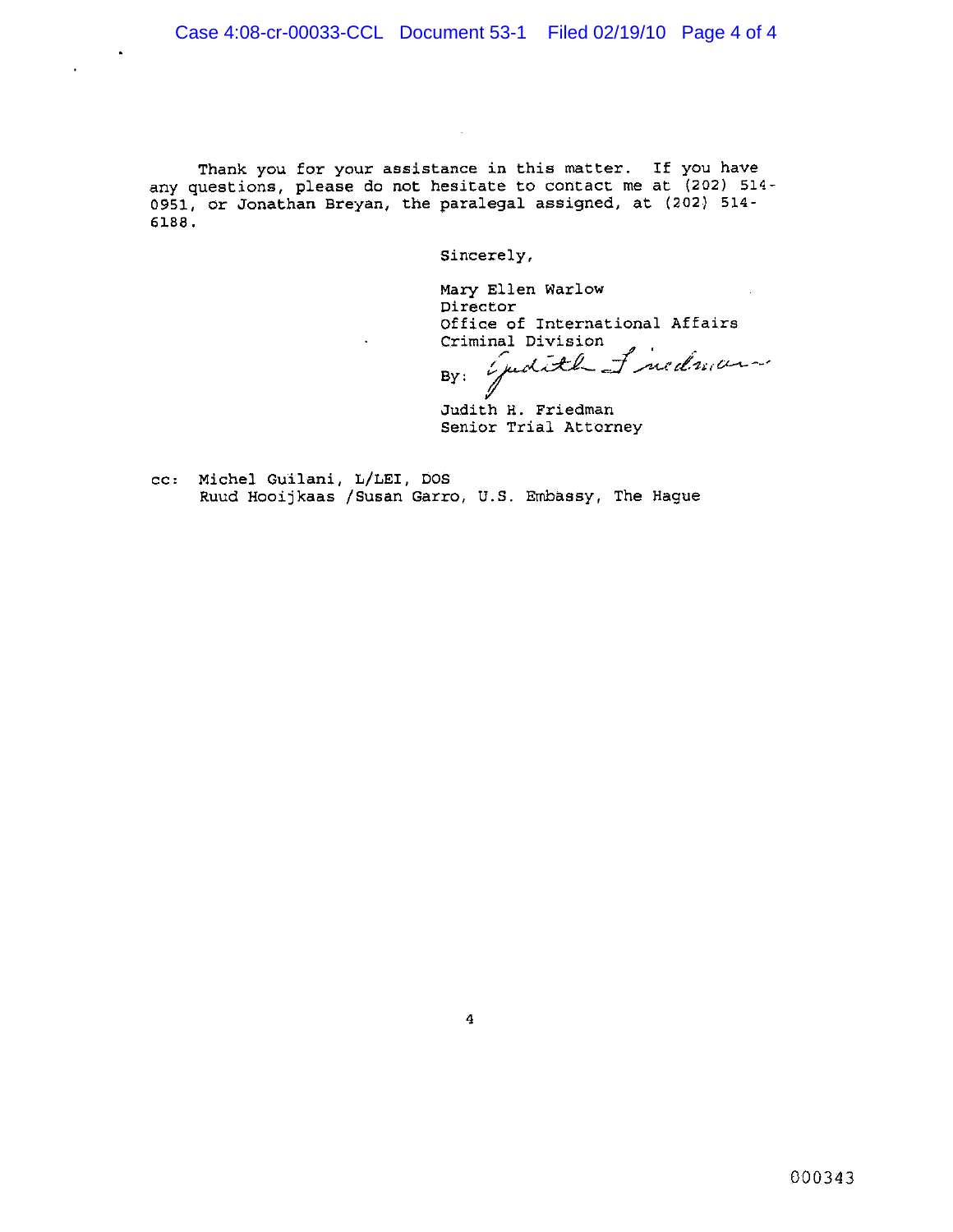### Case 4:08-cr-00033-CCL Document 3-2 Filed 02/19/10 Page 1 of 6



**Consular Affairs Department** Legal Consular Affairs Division CJ/AH - 09/258

> The Ministry of Foreign Affairs presents its compliments to the Embassy of the United States of America and, with reference to the latter's Note no. 53/08 of 18 April 2008, has the honour to inform the Embassy that the request for the extradition of Jevgenijs Kuzmenko has been honoured. A copy of the decision is enclosed.

> Counsel announced that interlocutory proceedings will be started. If a writ will be handed over very soon, Mr Kuzmenko will be permitted to stay in the Netherlands for the duration of the proceeding up until the sentencing in first instance. Actual extradition will be suspended until after such interiocutory proceedings.

> As soon as the surrender has taken place, a final dispatch will be forwarded stating the length of time Mr Kuzmenko was kept in detention awaiting his extradition.

> The Ministry of Foreign Affairs avails itself of this opportunity to renew to the Embassy the assurances of its highest consideration.

> > The Hague, 21 April 2009





To the Embassy of the United States of America The Hague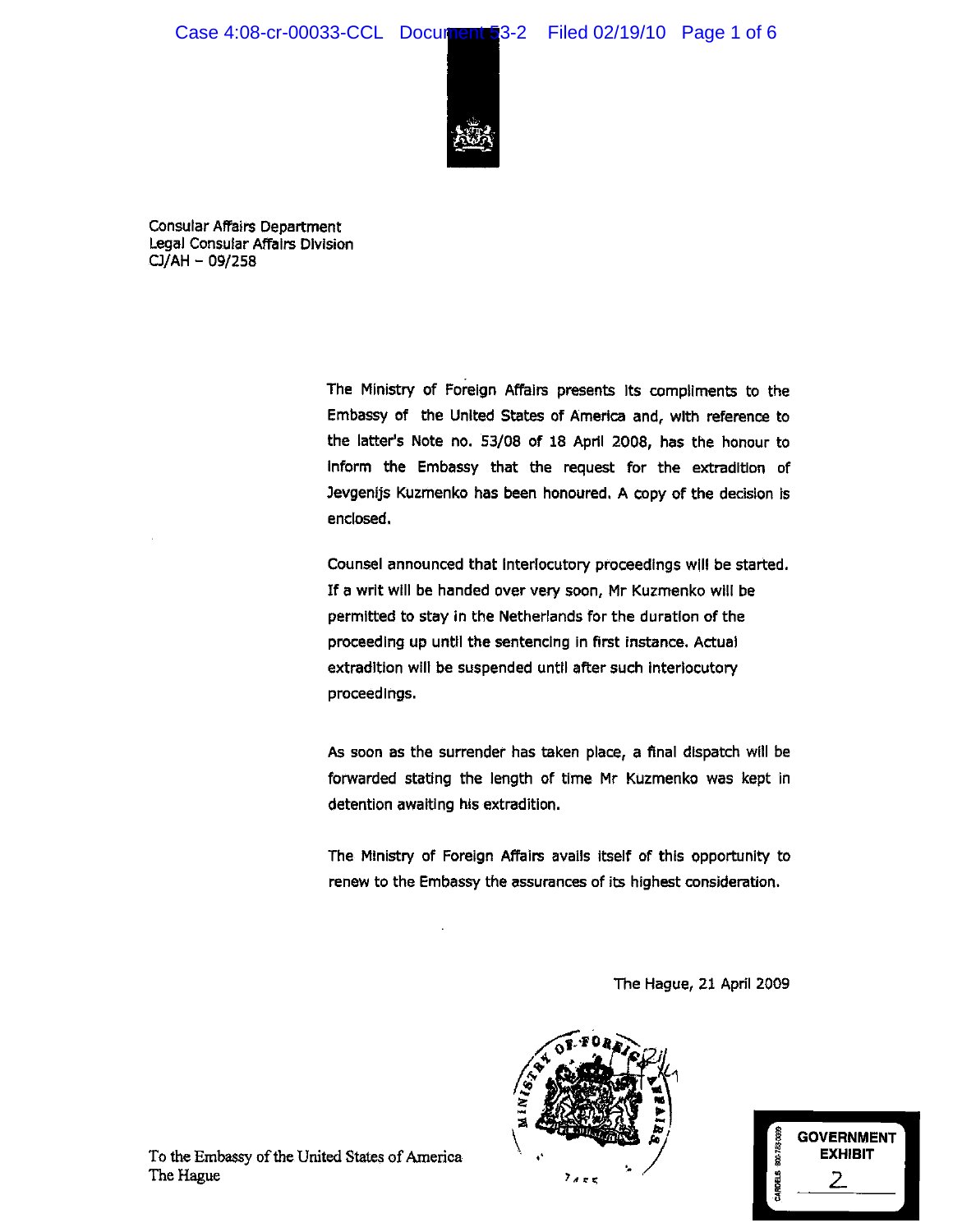### Case 4:08-cr-00033-CCL Document 53-2 Filed 02/19/10 Page 2 of 6





Legal Affairs Department Civil Law Division CR/AH - 09/736

> The Ministry of Foreign Affairs presents its compliments to the Embassy of the United States of America and, with reference to the latter's Notes no. 51, 52, 53/08 of 18 April 2008, has the honour to inform the Embassy that the requests for the extradition of Vitalis Drozdovs, Alexander Hoholka, Jevgenijs Kuzmenko, have been honoured. Copies of the decisions are enclosed.

> Surrenders have already taken place. A final dispatch will be forwarded as soon as possible stating the length of time Vitalis Drozdovs, Alexander Hoholka and Jevgenijs Kuzmenko were kept In detention awaiting their extradition.

> The Ministry of Foreign Affairs avails itself of this opportunity to renew to the Embassy of the United States of America the assurances of its highest consideration,

> > The Hague, 11 November 2009



To the Embassy of the United States of America The Hague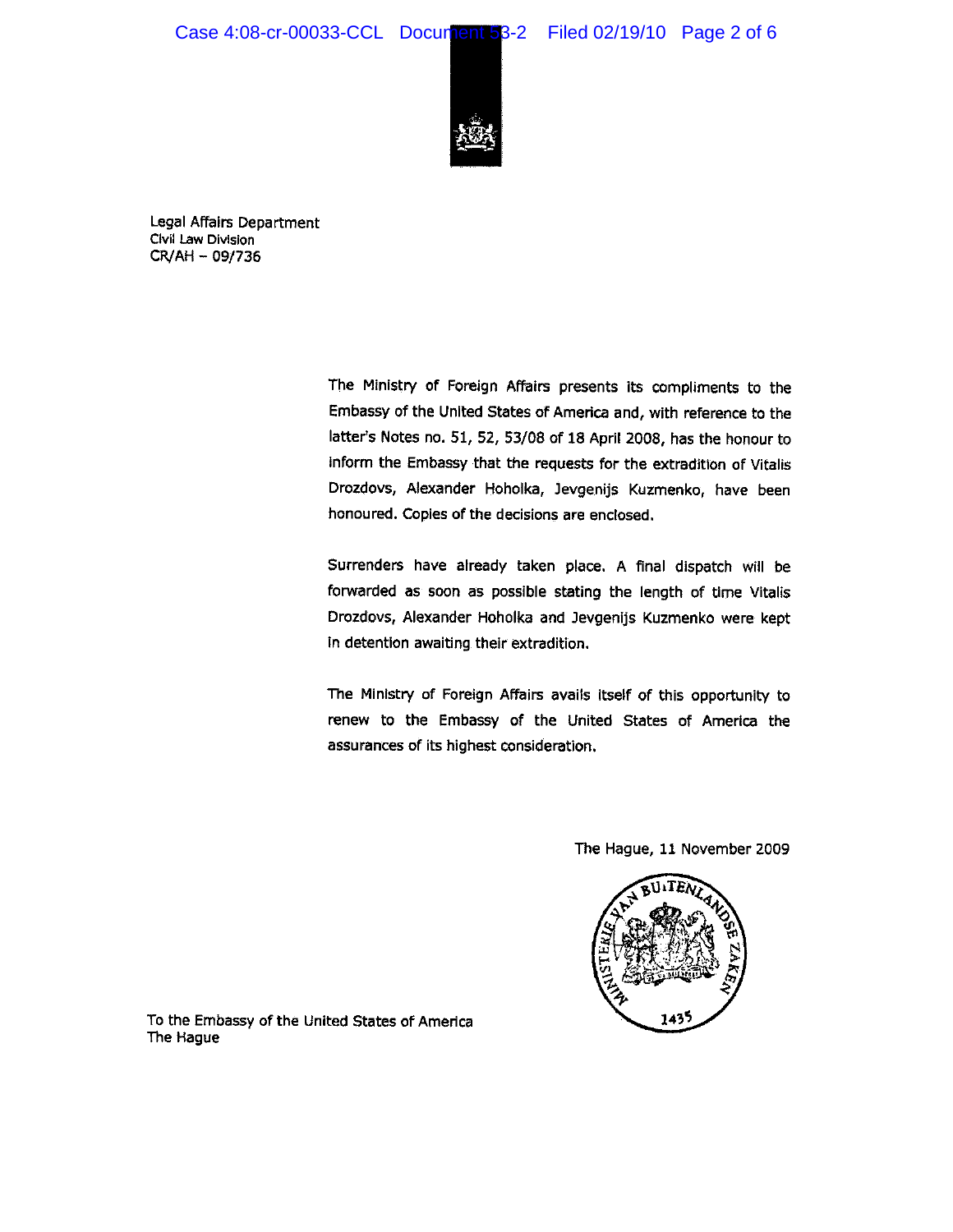

Directie Juridische en Operationele Aangelegenheden Afdeling Internationale Rechtshulp in Strafzaken UTL-I-2008008505

### **BESCHIKKING**

van de Minister van Justitie op het verzoek van de Verenigde Staten van Amerika tot uitlevering van Jevgenijs KUZMENKO, geboren op 5 september 1983 te Riga (Letland), thans gedetineerd in de penitentiaire inrichting Midden-Nederland, De Geniepoort te Alphen aan den Rijn.

- 1. Het verzoek
- Bij nota van 18 april 2008, nummer 53/08, heeft de Amerikaanse  $1.1$ ambassade namens de Verenigde Staten van Amerika om uitlevering van de opgeëiste persoon verzocht.
- $1.2$ Bij het onder 1.1 genoemde verzoek was onder meer gevoegd:
	- A. een aanhoudingsbevel van het 'United States District Court District of Montana, Great Falls Division' van 20 maart 2008;
	- B. een aanklacht van het 'United States District Court for the District of Montana Great Falls Division', nummer CR 08-33-GF-SEH, van 20 maart 2008, met daarin een uiteenzetting van de feiten waarvoor de uitlevering wordt verzocht:
	- C. een beëdigde verklaring van Michael Lahr, 'Assistant United States Attorney' in dienst van het United States District Court for the District of Montana, van 28 maart 2008, inhoudende een nadere uiteenzetting van de feiten waarvoor de uitlevering wordt verzocht;
	- D. een beëdigde verklaring van Brian O'Neil, speciaal agent in dienst van 'United States Secret Service' van 21 maart 2008, eveneens inhoudende een uiteenzetting van de feiten waarvoor de uitlevering wordt verzocht:
	- E. een overzicht van de toepasselijke wetsbepalingen.
- $2.$ Het toepasselijke recht
- $2.1$ Van toepassing is het Uitleveringsverdrag tussen het Koninkrijk der Nederlanden en de Verenigde Staten van Amerika (Trb. 1980, 111 en 1983, 133), hierna te noemen het Uitleveringsverdrag.
- $2.2^{\circ}$ Tevens is van toepassing de Uitleveringswet (Wet van 9 maart 1967, Stb. 139).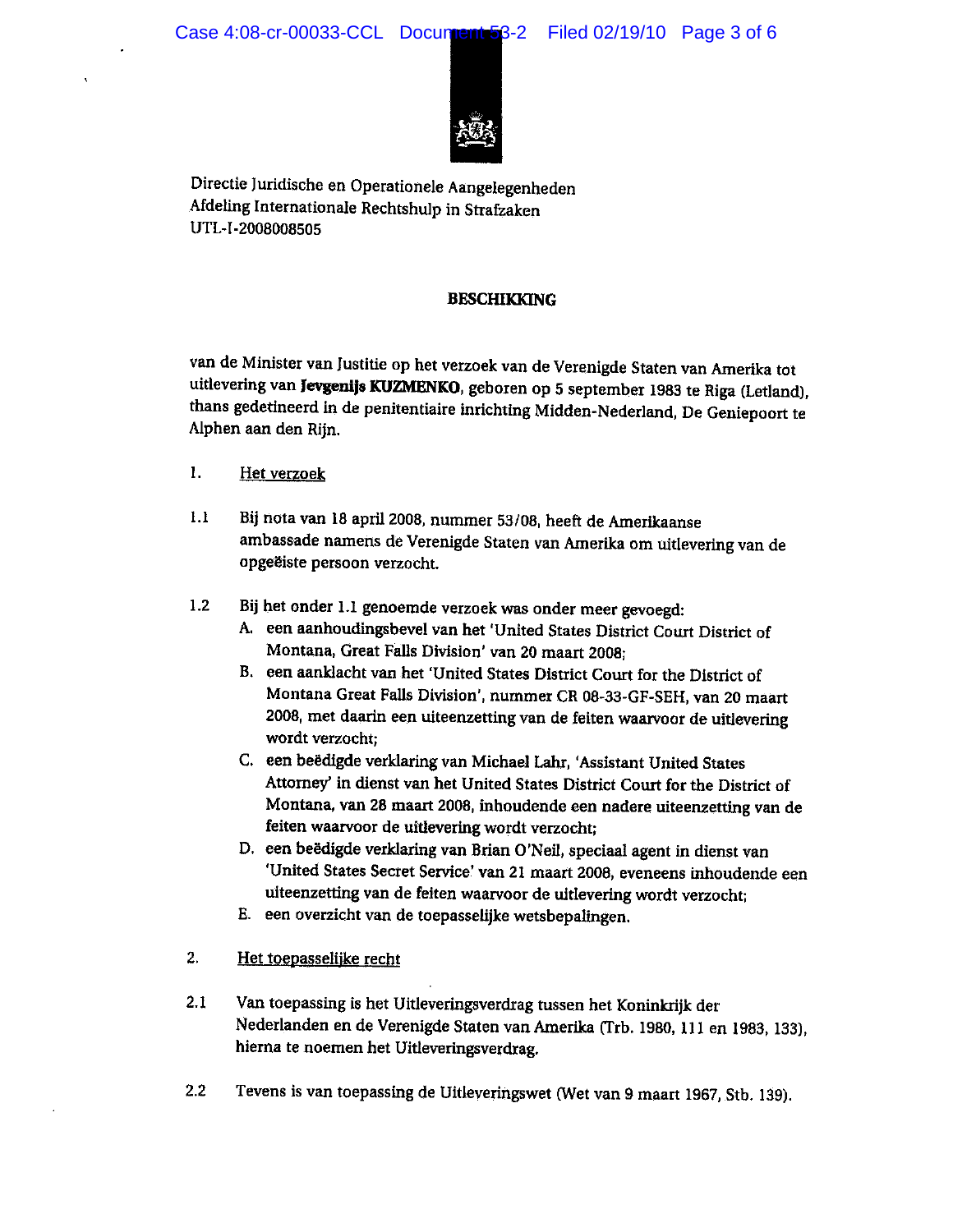#### $3<sub>1</sub>$ De rechterlijke procedure

 $3.1$ De rechtbank te Rotterdam heeft bij haar uitspraak van 11 augustus 2008, onder parketnummer: 10/600033-08, de uitlevering van de opgeëiste persoon toelaatbaar verklaard ter strafvervolging van de feiten, zoals hiervoor vermeld onder 1.2 sub B.

De opgeëiste persoon heeft tegen deze uitspraak beroep in cassatie ingesteld.

- $3.2$ De rechtbank te Rotterdam heeft bij haar advies van 11 augustus 2008 geadviseerd de gevraagde uitlevering van de opgeëiste persoon toe te staan.
- $3.3$ De Hoge Raad heeft bij zijn arrest van 3 maart 2009, kenmerk: S 08/03890, het beroep van de opgeëiste persoon verworpen.

#### $\overline{4}$ . De beoordeling

 $4.1$ Bij brief van 1 april 2009 aan het Ministerie van Justitie heeft de raadsman namens de opgeëiste persoon gesteld dat - kort gezegd - bewijsmateriaal waarmee de dagvaarding van de opgeëiste persoon zou worden gerechtvaardigd ontbreekt.

Ingevolge artikel 9 lid 3 onder b. van het Verdrag dient een marginale toets plaats te vinden of het overgelegde bewijsmateriaal ter aanhouding en dagvaarding op zichzelf voldoende is om een aanhouding in de aangezochte staat, in casu Nederland, te rechtvaardigen. Ingevolge artikel 28 Uitleveringswet komt dit oordeel toe aan de rechtbank. In dat kader heeft de rechtbank te Rotterdam geoordeeld dat de stukken voldoen aan de eisen van artikel 18 van de Uitleveringswet en artikel 9, tweede en derde lid van het Verdrag.

Gelet op het voorgaande en in aanmerking genomen de ter beschikking zijnde informatie acht de Minister van Justitie zich gehouden afwijzend op onderhavig verweer te beslissen.

 $4.2$ Voorts verzoekt de raadsman van de opgeëiste persoon tot vervolging in Nederland in plaats van uitlevering. In dat kader wordt als volgt overwogen.

In artikel 1 van het Uitleveringsverdrag is de verplichting neergelegd om personen aan elkaar uit te leveren. Uitlevering kan slechts worden geweigerd indien sprake is van een in het Uitleveringsverdrag genoemde weigeringsgrond. Het Uitleveringsverdrag voorziet, anders dan het Europees Uitleveringsverdrag, niet in de mogelijkheid de uitlevering te weigeren om reden dat de feiten zich (gedeeltelijk) op het grondgebied van de aangezochte staat hebben afgespeeld. Artikel 5 van het Uitleveringsverdrag vermeldt weliswaar de mogelijkheid om de uitlevering te weigeren op grond van een vervolging door de aangezochte staat wegens dezelfde feiten als waarvoor de uitlevering wordt gevraagd, doch deze weigeringsgrond ziet op de situatie dat in de aangezochte staat ter zake van de feiten waarvoor de uitlevering wordt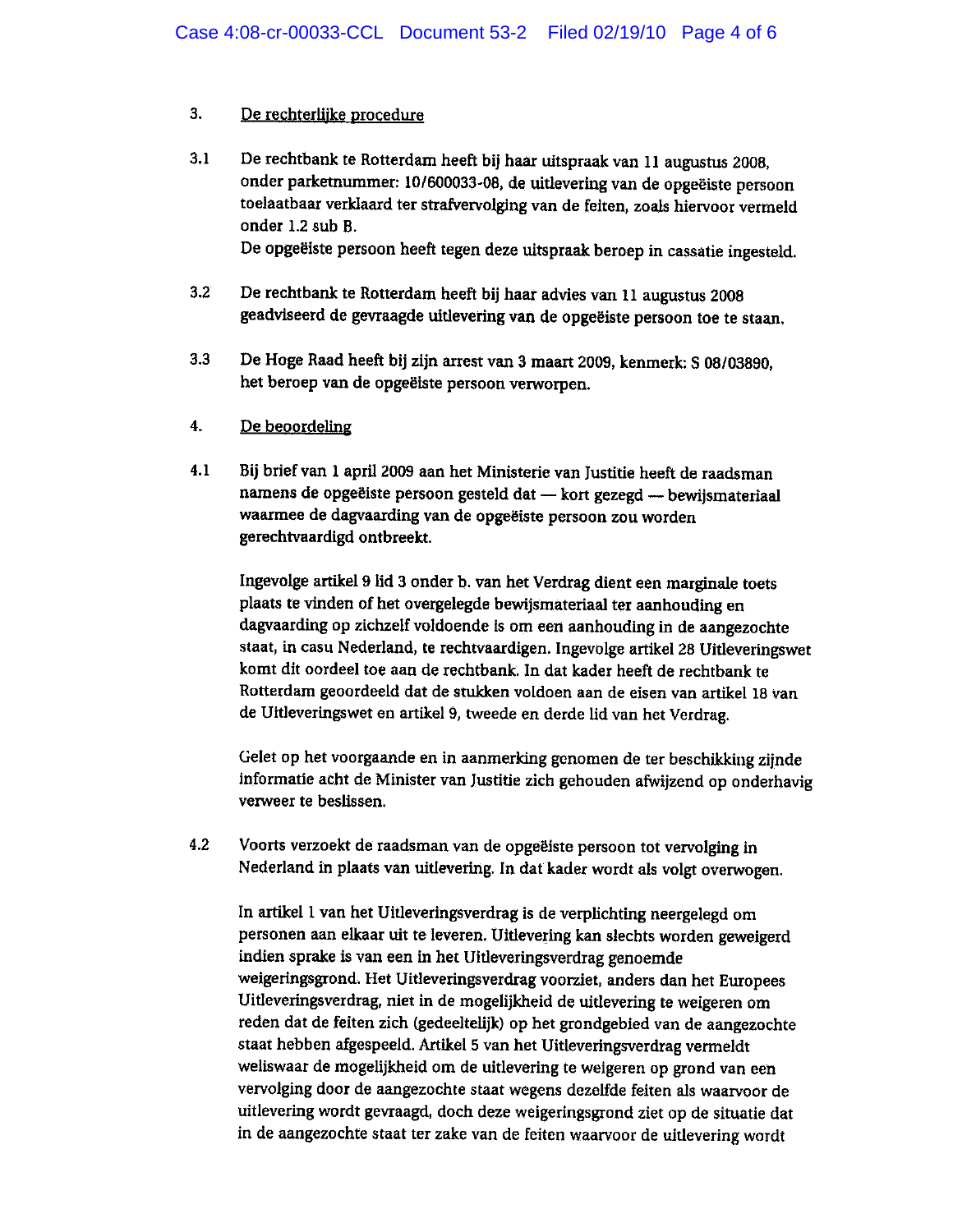### Case 4:08-cr-00033-CCL Document 53-2 Filed 02/19/10 Page 5 of 6

verzocht reeds een vervolging gaande is. In de toelichtende nota op het Uitleveringsverdrag wordt daarbij verwezen naar de situatie voorzien in artikel 9 lid 1 onder a van de Uitleveringswet. Artikel 5 van het Uitleveringsverdrag biedt de aangezochte staat dus niet de mogelijkheid de uitlevering te weigeren om vervolgens zelf een vervolging wegens de feiten waarvoor de uitlevering wordt verzocht te starten.

Het voorgaande in overweging nemende komt de Minister van Justitie tot de conclusie dat gelet op de bepalingen in het Uitleveringsverdrag, vervolging van de opgeëiste persoon in de Verenigde Staten de voorkeur heeft.

Verder beroept de raadsman van de opgeëiste persoon zich op een dreigende  $4.3$ schending van artikel 6 EVRM, wegens het systeem van plea bargaining, waardoor volgens de raadsman verdachten worden gedwongen tot het bekennen van schuld.

Hierbij overweegt de Minister dat in het bijzonder van belang is dat er geenszins een verplichting bestaat een plea-bargain te accepteren. Daarnaast is door de raadsman niet aannemelijk gemaakt dat het na uitlevering eventueel aan de opgeëiste persoon aan te bieden voorstel tot plea-bargaining onredelijke en/of onevenredige gevolgen voor de opgeëiste persoon zal hebben, die het risico van een flagrante schending van artikel 6 van het EVRM met zich meebrengt. Niet kan worden gesteld dat het systeem van plea-bargaining in het algemeen strijdig is met de onder andere in artikel 6 EVRM en artikel 14 IVBPR neergelegde onschuldpresumptie (vgl. Rb Den Haag, 22 december 2005, LJN AU8586).

De Verenigde Staten van Amerika zijn partij bij het Internationale verdrag inzake burgerrechten en politieke rechten (Trb. 1969, 99), zodat kan worden uitgegaan van een eerlijke berechting. De Minister is daarnaast ook overigens niet gebleken van een aanleiding om vertrouwen in de procesgang binnen de Verenigde Staten van Amerika niet langer op zijn plaats te achten.

Het verweer van de raadsman dient derhalve te worden verworpen.

De raadsman beroept zich op een dreigende (flagrante) schending van artikel 3 4.4 van het EVRM. De Verenigde Staten van Amerika zijn partij bij het Internationale verdrag inzake burgerrechten en politieke rechten (Trb. 1969, 99), zodat alleen daarom al kan worden uitgegaan dat de Verenigde Staten van Amerika de daaruit voortvloeiende rechten en verplichtingen -daaronder begrepen het recht op een behandeling vrij van foltering, dan wel een onmenselijke, wrede of vernederende behandeling of bestraffing (art. 7 IVPBR)jegens de opgeëiste persoon zullen eerbiedigen.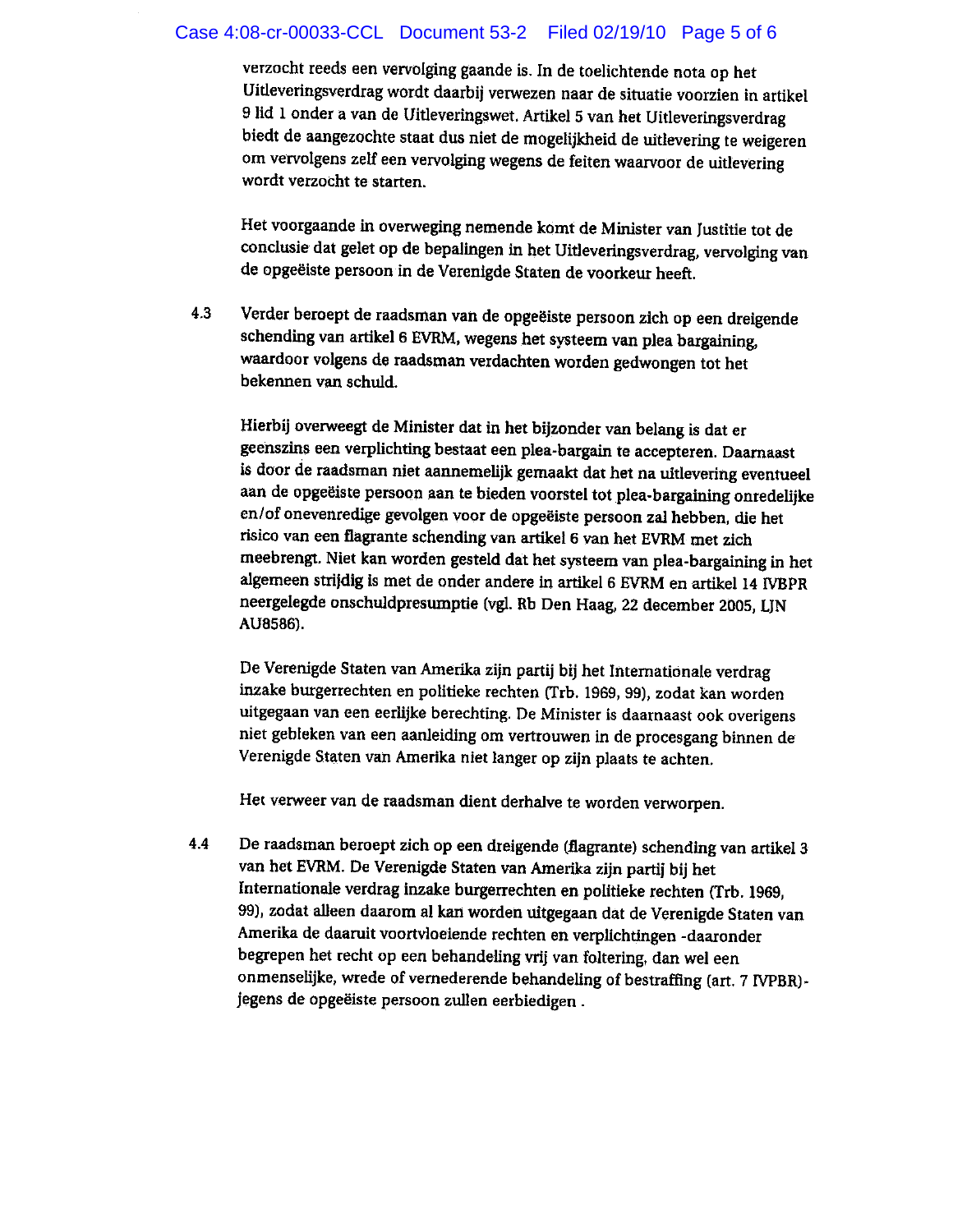De opgeëiste persoon heeft evenmin aannemelijk kunnen maken dat de individuele omstandigheden in zijn geval een wezenlijk andere behandeling met zich mee kunnen brengen en wel in zodanige zin dat er daadwerkelijk concrete redenen aanwijsbaar zijn dat juist hij ten gevolge van de uitlevering het reële risico loopt te worden onderworpen aan foltering dan wel een onmenselijke of vernederende behandeling.

Het verweer van de raadsman dient derhalve te worden verworpen.

4.5 De raadsman beroept zich tevens op een dreigende (flagrante) schending van artikel 5 EVRM. De raadsman heeft onvoldoende aannemelijk gemaakt dat er sprake zou zijn van een onrechtmatige vrijheidsbeneming.

Het verweer van de raadsman dient derhalve te worden verworpen.

4.5 Tot slot stelt de raadsman dat de medische situatie van Kuzmenko van dien aard is dat gevreesd moet worden dat gebrek aan medische zorg en faciliteiten hem in levensgevaar kunnen brengen.

De Minister zal de autoriteiten van de Verenigde Staten -alvorens hem uit te leveren- van de medische toestand van opgeëiste persoon op de hoogte stellen, met het verzoek voor de benodigde behandeling van de opgeëiste persoon zorg te dragen.

- 4.6 Door of namens de opgeëiste persoon zijn ook overigens geen feiten of ornstandigheden aangevoerd op grond waarvan de uitlevering zou moeten worden geweigerd, noch is daarvan anderszins sprake.
- 5. De beslissing

De Minister van Justitie besluit:

de uitlevering toe te staan ter fine van strafvervolging ter zake van de verdenking dat hij zich schuldig heeft gemaakt aan de feiten zoals genoemd in het onder 1.2 sub A genoemde bevel tot aanhouding, voor zover die feiten betrekking hebben op de periode van 8 maart 2002 tot en met medio 2006.

Den Haag, 14 april 2009,

De Miniscer van Justitie, namens deze, de segretaris-generaal, J. Demmink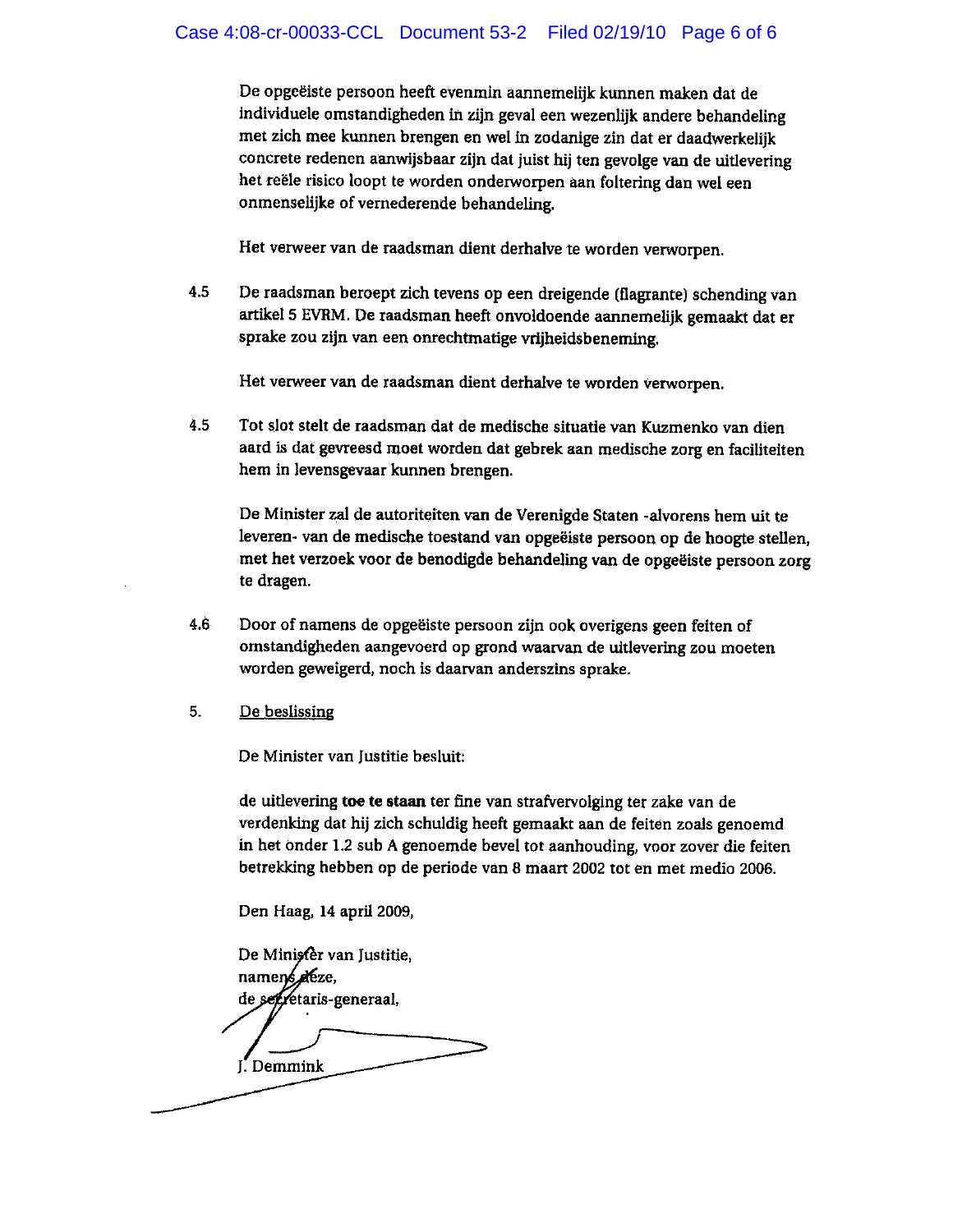Legal and Operational Affairs Department Department of International Assistance in Criminal UTL-I-2008008505

### **ORDER**

the Minister of Justice at the request of the United States to extradite Jevgenijs Kuzmenko, born on September 5, 1983 in Riga (Latvia), currently detained in the prison central Netherlands. The Genie Gate in Alphen aan den Rijn.

- $1.$ The Request
- $1.1$ When memorandum of April 18, 2008, number 53/08, the U.S. Embassy on behalf of the United States to extradite the person sought been demanded.
- $1.2$ When mentioned in 1.1 above request was accompanied among others:

A. an arrest warrant from the "United States District Court District of Montana, Great Falls Division" of March 20, 2008;

B. an indictment of the "United States District Court for the District of Montana Great Falls Division, number CR 08-33-GF-SEH, from March 20, 2008, containing a statement of the facts for which extradition is requested;

C. a sworn statement by Michael Lahr, "Assistant United States Attorney 'in the service of the United States District Court for the District of Montana, on March 28, 2008, holding a fuller account of the facts for which extradition is requested;

D. a sworn statement by Brian O'Neil, special agent in service of United States Secret Service "from March 21, 2008, also holding out the facts for which extradition is requested;

E. an overview of the relevant legal provisions.

- $2.$ The applicable law
- $2.1$ applies the Extradition Treaty between the Kingdom of the Netherlands and the United States of America (Treaty Series 1980, 1983 and 111, 133), hereinafter referred to as the **Extradition Treaty.**
- $2.2$ also applies the Extradition Act (Act of March 9, 1967, Stb. 139).

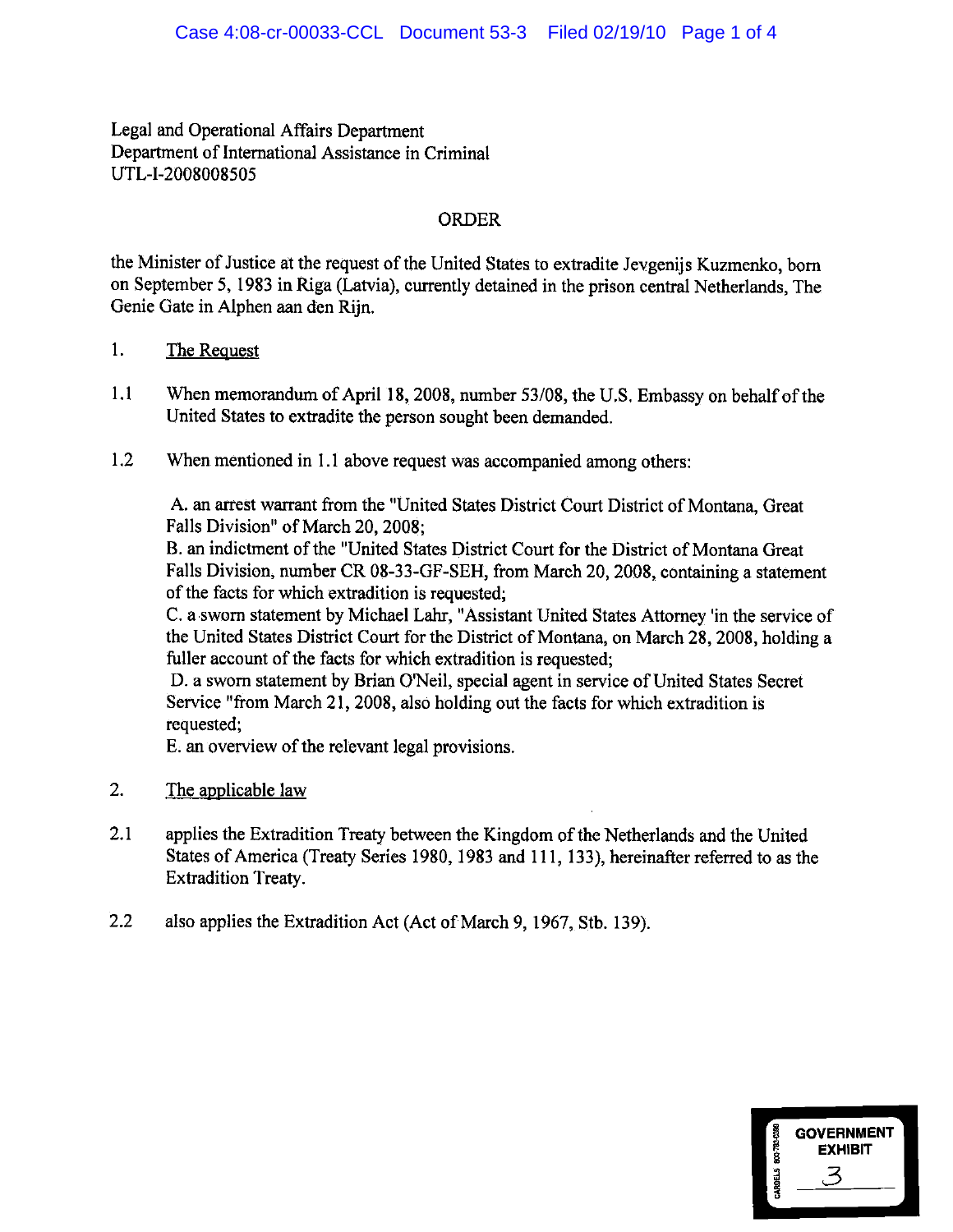#### $3.$ Contribute a better translation

 $3.1$ The court has to Rotterdam in its ruling of August 11, 2008, under parquet number: 10/600033-008, demanded the extradition of the person be declared admissible in the prosecution of offenses, as mentioned under 1.2 sub B.

The person has been demanded by the ruling appealed.

- $3.2$ The court in Rotterdam has its opinions on August 11, 2008 advised the requested extradition of the person to be required to allow.
- $3.3$ The Supreme Court in its ruling of March 3, 2009, feature: S 08/03890, the occupation of the person demanded be dismissed.
- $\overline{4}$ . The assessment
- $4.1$ When a letter of April 1, 2009 to the Ministry of Justice, counsel on behalf of that person be required - in short- evidence that the summons be demanded of the missing person would be justified.

Article 9 paragraph 3 under b. of the Treaty, a key marginal place or the evidence to arrest and summons in itself sufficient for an arrest in the requested State, in this case the Netherlands, to justify. Article 28 Extradition Act, this opinion to the court. In that context, the court in Rotterdam ruled that the documents meet the requirements of Article 18 of the Extradition Act and Article 9, second and third paragraph of the Treaty.

Given the above, and considered the available relevant information, the Minister of Justice dismissed this defense held to decide.

 $4.2$ The lawyer asks the person claimed to be the prosecution in the Netherlands instead of extradition. In that framework is considered as follows.

Article 1 of the Extradition Treaty is the obligation to set people together to deliver. Extradition may be refused only if there is a refusal under the Extradition Treaty. The Extradition Treaty, unlike the European Extradition Convention, not the possibility to refuse extradition on the grounds that the facts (in part) on the territory of the Requested State have played. Article 5 of the Extradition Treaty mentions Although the possibility to refuse extradition on the basis of a prosecution by the State for the same offense for which extradition is requested, but this refusal to see the ground situation in the requested State in respect of the facts which extradition is requested is already an ongoing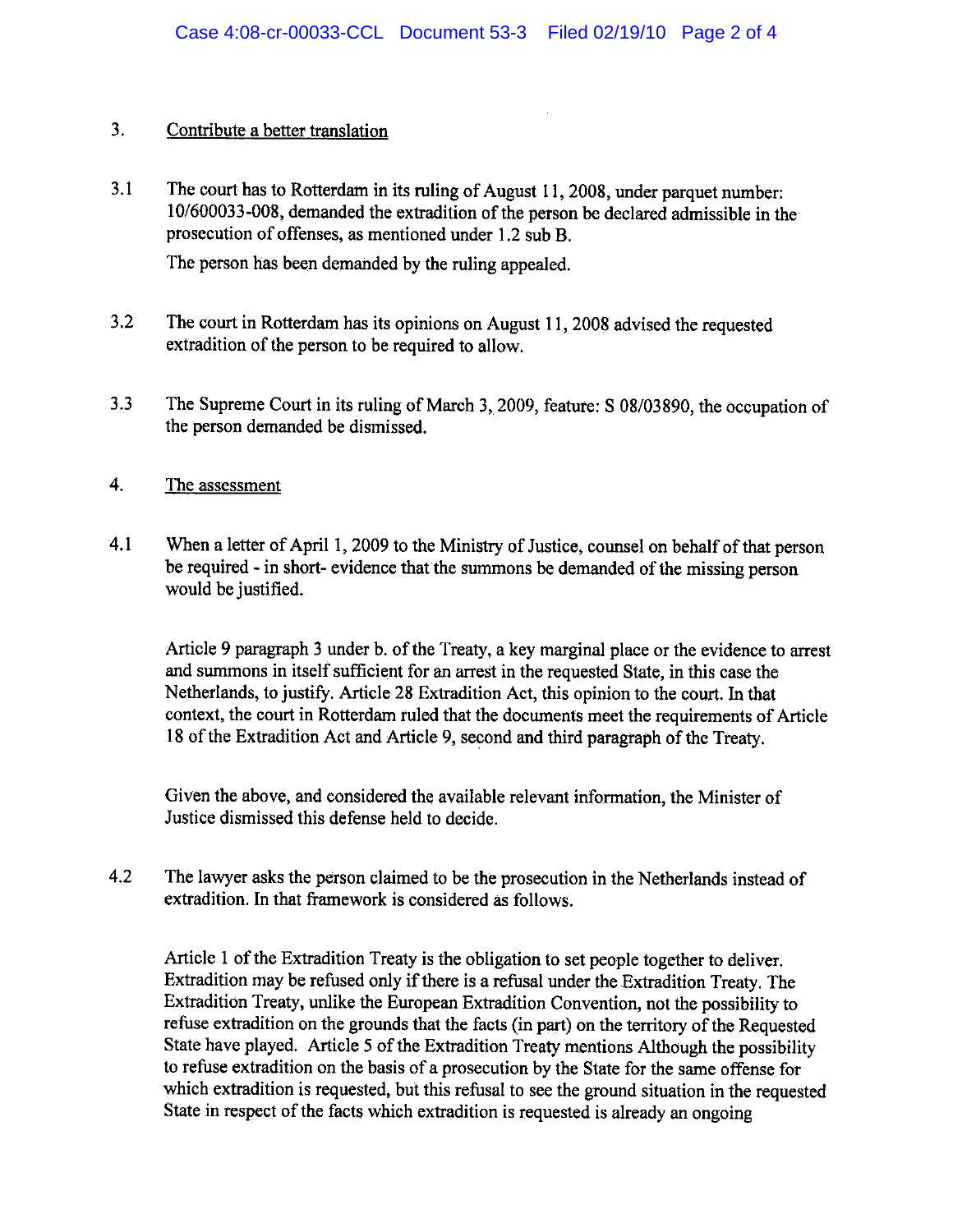prosecution. The explanatory memorandum to the Extradition Treaty will be made to the situation provided for in Article 9 paragraph 1 a of the Extradition Act. Article 5 of the Extradition Treaty, the requested State is not the possibility of refusing extradition for prosecution for themselves then the facts for which extradition is requested to start.

Considering the foregoing, the Minister of Justice concluded that given the provisions in the Extradition Treaty, demanded prosecution of experience living in the United States preferred.

Further appeals counsel for the required experience is on a threatened violation of Article 6 ECHR, because the system of plea bargaining, which according to counsel for the defendants be compelled to confess guilt.

It considers that the Minister in particular is important that there is no way an obligation and to accept plea-bargain. In addition the counsel not demonstrated that it was possible after delivery to the person be required to offer plea-bargaining proposal to unreasonable and / or disproportionate impact on the person would have been demanded, the risk of a flagrant violation of Article 6 of the ECHR entails. It can not be said that the system of plea-bargaining is generally contrary to the other under Article 6 ECHR and Article 14 ICCPR set out innocence (cf. Rb Den Haag, December 22, 2005, LJN AU8586).

The United States of America are parties to the International Covenant on Civil and Political Rights (Treaty Series 1969, 99), so it can be assumed a fair trial. The Minister is also incidentally revealed no reason for confidence in a procedure within the United States of America no longer in place to consider.

The defense counsel must therefore be dismissed.

The adviser relies on a threat (flagrant) violation of Article 3 of the ECHR. The United States of America are parties to the International Covenant on Civil and Political Rights (Treaty Series 1969, 99), so for that reason alone can be assumed that the United States of America the resulting rights and obligations, including the right to a treatment free from torture or inhuman, cruel or degrading treatment or punishment (art. 7 IVPBR) - against the person will be demanded respect.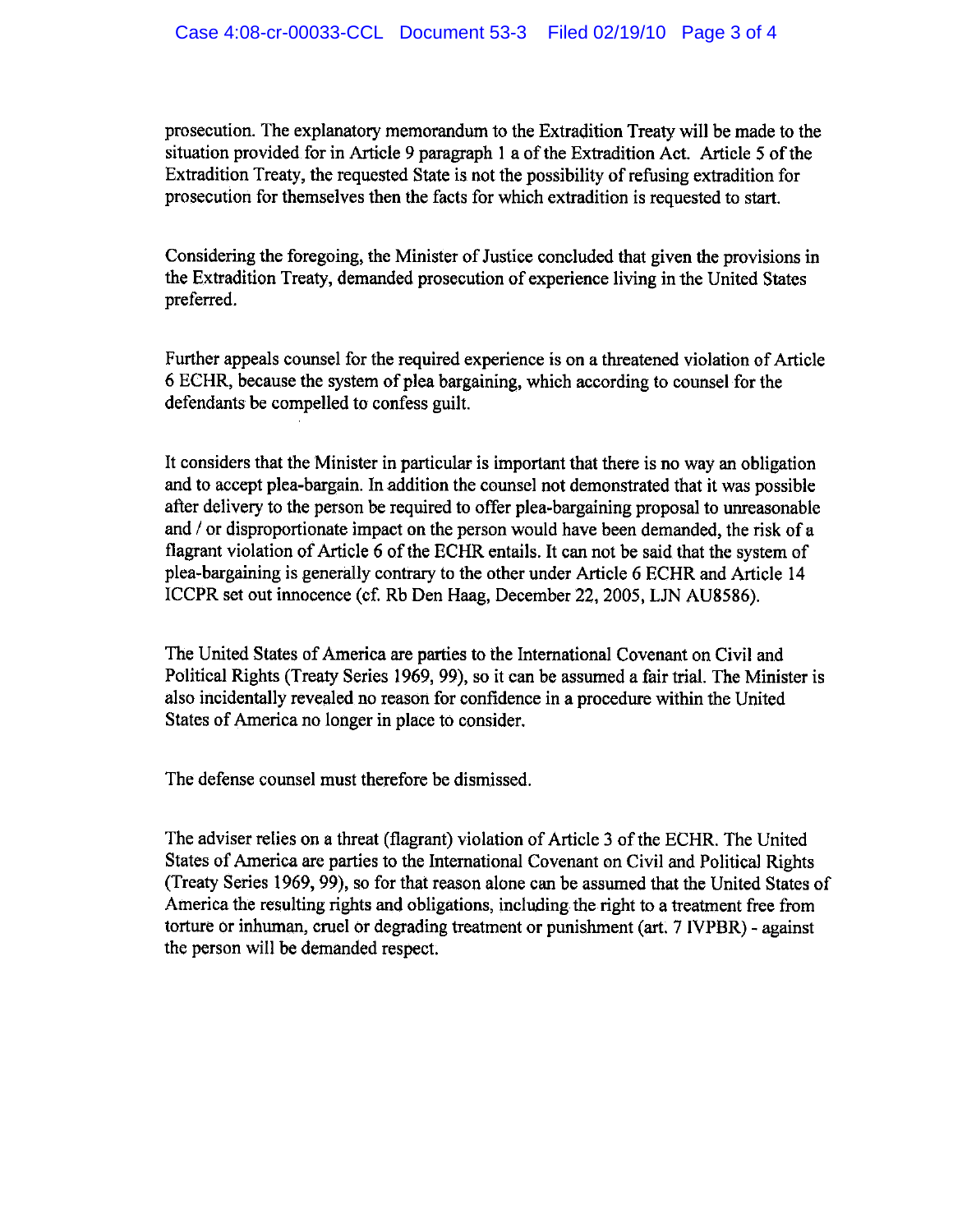the person has been demanded could not be supposed that the individual circumstances in his case a substantially different treatment and can bring in such a way that there really specific identifiable reasons that he is just following the surrender the real risk of being subjected to torture or inhuman or degrading treatment.

The defense counsel must therefore be dismissed.

 $4.5$ The counsel also invokes a threat (flagrant) as violation of artikle 5 ECHR. The lawyer has enough plausible that there would be an unlawful detention.

The defense counsel must therefore be dismissed.

 $4.5$ Finally, the counsel that the medical situation of Kuzmenko is such that we are afraid that lack of medical care and facilities could bring him into danger.

The Minister, the authorities of the United States prior to extradite him - the medical condition be required to inform person, asking for the necessary treatment of the person to have been demanded.

4.6 Been claimed by or for the person are also no facts or circumstances which claimed the extradition would be refused, nor is it otherwise there.

 $5.$ The Decision

The Minister of Justice Decision:

to allow the extradition for the purpose of prosecution in respect of the suspicion that he is guilty of the offenses listed in the under 1.2 listed in A warrant of arrest, insofar as those facts relate to the period of March 8, 2002 to and in mid 2006.

Den Haag, 14 April 2009,

The Minister of Justice, behalf. The Secretary-General, J. Demmink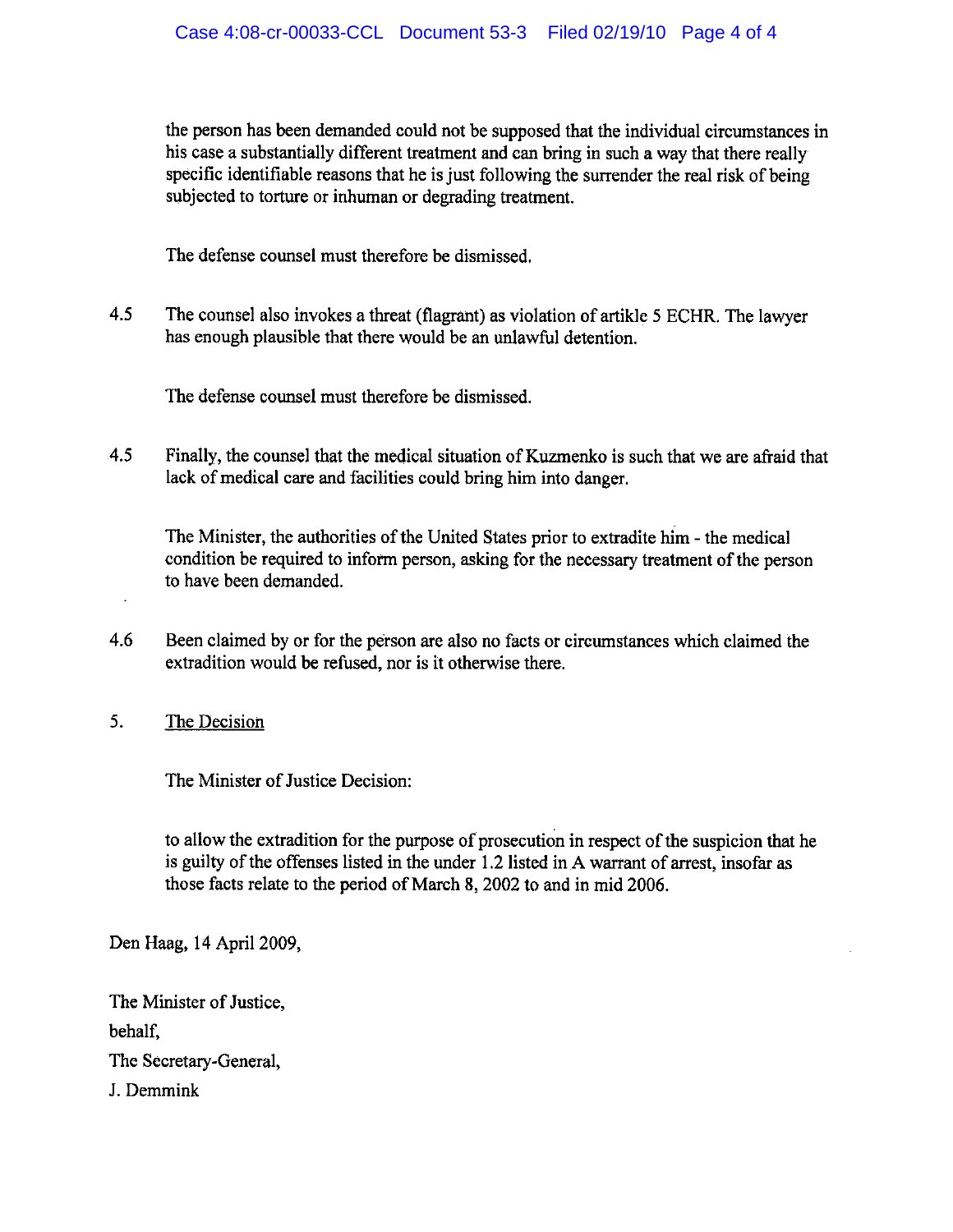Case 4:08-cr-00033-CCL Document 53-4 Filed 02/19/10 Page 1 of 1



Ministry of Justice

> Return address Postbus 20301 2500 EH The Hague

To the US Department of Justice Office of International Affairs **Criminal Division** Attn. Ms. Judith Friedman

Date 18 February 2010 Concerning Extradition Kuzmenko

Dear Ms. Friedman,

On 14 April 2009, the Netherlands approved the extradition of Jevgenijs Kuzmenko to the United States of America.

Paragraph 5 of my decision states that the extradition is allowed only for the purpose of prosecution on the counts cited in the arrest warrant of March 20, 2008, insofar as these counts occurred in the period March 8, 2002 until and including mid 2006. The mentioning of this period is erroneous.

The extradition is allowed - also by the Court en Supreme Court - for all the counts in the indictment. The period of 2002-2006 is therefore mistakenly part of the decision.

Please feel free to contact me if further clarification is needed.

Department of International Legal Assistance in Criminal Matters

**ili**ter of Ju<u>stice</u> For the doffeng ŊΈ.

Head,

**Directorate General for the Administration of Justice** and Law Enforcement Legal and Operational Affairs Department

Schedeldoekshaven 100 2511 EX The Hague **Postbus 20301** 2500 EH The Hague www.justitie.nl

Contact Robbert de Groot Legal Advisor

T 070 370 44 74 M 06 48 10 02 93 F 070 370 79 45 r.de.groot@minjus.nl

Our reference UTL-1-2008008505

Please quote date of letter and our ref. when replying. Do not raise more than one subject per letter.

| 800-783-0389 | <b>GOVERNMENT</b><br><b>EXHIBIT</b> |
|--------------|-------------------------------------|
| CHRIDELS     |                                     |
|              |                                     |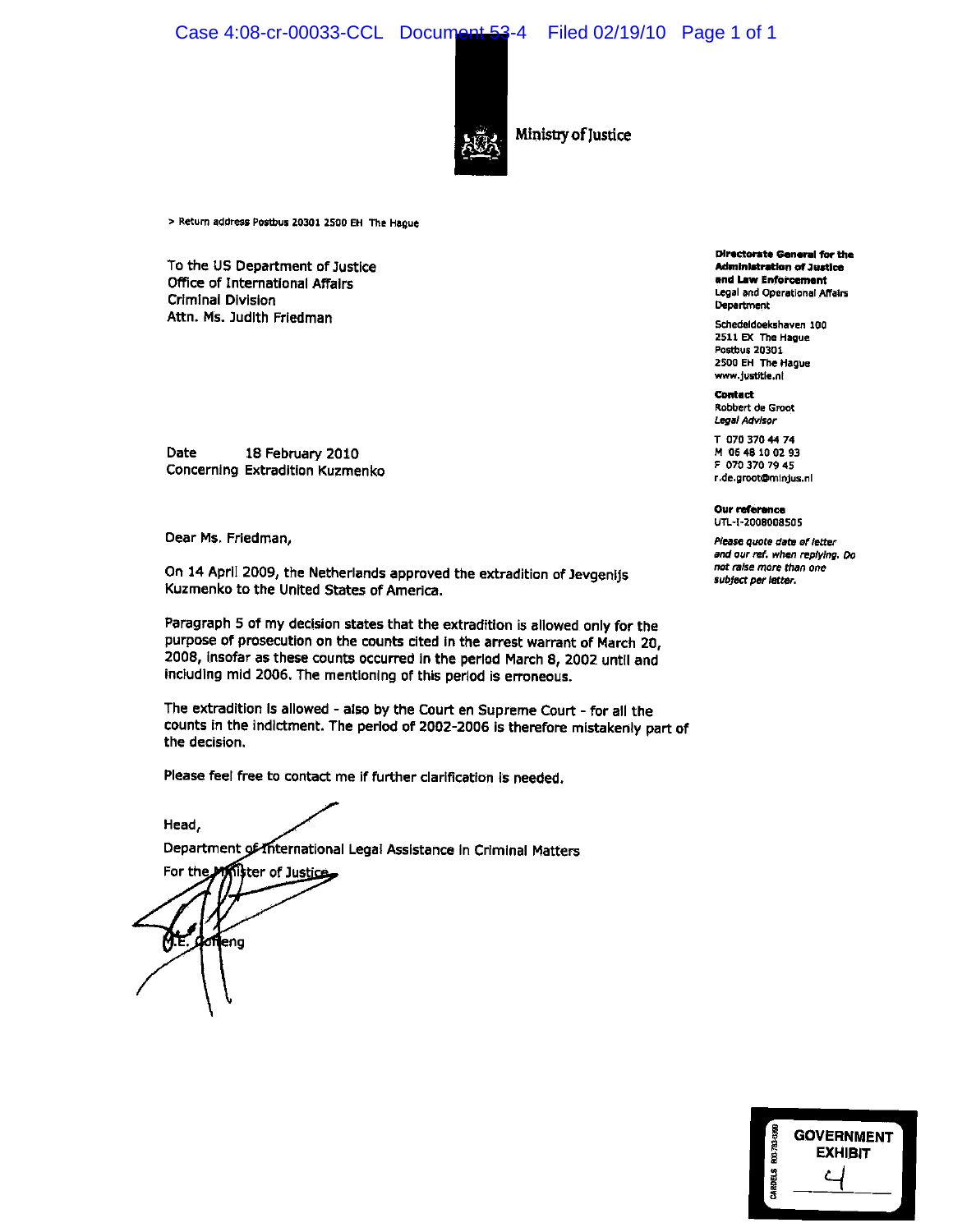Page 1



### 1 of 100 DOCUMENTS

#### U.S. Treaties on LEXIS

#### KINGDOM OF THE NETHERLANDS

### EXTRADITION TREATY WITH THE KINGDOM OF THE NETHERLANDS

TREATY DOC. No. 97-7

#### 1980 U.S.T. LEXIS 133

June 24, 1980, Date-Signed

#### **STATUS:**

[\*1] PENDING: June 1, 1981. Treaty was read the first time and, together with the accompanying papers, referred to the Committee on Foreign Relations and ordered to be printed for the use of the Senate

### MESSAGE FROM THE PRESIDENT OF THE UNITED STATES

### TRANSMITTING THE TREATY OF EXTRADITION BETWEEN THE UNITED STATES OF AMERICA AND THE KINGDOM OF THE NETHERLANDS (NETHERLANDS), SIGNED AT THE HAGUE ON JUNE 24, 1980

TEXT: 97TH CONGRESS

**1st Session** 

**SENATE** 

### LETTER OF TRANSMITTAL

THE WHITE HOUSE, May 28, 1981.

To the Senate of the United States:

With a view to receiving the advice and consent of the Senate to ratification, I transmit herewith the Treaty of Extradition between the United States of America and the Kingdom of the Netherlands, signed at The Hague on June 24, 1980.

I transmit also, for the information of the Senate, the report of the Department of State with respect to the treaty.

The treaty is one of a series of modern extradition treaties being negotiated by the United States. It expands the list of extraditable offenses to include narcotics violations, aircraft hijacking, bribery, and obstruction of justice, as well as many other offenses not covered by our existing extradition [\*2] treaty with the Netherlands. Upon entry into force, it

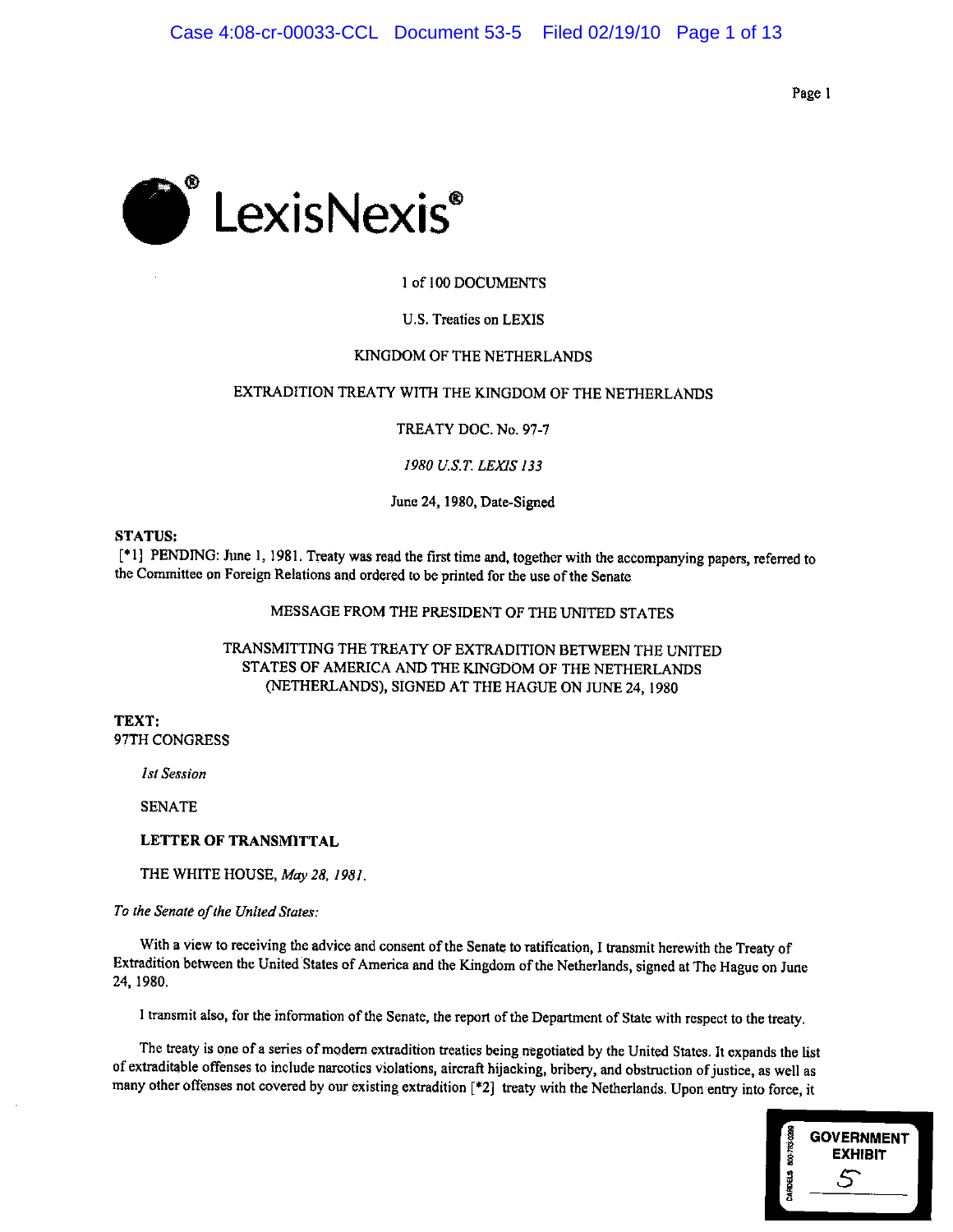Page 2

will terminate and supersede the existing Extradition Treaty and Supplementary Treaty between the United States and the Netherlands.

This treaty will make a significant contribution to international cooperation in law enforcement. I recommend that the Senate give early and favorable consideration to the treaty and give its advice and consent to ratification.

RONALD REAGAN.

**LETTER OF SUBMITTAL** 

DEPARTMENT OF STATE.

Washington, May 9, 1981.

THE PRESIDENT, The White House.

THE PRESIDENT: I have the honor to submit to you the Extradition Treaty between the United States of America and the Kingdom of the Netherlands (Netherlands), signed at The Hague on June 24, 1980. I recommend that the treaty be transmitted to the Senate for its advice and consent to ratification.

This treaty follows generally the form and content of extradition treaties recently concluded by this Government. The treaty provides for the extradition of fugitives who have been charged with or convicted of any of thirty-six offenses listed in the schedule annexed to the treaty. Significant newly-listed offenses, which are not in our existing treaty with [\*3] the Netherlands, include those relating to narcotics, aircraft hijacking, and obstruction of justice (both the Netherlands and the United States are Parties to a multilateral convention which in effect has amended the existing bilateral treaty to include hijacking offenses).

Article 1 obligates both States, subject to the provisions of the treaty, to extradite to the other persons charged with or convicted of extraditable offenses.

Article 2 includes as extraditable offenses those which are, under the laws of the Netherlands and the Federal law of the United States, punishable by imprisonment for a maximum period exceeding one year.

Article 2 also authorizes extradition under certain conditions for an attempt to commit or a conspiracy to commit any extraditable offense. This article also permits the Government of the United States to request the extradition of a person for any extraditable offense when Federal jurisdiction is based upon the use of the mails or other means of carrying out interstate commerce.

Article 2 in addition includes a jurisdictional provision which allows for extradition where the offense has been committed outside the territory of the requesting State by a [\*4] national of that State. Crimes committed outside the territory of the requesting State may also provide the basis for extradition if the offenses so committed would also be punishable under the law of the requested State in similar circumstances. Like provisions are contained in United States extradition treaties with the Federal Republic of Germany, Japan, Norway, and Mexico. It is anticipated that such provisions will be useful in the areas of narcotics and counterfeiting violations.

Article 3 defines the territorial application of the treaty. This article expands the normal context of that concept to include aircraft in flight. This provision also extends jurisdiction to acts of aircraft piracy, whether or not they occur over the territory of either of the Parties.

Article 4 contains the political offense exception clause. It excludes, however, from the category of political offenses murder or other willful crimes against the life or physical integrity of a Head of State or Head of Government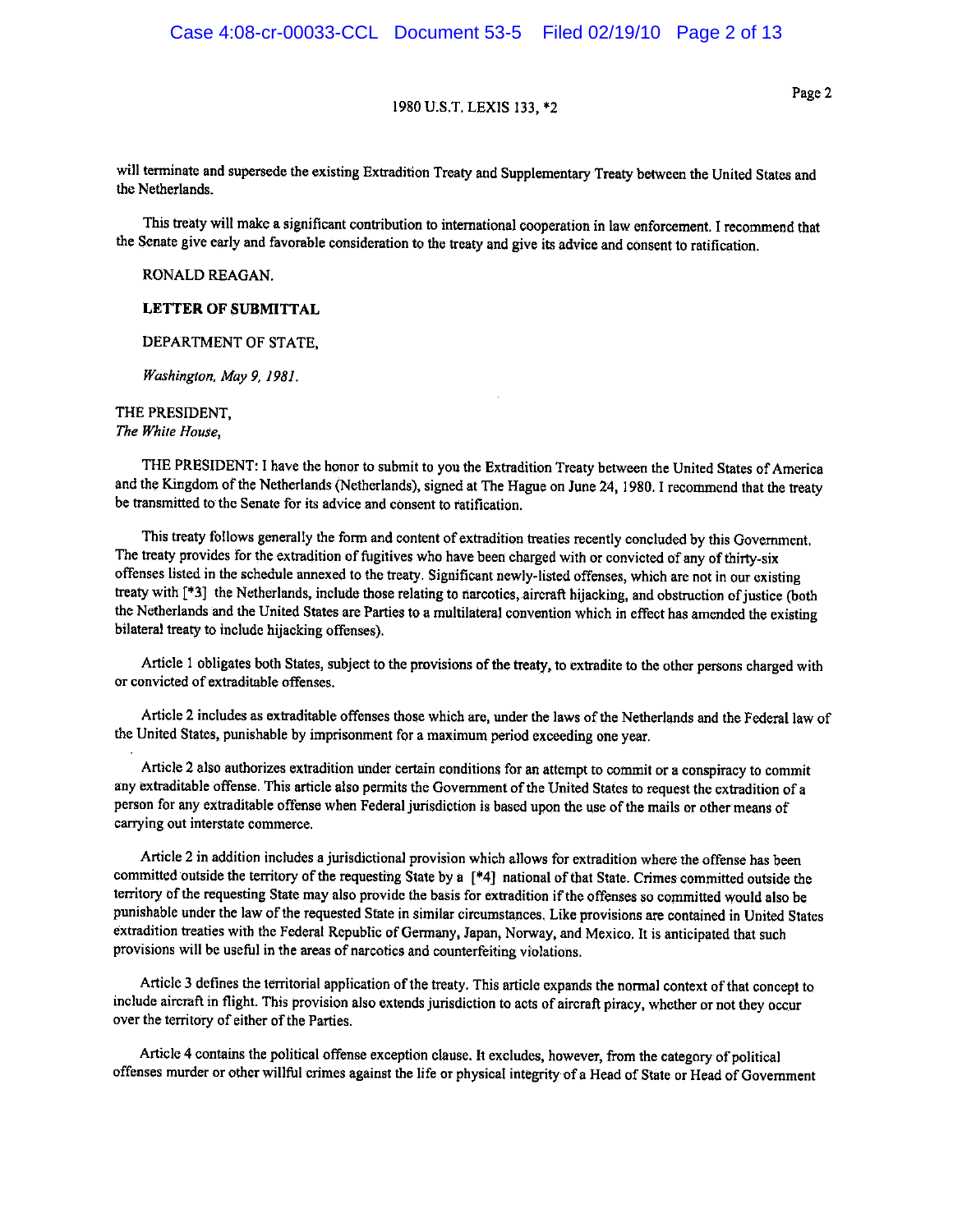or their families. Military offenses are excluded as extraditable offenses.

Article 4 gives the Executive Authority of each Party the responsibility of determining whether a request for extradition [\*5] involves a political or military offense, unless the national laws of the requested Party grant such powers to its courts. In the United States, the laws do not grant such powers to the courts, and the authority, therefore, would rest with the Executive branch.

Article 5 contains a prior jeopardy provision. It excludes extradition in cases where the person requested has been prosecuted by the requested Party for the offense for which extradition is requested.

Article 6 precludes extradition where prosecution or enforcement of the penalty for the offense for which extradition is sought has become barred by lapse of time according to the law of requested Party.

Article 7 permits refusal of extradition in capital cases unless satisfactory assurances are received that the death penalty will not be imposed or, if imposed, will not be executed for an offense not punishable by death in the country from which extradition is requested. A similar article has been included in most recent treaties.

Article 7 also provides that the Executive Authority may refuse extradition on humanitarian grounds having regard to the age or other personal condition of the person sought. Similar provisions are [\*6] found in our extradition treaties with Norway and Finland.

Article 8 deals with the extradition of nationals. It contains two provisions similar to those included in some of our other recently signed extradition treaties. It grants the Executive Authority the discretionary power to extradite its own nationals. If extradition is denied on the basis of nationality, the requested Party undertakes to submit the case to its competent authorities for the purpose of prosecution, provided that Party has jurisdiction over the offense. This article thus takes into account the law of the Netherlands ordinarily prohibiting the extradition of Dutch nationals but allowing for their prosecution in the Netherlands for offenses committed abroad.

Article 8 also contains an innovation. It provides that the requested Party may not refuse extradition solely on the basis of nationality where there exists a treaty between the Parties on the execution of foreign penal sanctions. Such agreements, more often referred to as prisoner transfer treaties, would, for example, allow a Dutch national tried and convicted in the United States to return to the Netherlands to serve out his ordered term of incarceration. [\*7] This provision was put in Article 8 to provide for liberalization of the nationality clause should the Parties in the future conclude such an agreement.

Articles 9-18 outline the procedures by which extradition shall be accomplished. Of particular note are Articles 9 and 13.

Article 9, inter alia, limits extradition to cases where there is sufficient evidence, according to the laws of the requested Party, to bring the person sought to trial had the offense been committed in the requested Party or where the person is shown to have been convicted by the courts of the requesting Party

Article 13 contains another innovation. It allows the requested Party to temporarily surrender a person sought to the requesting Party for purposes of prosecution. The provision was designed to cover the situation where the person sought is found extraditable on foreign charges while serving a sentence in the requested Party for an entirely different offense.

Article 19 provides, among other things, that the requested Party shall make all arrangements necessary for internal extradition procedures and employ all legal means to obtain from the judicial authorities the decisions necessary to perfect the [\*8] extradition request. We expect to continue the present practice under which each country is represented in extradition proceedings by the other's Justice Department.

Article 19 also provides that the requesting Party shall only pay the costs associated with the transportation of the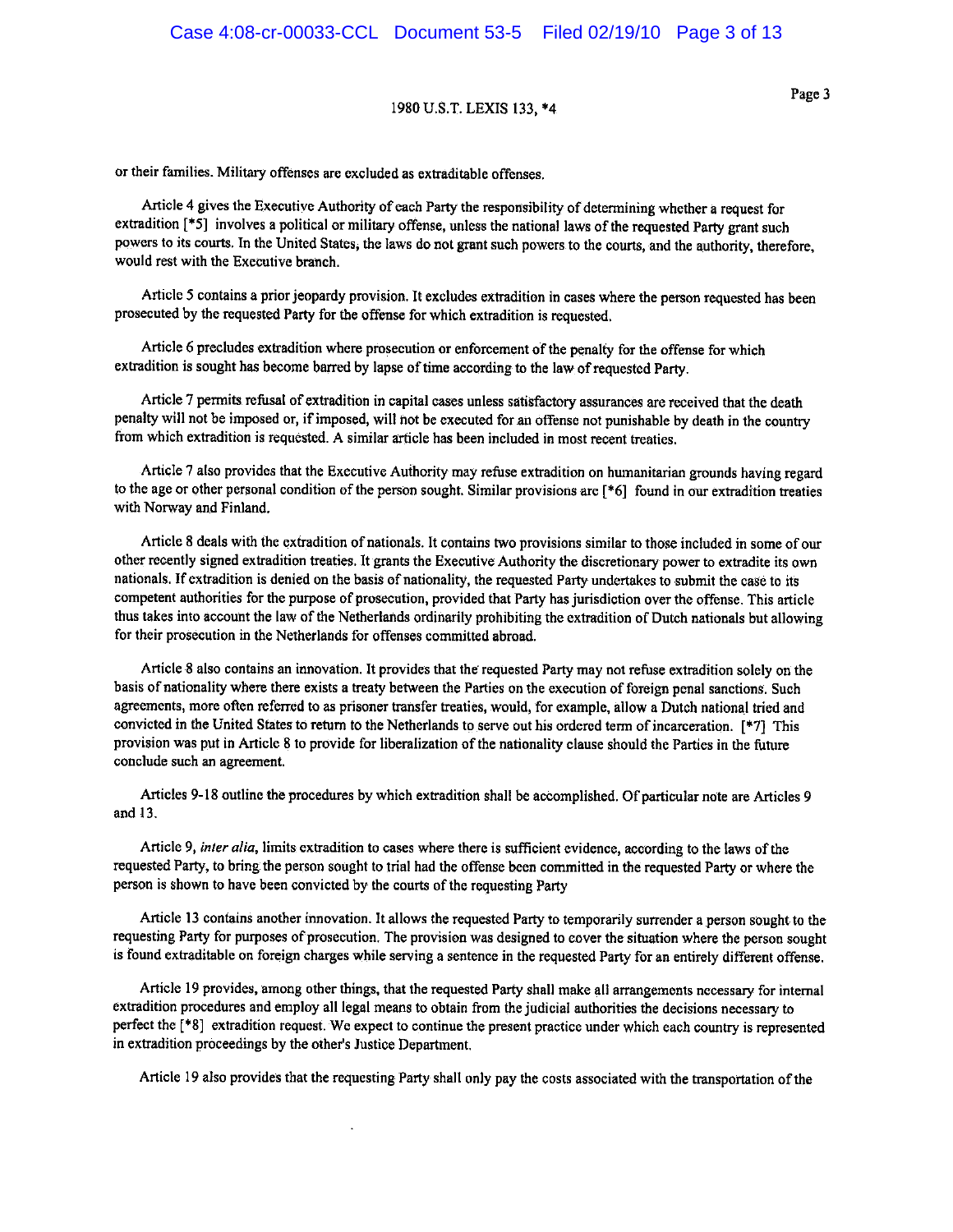Page 4

person sought and with the translation of extradition documents.

Article 20 stipulates that the treaty is retroactive in effect as to extraditable offenses which were committed before the date of its entry into force and which were punishable under the laws of both Parties when committed.

Article 21 provides that the treaty will enter into force on the date of exchange of the instruments of ratification. Upon entry into force, this treaty will terminate the Treaty of Extradition between the United States and the Netherlands signed on June 2, 1887, and the Supplementary Treaty on Extradition signed on January 18, 1904.

Article 22 makes the treaty applicable to the Netherlands Antilles unless the Netherlands' ratification shall provide otherwise.

The Department of Justice joins the Department of State in favoring approval of this treaty by the Senate at an early date.

Respectfully submitted,

WILLIAM CLARK. [\*9]

### EXTRADITION TREATY BETWEEN THE UNITED STATES OF AMERICA AND THE KINGDOM OF THE **NETHERLANDS**

The Government of the United States of America and the Government of the Kingdom of the Netherlands;

Desiring to provide for more effective cooperation between the two States in the repression of crime; and

Desiring to make a new Treaty for the reciprocal extradition of offenders;

Have agreed as follows:

**ARTICLE 1** 

#### **Obligation to Extradite**

The Contracting Parties agree to extradite to each other, subject to the provisions described in this Treaty, persons found in the territory of one of the Contracting Parties who have been charged with an offense, found guilty of committing an offense, or are wanted for the enforcement of a judicially pronounced penalty involving a deprivation of liberty or detention order.

#### **ARTICLE 2**

Extraditable Offenses and Jurisdiction

1. Extraditable offenses under this Treaty are:

a. Offenses referred to in the Appendix to this Treaty which are punishable under the laws of both **Contracting Parties;** 

b. Offenses, whether listed in the Appendix to this Treaty or not, provided they are punishable under the Federal laws of the United States of America and the laws [\*10] of the Kingdom of the Netherlands.

In this connection it shall not matter whether or not the laws of the Contracting Parties place the offense within the same category of offenses or denominate an offense by the same technology.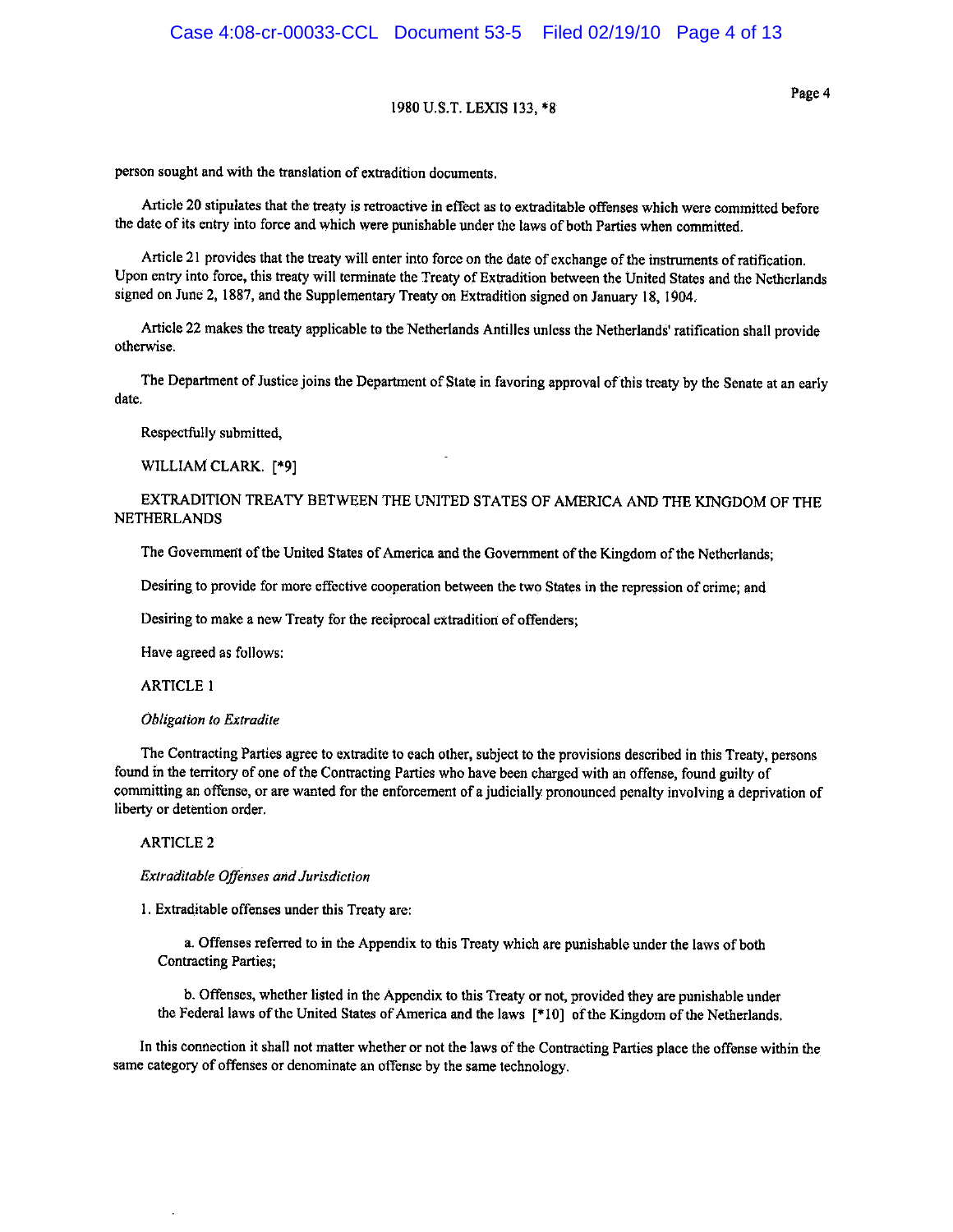2. Extradition shall be granted in respect of an extraditable offense:

a. For prosecution, if the offense is punishable under the laws of both Contracting Parties by deprivation of liberty for a period exceeding one year;

b. For the imposition of a penalty or detention order, if the offense is punishable under the laws of both Contracting Parties by deprivation of liberty for a period exceeding one year; or

c. For the enforcement of a penalty or detention order for such an offense, if the duration of the penalty or detention order still to be served amounts to at least four months.

3. Extradition shall be granted in respect of an extraditable offense committed outside the territory of the Requesting State if:

a. The courts of the Requested State would be competent to exercise jurisdiction in similar circumstances, or

b. The person sought is a national of the Requesting State.

4. Subject to the conditions set out in paragraphs 1, 2 and 3, extradition [\*11] shall also be granted:

a. For attempts to commit or participation in an extraditable offense, including participation in an association of persons whose intention it is to commit the offense;

b. For any extraditable offense when, for the purpose of granting jurisdiction to the United States Government, transportation of persons or property, the use of the mails or other means of carrying out interstate or foreign commerce is also an element of the specific offense.

5. When extradition has been granted in respect of an extraditable offense, it may also be granted in respect of any other extraditable offense which would otherwise not be extraditable only by reason of the operation of paragraph 2.

#### **ARTICLE 3**

#### **Territorial Application**

For the purpose of this Treaty the territory of a Contracting Party shall include all territory under the jurisdiction of that Contracting Party, including airspace and territorial waters.

#### **ARTICLE 4**

#### **Political and Military Offenses**

1. Extradition shall not be granted when in the view of the Requested State the offense for which extradition is requested is of a political character, is connected with an offense of a political character, or it is established [\*12] that extradition is requested for political purposes.

2. For the purpose of this Treaty a murder or willful crime against the life or physical integrity of a Head of State or Head of Government of one of the Contracting Parties or of a member of that person's family, including attempts to commit such offenses, shall not be deemed to be offenses within the meaning of paragraph 1.

3. Extradition shall not be granted when the offense for which extradition is requested is a purely military offense.

4. It shall be the responsibility of the Executive Authority of the Requested State to decide on any question raised under this Article, except to the extent that the national laws of that State expressly grant such powers to its courts.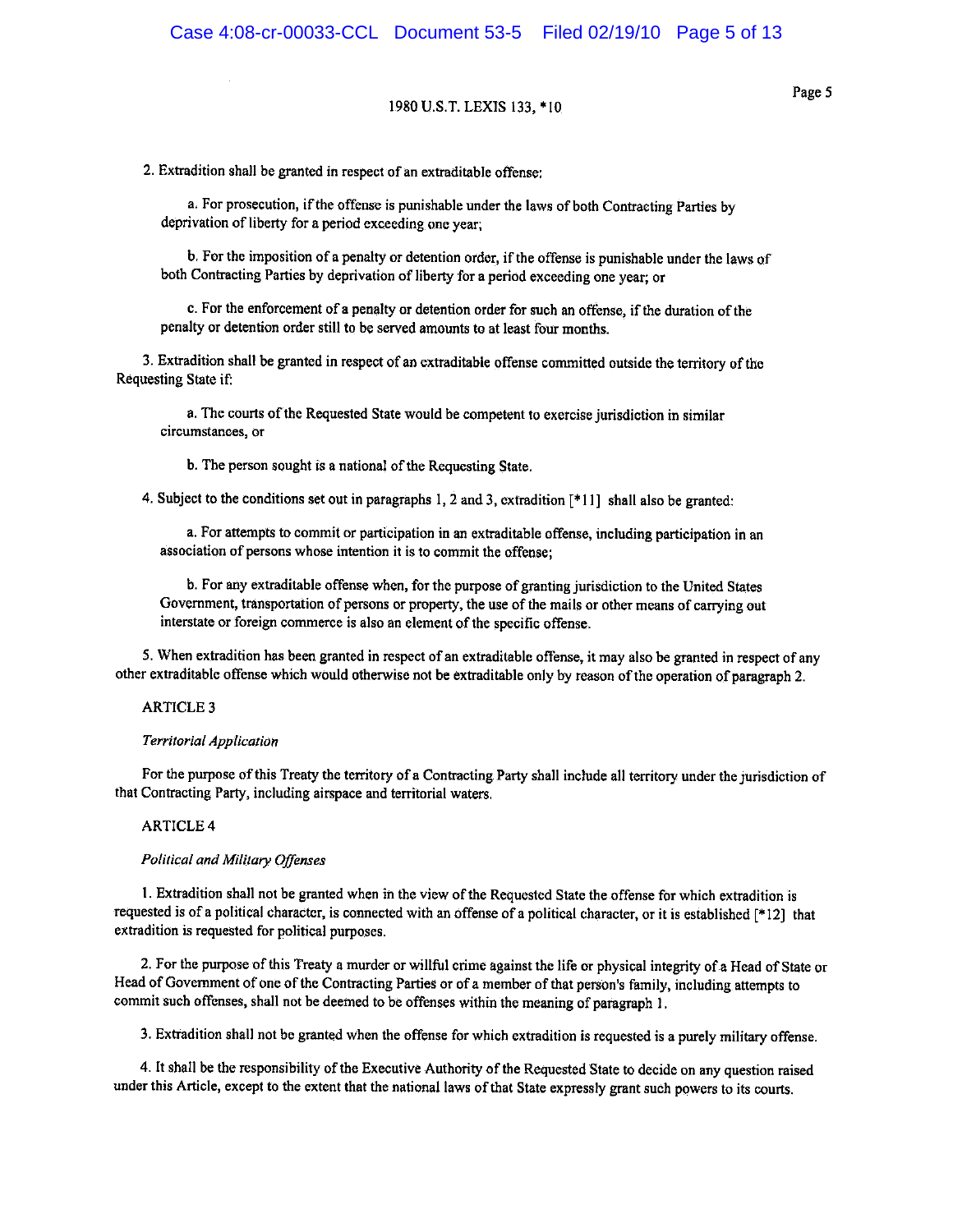Page 6

#### **ARTICLE 5**

Prior Jeopardy for the Same Offense

Extradition shall not be granted when:

a. The person sought is being proceeded against, has been prosecuted, or has been tried and convicted or acquitted by the Requested State for the offense for which extradition is requested; or,

b. The person sought is otherwise immune from prosecution for the offense for which extradition is requested by reason of the law in the Requested State relating to prior jeopardy.

 $[*13]$ 

#### **ARTICLE 6**

#### Lapse of Time

Extradition shall not be granted when the prosecution or the enforcement of the penalty for the offense for which extradition has been sought has become barred by lapse of time according to the law of the Requested State.

#### **ARTICLE 7**

#### **Capital Punishment and Special Circumstances**

1. When the offense for which extradition is requested is punishable by death under the laws of the Requesting State and the laws of the Requested State do not permit such punishment for that offense, extradition may be refused unless the Requesting State furnishes such assurances as the Requested State considers sufficient that the death penalty shall not be imposed, or, if imposed, shall not be executed.

2. In special circumstances, having particular regard to the age, health or other personal condition of the person sought, the Executive Authority of the Requested State may refuse extradition if it has reason to believe that extradition will be incompatible with humanitarian considerations.

#### **ARTICLE 8**

#### **Extradition of Nationals**

1. In the event there is a treaty in force between the Contracting Parties on the execution of foreign penal sanctions, neither Contracting Party may [\*14] refuse to extradite its own nationals solely on the basis of their nationality.

2. As long as there is no treaty in force between the Contracting Parties on the execution of foreign penal sanctions, neither Contracting Party shall be bound to extradite its own nationals, but the Executive Authority of the Requested State shall, if not prevented by the law of that State, have the power to extradite them if, in its discretion, it be deemed proper to do so.

3. If extradition is not granted solely on the basis of the nationality of the person sought, the Requested State shall, at the request of the Requesting State, submit the case to its competent authorities for the purpose of prosecution. provided that the offense constitutes a criminal offense under the law of that State and that State has jurisdiction over the offense.

#### **ARTICLE 9**

#### **Extradition Procedures and Required Documents**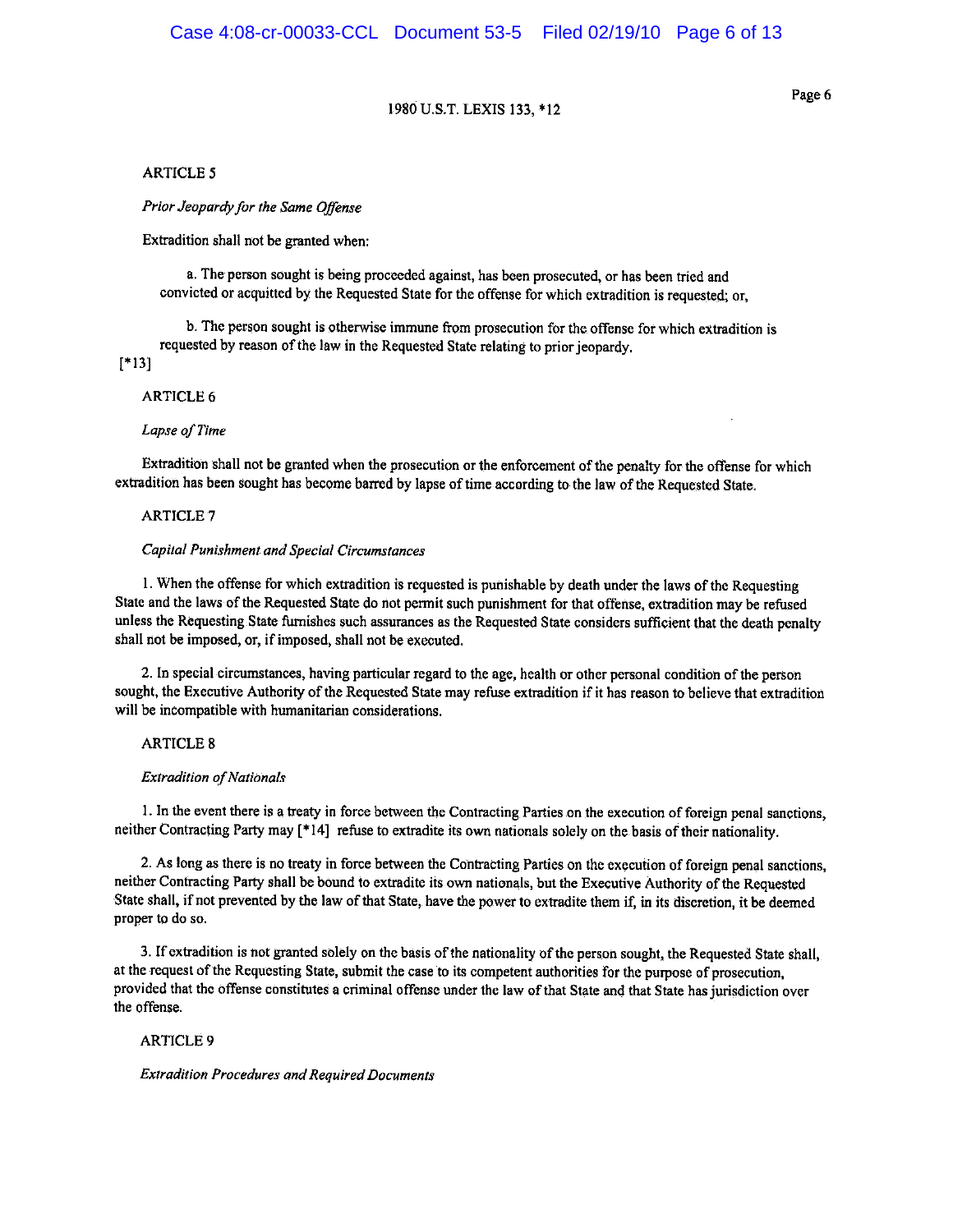1. The request for extradition shall be made through the diplomatic channel.

2. The request for extradition shall be accompanied by:

a. All available information concerning the identity, nationality, and probable location of the person sought;

b. A statement of the facts of the case including, if possible, [\*15] the time and location of the crime:

c. The provisions of the law describing the essential elements and the designation of the offense for which extradition is requested:

d. The provisions of the law describing the punishment for the offense;

e. The provisions of the law providing for jurisdiction when the offense was committed outside of the territory of the Requesting State.

3. A request for extradition relating to a person sought for the purpose of prosecution shall be accompanied by:

a. The original or a certified copy of the warrant of arrest issued by a judge or other competent judicial officer of the Requesting State; and

b. Such evidence as, according to the law of the Requested State, would justify that person's arrest and committal for trial if the offense had been committed there, including evidence establishing that the person sought is the person to whom the warrant of arrest refers.

4. A request for extradition relating to a convicted person shall be accompanied by:

a. The original or certified copy of the judgment of conviction pronounced by a court of the Requesting State;

b. Evidence establishing that the person sought is the person to whom the conviction refers.

### $[$  16]

If the person was found guilty but not sentenced, the request for extradition shall be accompanied by a statement to that effect by the appropriate court and by the original or certified copy of the warrant of arrest.

If the convicted person was sentenced, the request for extradition shall be accompanied by the original or certified copy of the sentence imposed, a statement that the sentence has final and binding effect and is enforceable and a statement showing to what extent the sentence has not been carried out.

5. The documents to be submitted in support of the request for extradition, in accordance with this Article and Article 10, shall be translated into the language of the Requested State.

6. The documents which, according to this Article, shall accompany the extradition request, shall be admitted in evidence when:

a. In the case of a request emanating from the United States, they are signed by a judge or other competent officer:

b. In the case of a request emanating from the Kingdom of the Netherlands, they are signed by a judge or other judicial authority and are certified by the principal diplomatic or consular officer of the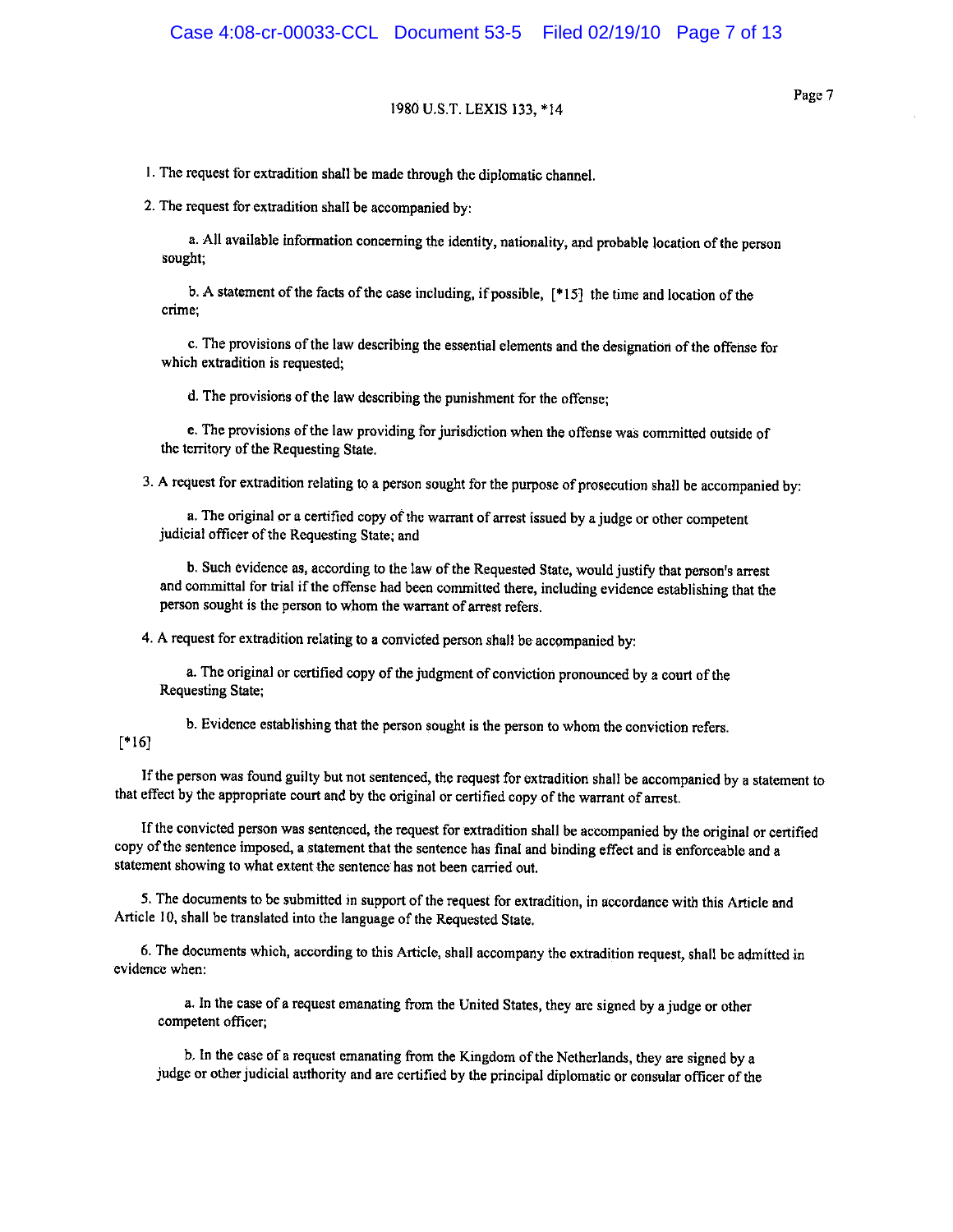Page 8

United States in the Kingdom of the Netherlands.

 $[*17]$ 

**ARTICLE 10** 

#### **Additional Evidence**

1. If the competent authority of the Requested State considers that the evidence furnished in support of the request for the extradition of a person sought is not sufficient to fulfill the requirements of this Treaty, that State shall request the submission of necessary additional evidence. The Requested State may set a time limit for the submission of such evidence and, upon the Requesting State's application, may grant a reasonable extension of such time limit.

2. If the person sought has been taken into custody and the additional evidence or information submitted is not sufficient, or if such evidence or information is not received within the period specified by the Requested State, that person may be discharged from custody. However, such discharge shall not bar either the continued consideration of the request on the basis of supplemented documents, or, if a final decision has already been taken, the submission of a subsequent request for the same offense. In such a case it shall be sufficient if reference is made in the subsequent request to the supporting documents already submitted, provided these documents will be available at the extradition [\*18] proceedings.

#### **ARTICLE 11**

#### Provisional Arrest

1. In case of urgency, either Contracting Party may request the provisional arrest of any accused or convicted person. Application for provisional arrest may be made either through the diplomatic channel or directly between the United States Department of Justice and the Ministry of Justice in the Netherlands, or the Ministry of Justice in the Netherlands Antilles, as the case may be.

2. The application shall contain: a description of the person sought, including, if available, the person's nationality; a brief statement of the facts of the case including, if possible, the time and location of the offense; a statement of the existence of a warrant of arrest or a judgment of conviction against that person; and a statement that a request for extradition of the person sought will follow.

3. On receipt of such an application the Requested State shall take the appropriate steps to secure the arrest of the person sought. The Requesting State shall be promptly notified of the result of its application.

4. Provisional arrest shall be terminated if, within a period of 60 days after the apprehension of the person sought, the Requested State has [\*19] not received the formal request for extradition and the supporting documents mentioned in Article 9.

5. The termination of provisional arrest pursuant to paragraph (4) shall not prejudice the extradition of the person sought if the extradition request and the supporting documents mentioned in Article 9 are delivered at a later date.

#### **ARTICLE 12**

#### Decision and Surrender

1. The Requested State shall promptly communicate through the diplomatic channel to the Requesting State the decision on the request for extradition.

2. The Requested State shall give the reasons for any complete or partial rejection of the request for extradition.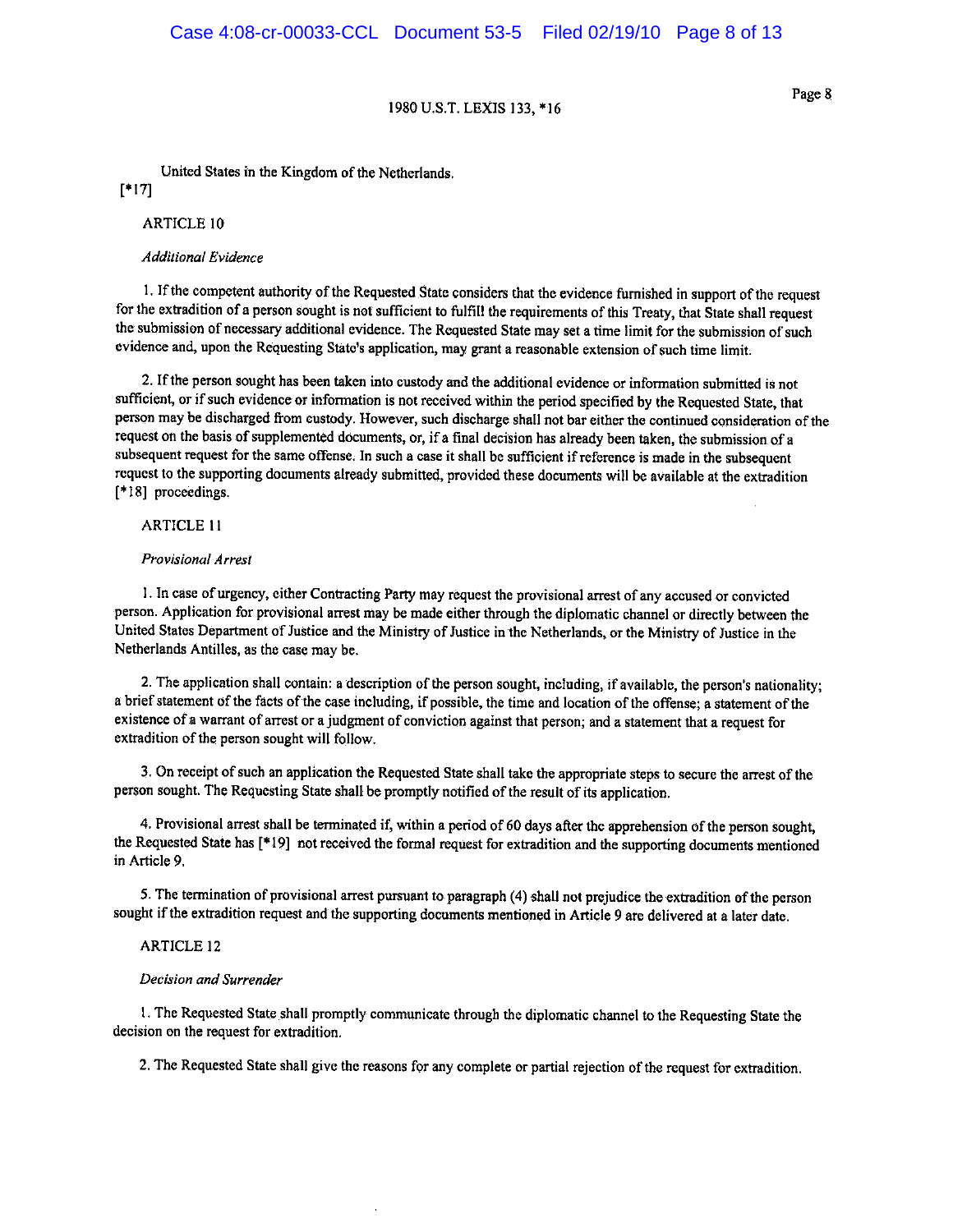3. If the extradition has been granted, surrender of the person sought shall take place within such time as may be prescribed by the law of the Requested State. The competent authorities of the Contracting Parties shall agree on the time and place of the surrender of the person sought. If, however, that person is not removed from the territory of the Requested State within such time as may be agreed, that person may be set at liberty and the Requested State may subsequently refuse extradition for the same offense.

#### **ARTICLE 13**

### Delayed Decision and Temporary [\*20] Surrender

After a decision on a request for extradition has been rendered in the case of a person who is being proceeded against or is serving a sentence in the territory of the Requested State for a different offense, the Requested State may:

a. Defer the surrender of the person sought until the conclusion of the proceedings against that person, or the full execution of any punishment that may be or may have been imposed; or

b. Temporarily surrender the person sought to the Requesting State solely for the purpose of prosecution. The person so surrendered shall be kept in custody while in the Requesting State and returned at the conclusion of the proceedings against that person in accordance with conditions to be determined by mutual agreement of the Contracting Parties.

#### **ARTICLE 14**

#### Requests for Extradition made by Third States

The Executive Authority of the Requested State, upon receiving requests from the other Contracting Party and from one or more third States for the extradition of the same person, either for the same offense or for different offenses, shall determine to which State it will extradite that person.

#### **ARTICLE 15**

#### Rule of Speciality

1. A person extradited [\*21] under this Treaty shall not be detained, tried or punished in the territory of the Requesting State for an offense other than that for which extradition has been granted, nor be extradited by that State to a third State, unless:

a. That person has left the territory of the Requesting State after extradition and has voluntarily returned to it;

b. That person has not left the territory of the Requesting State within 30 days after being free to do so; or

c. The Executive Authority of the Requested State has consented to detention, trial, or punishment of that person for an offense other than that for which extradition was granted, or to extradition to a third State. For this purpose, the Requested State may require the submission of any document or statement mentioned in Article 9, including any statement made by the extradited person with respect to the offense concerned.

These stipulations shall not apply to offenses committed after extradition.

2. If the charge for which the person was extradited is legally altered in the course of proceedings, that person may be prosecuted or sentenced provided the offense under its new legal description is: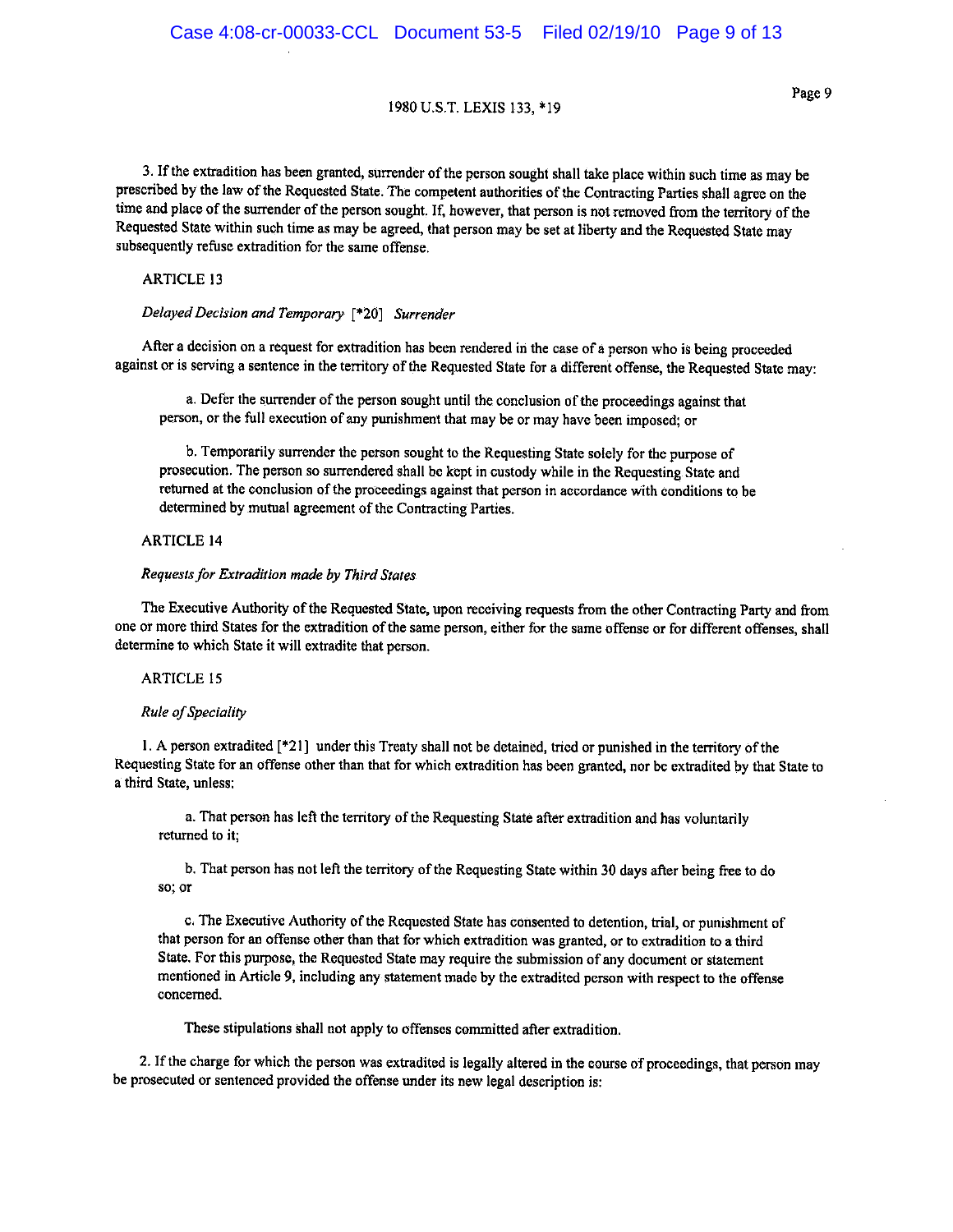Page 10

a. Based on the same set of facts  $[*22]$  contained in the extradition request and its supporting documents; and

b. Punishable by the same maximum penalty as, or a lesser maximum penalty than, the offense for which that person was extradited.

#### **ARTICLE 16**

#### Simplified Extradition

If the extradition of a person sought is not obviously precluded by the law of the Requested State and provided the person sought irrevocably agrees in writing to extradition after personally being advised by a judge or competent magistrate of other rights granted in formal extradition proceedings and the protection afforded by them that this person would lose, the Requested State may grant extradition without a formal extradition proceeding having taken place. In this case Article 15 shall not be applicable.

**ARTICLE 17** 

#### Surrender of Property

1. To the extent permitted under the law of the Requested State and subject to the rights of third parties, which shall be duly respected, all articles, instruments, objects of value or documents relating to the offense, whether or not used for its execution, or which in any other manner may be evidence for the prosecution, shall at the request of the Requesting State be seized and surrendered upon the [\*23] granting of the extradition. The property mentioned in this Article shall be handed over even if the extradition cannot be effected due to the death, escape or disappearance of the person sought.

2. The Requested State may condition the surrender of property upon a satisfactory assurance from the Requesting State that the property will be returned to the Requested State as soon as possible.

#### **ARTICLE 18**

#### Transit

1. Either Contracting Party may authorize the other transit through its territory of a person surrendered by a third State. The Contracting Party requesting transit shall provide the information mentioned in Article 11, paragraph 2, through channels provided in that Article. No such authorization is required where air transportation is used and no landing is scheduled on the territory of the other Contracting Party.

2. If an unscheduled landing on the territory of the other Contracting Party occurs, transit shall be subject to the provisions of paragraph 1. That Contracting Party may detain the person to be transited for a period of 96 hours while awaiting the request for transit.

#### **ARTICLE 19**

#### **Expenses**

1. The Requested State shall review for legal sufficiency documentation [\*24] in support of an extradition request prior to submission to its judicial authorities and shall present the request of the Requesting State to such authorities.

2. Expenses related to the translation of documents supporting the request for extradition and to the transportation of the person sought shall be borne by the Requesting State. All other expenses related to the extradition request and proceedings shall be borne by the Requested State. No pecuniary claim, arising out of the arrest, detention, examination and surrender of persons sought under the terms of this Treaty, shall be made by the Requested State against the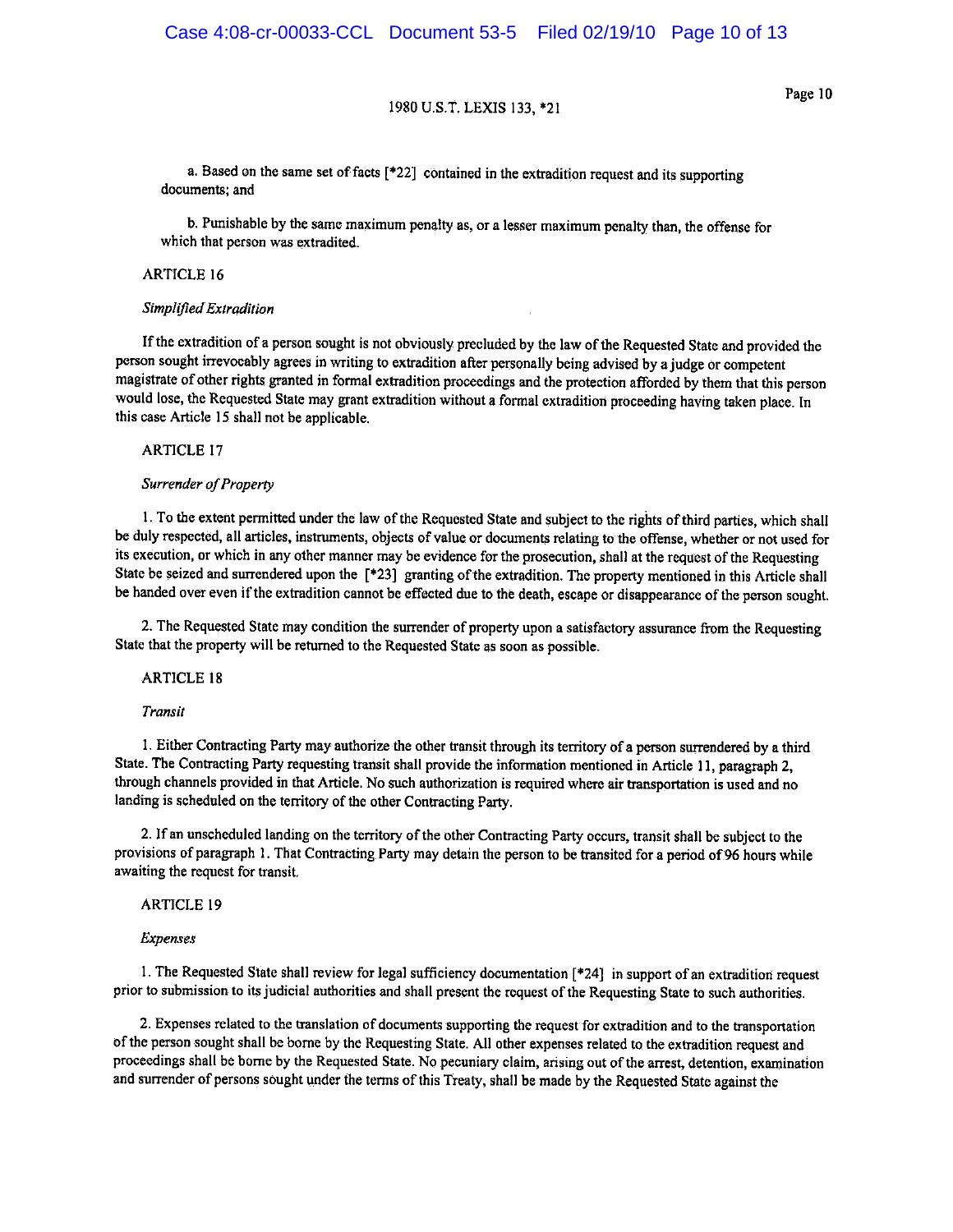Page 11

Requesting State.

**ARTICLE 20** 

Scope of Application

This Treaty shall apply to offenses encompassed by Article 2 committed before as well as after the date this Treaty enters into force.

**ARTICLE 21** 

#### Ratification and Entry Into Force

1. This Treaty shall be subject to ratification; the instruments of ratification shall be exchanged in Washington as soon as possible.

2. This Treaty shall enter into force 30 days after the exchange of the instruments of ratification.

3. On entry into force of this Treaty, the Convention for the Extradition of Criminals of June [\*25] 2, 1887 and the Treaty Extending the Extradition Convention of January 18, 1904, Between the United States of America and the Kingdom of the Netherlands shall cease to have effect, provided that any extradition proceedings pending in the Requested State at the time this Treaty enters into force shall remain effective thereafter.

4. If the instrument of ratification for the Kingdom of the Netherlands does not provide for simultaneous entry into force of the present Treaty for both of its constituent parts, the Agreements mentioned in paragraph 3 above will remain in force between the United States of America and that part of the Kingdom of the Netherlands not yet bound to the present Treaty.

**ARTICLE 22** 

#### Territory of the Kingdom of the Netherlands

As regards the Kingdom of the Netherlands, the present Treaty shall apply to the territory of the Kingdom in Europe and to the Netherlands Antilles, unless the instrument of ratification of the Government of the Kingdom of the Netherlands, referred to in Article 21, shall otherwise provide.

**ARTICLE 23** 

#### Denunciation

1. Either Contracting Party may terminate this Treaty at any time by giving notice to the other Party and the termination [\*26] shall be effective six months after the date of receipt of such notice.

2. Termination of this Treaty by the Government of the Kingdom of the Netherlands may be limited to one of the constituent parts of the Kingdom.

DONE at The Hague on 24 June 1980 in duplicate in the English and Dutch languages, each version being equally authentic

FOR THE GOVERNMENT OF THE UNITED STATES OF AMERICA,

#### FOR THE GOVERNMENT OF THE KINGDOM OF THE NETHERLANDS.

#### **APPENDICES:**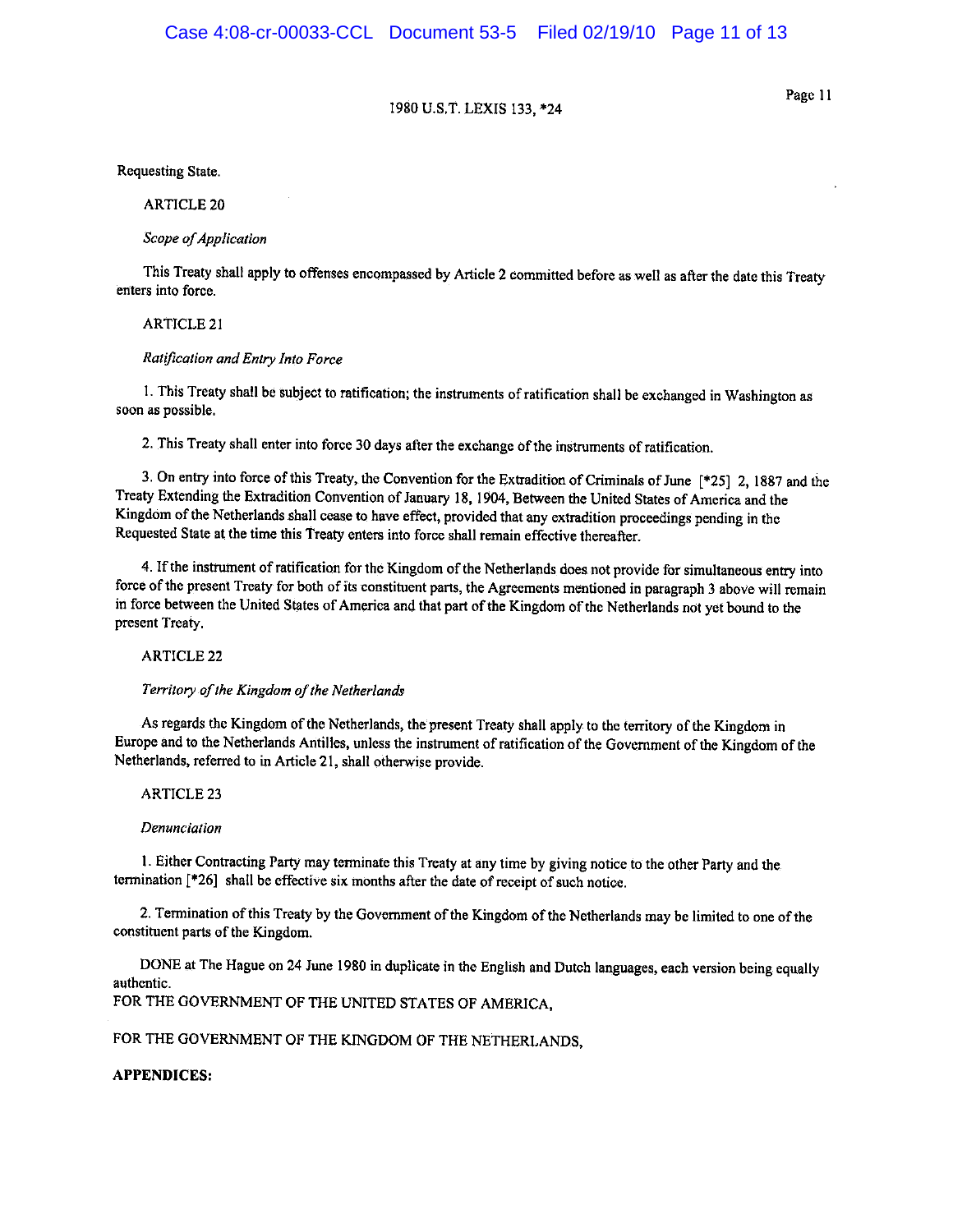Page 12

#### **APPENDIX**

**SCHEDULE OF OFFENSES** 

1. Murder; assault with intent to commit murder.

2. Manslaughter.

3. Malicious wounding; inflicting grievous bodily harm.

4. Arson.

5. Rape; indecent assault; incest; bigamy.

6. Unlawful sexual acts with or upon children under the age specified by the laws of both the Requesting and Requested States.

7. Wilful abandonment of a minor or other dependent person when the life of that minor or that dependent person is or is likely to be injured or endangered.

8. Kidnapping; abduction; false imprisonment.

9. Robbery; burglary; larceny; embezzlement.

10. Fraud, including obtaining property, money or valuable securities by false pretenses, deceit, falsehood, or other fraudulent means.

11. Bribery, including soliciting, offering [\*27] and accepting.

12. Extortion.

13. Receiving, possessing or transporting anything of value knowing it to have been unlawfully obtained.

14. Offenses relating to criminal breach of trust.

15. An offense against the laws relating to counterfeiting and forgery; including the forging of seals, trademarks, documents, or use of such forgeries.

16. An offense against the laws relating to international transfers of funds.

17. An offense against the laws relating to importation, exportation or transit of goods, articles, or merchandise, including violations of the customs laws.

18. Offenses relating to slavery or the illegal transporting of persons.

19. Offenses against the laws relating to bankruptcy.

20. Offenses against the laws relating to prohibition of private monopoly or unfair trade practices.

21. Perjury; subornation of perjury; making a false statement to a government agency or official.

22. Offenses relating to wilful evasion of taxes and duties.

23. Any act or omission intended or likely to: (a) endanger the safety of an aircraft in flight or of any person on board such aircraft; or (b) destroy or render any aircraft incapable of flight.